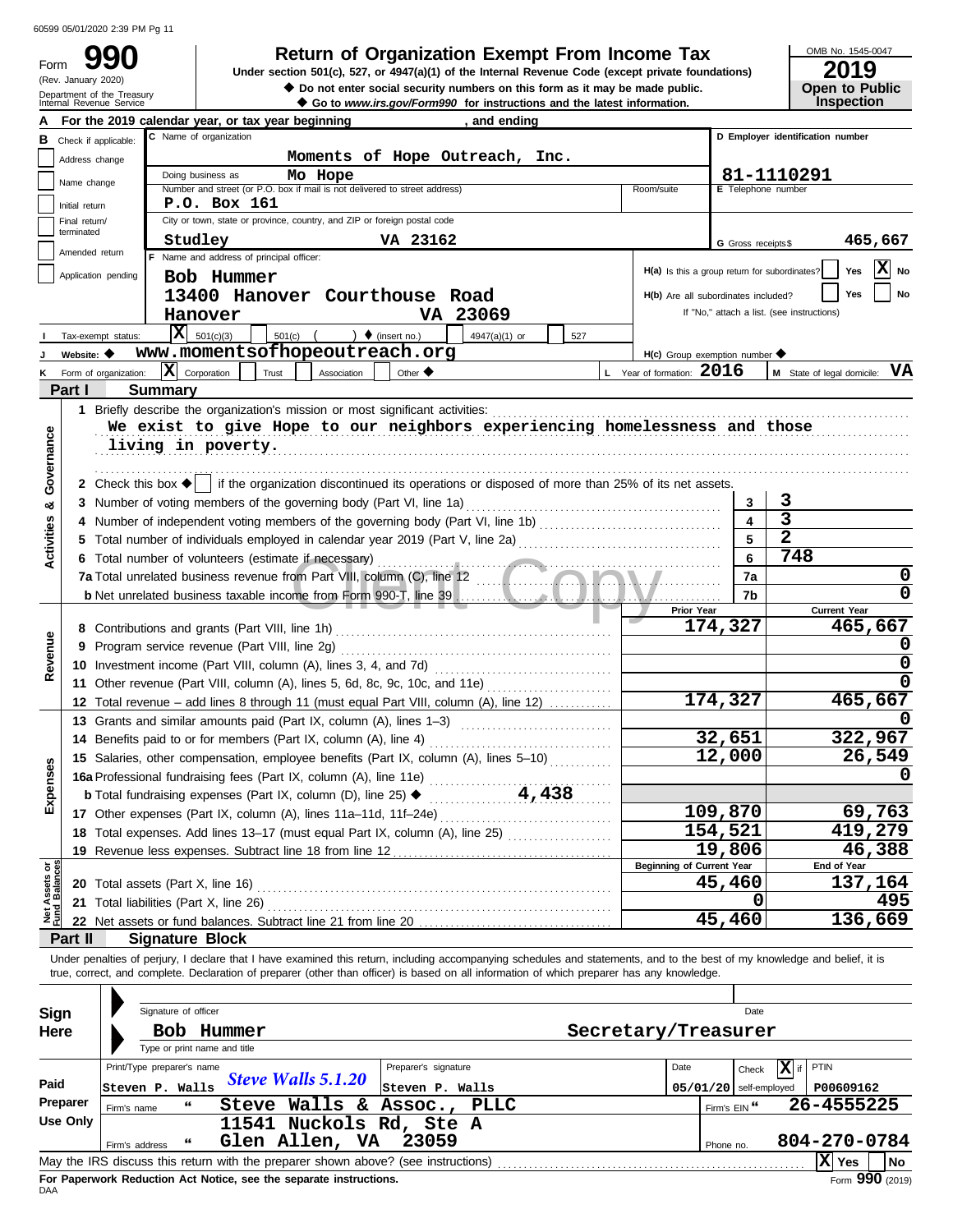|              | 81-1110291<br>Form 990 (2019) Moments of Hope Outreach, Inc.                                                                                                                                     | Page 2                            |
|--------------|--------------------------------------------------------------------------------------------------------------------------------------------------------------------------------------------------|-----------------------------------|
|              | <b>Statement of Program Service Accomplishments</b><br>Part III                                                                                                                                  |                                   |
|              |                                                                                                                                                                                                  | $\vert x \vert$                   |
| 1.           | Briefly describe the organization's mission:                                                                                                                                                     |                                   |
|              | See Schedule O                                                                                                                                                                                   |                                   |
|              |                                                                                                                                                                                                  |                                   |
|              |                                                                                                                                                                                                  |                                   |
|              |                                                                                                                                                                                                  |                                   |
| $\mathbf{2}$ | Did the organization undertake any significant program services during the year which were not listed on the                                                                                     |                                   |
|              | prior Form 990 or 990-EZ?                                                                                                                                                                        | Yes $ X $ No                      |
|              | If "Yes," describe these new services on Schedule O.                                                                                                                                             |                                   |
| 3            | Did the organization cease conducting, or make significant changes in how it conducts, any program<br>services?                                                                                  | Yes $ X $ No                      |
|              | If "Yes," describe these changes on Schedule O.                                                                                                                                                  |                                   |
| 4            | Describe the organization's program service accomplishments for each of its three largest program services, as measured by                                                                       |                                   |
|              | expenses. Section 501(c)(3) and 501(c)(4) organizations are required to report the amount of grants and allocations to others,                                                                   |                                   |
|              | the total expenses, and revenue, if any, for each program service reported.                                                                                                                      |                                   |
|              |                                                                                                                                                                                                  |                                   |
|              | $402,393$ including grants of \$<br>4a (Code:<br>a (Code: ) (Expenses \$402,393 including grants of \$) (Revenue \$900,000 model to melloss, unsheltered and poverty stricken people in the      |                                   |
|              | Richmond, Virginia area with food, temporary shelter, clothing and other<br>life-sustaining supplies. Connected these individuals with local, state<br>and federal health and housing resources. |                                   |
|              | Additional information continued on Schedule 0.                                                                                                                                                  |                                   |
|              |                                                                                                                                                                                                  |                                   |
|              |                                                                                                                                                                                                  |                                   |
|              |                                                                                                                                                                                                  |                                   |
|              |                                                                                                                                                                                                  |                                   |
|              |                                                                                                                                                                                                  |                                   |
|              |                                                                                                                                                                                                  |                                   |
|              | including grants of \$<br>N/A                                                                                                                                                                    | ) (Revenue $\$$ (1) (Revenue $\$$ |
|              |                                                                                                                                                                                                  |                                   |
|              |                                                                                                                                                                                                  |                                   |
|              |                                                                                                                                                                                                  |                                   |
|              |                                                                                                                                                                                                  |                                   |
|              |                                                                                                                                                                                                  |                                   |
|              |                                                                                                                                                                                                  |                                   |
|              |                                                                                                                                                                                                  |                                   |
|              |                                                                                                                                                                                                  |                                   |
|              |                                                                                                                                                                                                  |                                   |
|              |                                                                                                                                                                                                  |                                   |
|              |                                                                                                                                                                                                  |                                   |
|              | including grants of \$<br>) (Revenue \$<br>4c (Code:<br>(Expenses \$                                                                                                                             |                                   |
|              | N/A                                                                                                                                                                                              |                                   |
|              |                                                                                                                                                                                                  |                                   |
|              |                                                                                                                                                                                                  |                                   |
|              |                                                                                                                                                                                                  |                                   |
|              |                                                                                                                                                                                                  |                                   |
|              |                                                                                                                                                                                                  |                                   |
|              |                                                                                                                                                                                                  |                                   |
|              |                                                                                                                                                                                                  |                                   |
|              |                                                                                                                                                                                                  |                                   |
|              |                                                                                                                                                                                                  |                                   |
|              |                                                                                                                                                                                                  |                                   |
|              |                                                                                                                                                                                                  |                                   |
|              | 4d Other program services (Describe on Schedule O.)<br>(Expenses \$<br>(Revenue \$<br>including grants of \$                                                                                     |                                   |
|              | 402.393<br>4e Total program service expenses                                                                                                                                                     |                                   |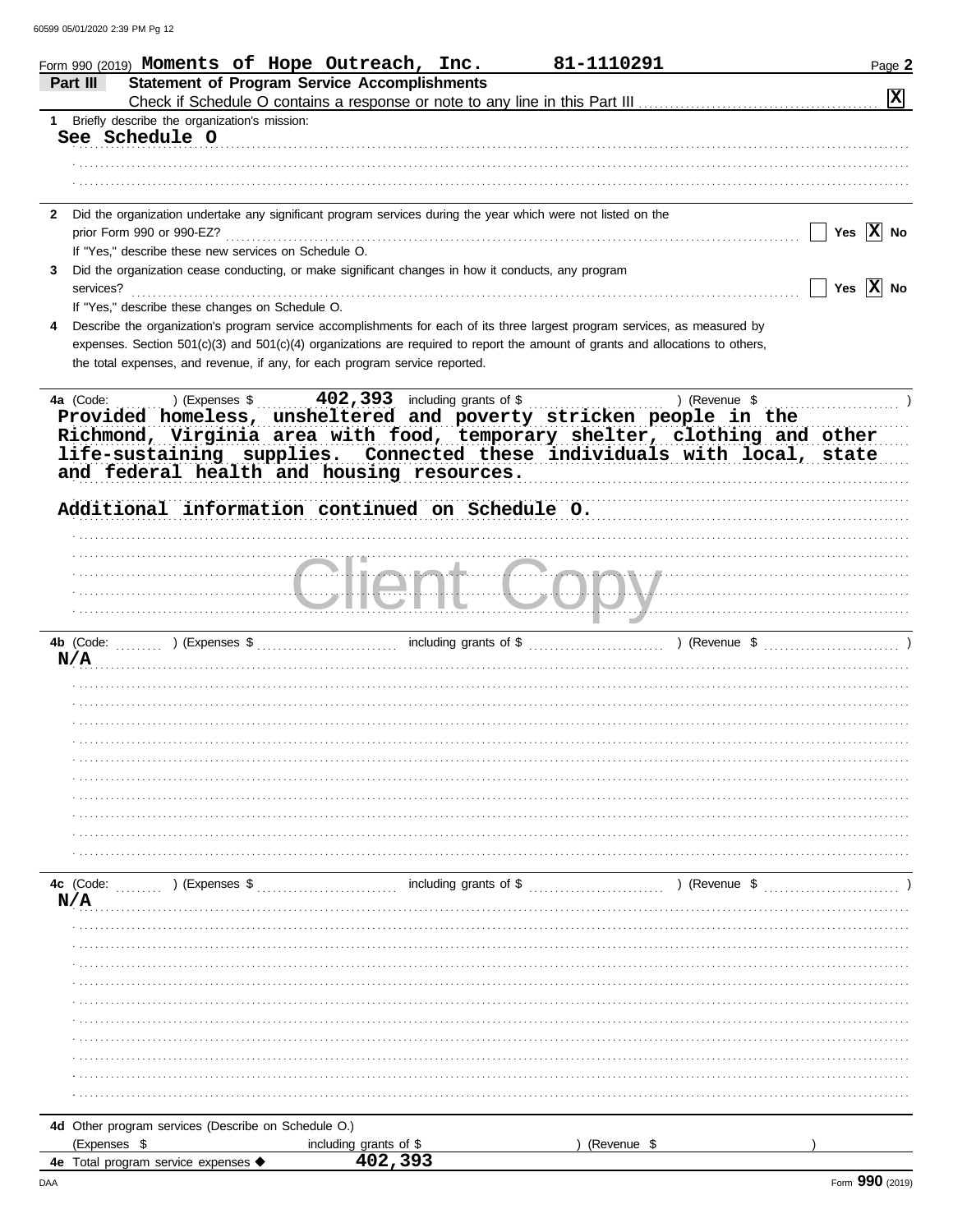|     | Form 990 (2019) Moments of Hope Outreach, Inc.<br>81-1110291<br><b>Checklist of Required Schedules</b><br>Part IV                                                                                                              |                |             | Page 3      |
|-----|--------------------------------------------------------------------------------------------------------------------------------------------------------------------------------------------------------------------------------|----------------|-------------|-------------|
|     |                                                                                                                                                                                                                                |                |             | Yes No      |
| 1.  | Is the organization described in section $501(c)(3)$ or $4947(a)(1)$ (other than a private foundation)? If "Yes,"                                                                                                              |                |             |             |
|     |                                                                                                                                                                                                                                | $\mathbf{1}$   | X           |             |
| 2   |                                                                                                                                                                                                                                | $\overline{2}$ | $\mathbf x$ |             |
| 3   | Did the organization engage in direct or indirect political campaign activities on behalf of or in opposition to                                                                                                               |                |             |             |
|     | candidates for public office? If "Yes," complete Schedule C, Part I                                                                                                                                                            | 3              |             | X           |
| 4   | Section 501(c)(3) organizations. Did the organization engage in lobbying activities, or have a section 501(h)                                                                                                                  | 4              |             | X           |
| 5   | Is the organization a section $501(c)(4)$ , $501(c)(5)$ , or $501(c)(6)$ organization that receives membership dues,                                                                                                           |                |             |             |
|     | assessments, or similar amounts as defined in Revenue Procedure 98-19? If "Yes," complete Schedule C, Part III                                                                                                                 | 5              |             | X           |
| 6   | Did the organization maintain any donor advised funds or any similar funds or accounts for which donors                                                                                                                        |                |             |             |
|     | have the right to provide advice on the distribution or investment of amounts in such funds or accounts? If                                                                                                                    |                |             |             |
|     |                                                                                                                                                                                                                                | 6              |             | x           |
| 7   | Did the organization receive or hold a conservation easement, including easements to preserve open space,                                                                                                                      |                |             |             |
|     |                                                                                                                                                                                                                                | $\overline{7}$ |             | х           |
| 8   | Did the organization maintain collections of works of art, historical treasures, or other similar assets? If "Yes,"                                                                                                            |                |             |             |
|     |                                                                                                                                                                                                                                | 8              |             | X           |
| 9   | Did the organization report an amount in Part X, line 21, for escrow or custodial account liability, serve as a                                                                                                                |                |             |             |
|     | custodian for amounts not listed in Part X; or provide credit counseling, debt management, credit repair, or                                                                                                                   |                |             |             |
|     | debt negotiation services? If "Yes," complete Schedule D, Part IV [[11] Content Content Content Content Content Content Content Content Content Content Content Content Content Content Content Content Content Content Conten | 9              |             | X           |
| 10  | Did the organization, directly or through a related organization, hold assets in donor-restricted endowments                                                                                                                   |                |             |             |
|     | or in quasi endowments? If "Yes," complete Schedule D, Part V                                                                                                                                                                  | 10             |             | x           |
| 11  | If the organization's answer to any of the following questions is "Yes," then complete Schedule D, Parts VI,                                                                                                                   |                |             |             |
|     | VII, VIII, IX, or X as applicable.                                                                                                                                                                                             |                |             |             |
|     | a Did the organization report an amount for land, buildings, and equipment in Part X, line 10? If "Yes,"                                                                                                                       |                |             |             |
|     | complete Schedule D, Part VI et al. and the complete Schedule D, Part VI et al. and the complete Schedule D,                                                                                                                   | 11a            | x           |             |
|     | <b>b</b> Did the organization report an amount for investments—other securities in Part X, line 12, that is 5% or more                                                                                                         |                |             |             |
|     | of its total assets reported in Part X, line 16? If "Yes," complete Schedule D, Part VII                                                                                                                                       | 11b            |             | X           |
|     | c Did the organization report an amount for investments—program related in Part X, line 13, that is 5% or more                                                                                                                 |                |             | х           |
|     | of its total assets reported in Part X, line 16? If "Yes," complete Schedule D, Part VIII [[[[[[[[[[[[[[[[[[[[                                                                                                                 | 11c            |             |             |
|     | d Did the organization report an amount for other assets in Part X, line 15, that is 5% or more of its total assets                                                                                                            | 11d            |             | х           |
|     | reported in Part X, line 16? If "Yes," complete Schedule D, Part IX<br>Did the organization report an amount for other liabilities in Part X, line 25? If "Yes," complete Schedule D, Part X                                   | 11e            |             | $\mathbf x$ |
| f   | Did the organization's separate or consolidated financial statements for the tax year include a footnote that addresses                                                                                                        |                |             |             |
|     | the organization's liability for uncertain tax positions under FIN 48 (ASC 740)? If "Yes," complete Schedule D, Part X [[[[[[[[[[[[[[[[[[[[[[[[[[]]]]]]]]]                                                                     | 11f            |             | X           |
| 12a | Did the organization obtain separate, independent audited financial statements for the tax year? If "Yes," complete                                                                                                            |                |             |             |
|     |                                                                                                                                                                                                                                | 12a            | X           |             |
| b   | Was the organization included in consolidated, independent audited financial statements for the tax year? If                                                                                                                   |                |             |             |
|     | "Yes," and if the organization answered "No" to line 12a, then completing Schedule D, Parts XI and XII is optional                                                                                                             | 12b            |             | X           |
| 13  |                                                                                                                                                                                                                                | 13             |             | X           |
| 14a |                                                                                                                                                                                                                                | 14a            |             | X           |
| b   | Did the organization have aggregate revenues or expenses of more than \$10,000 from grantmaking,                                                                                                                               |                |             |             |
|     | fundraising, business, investment, and program service activities outside the United States, or aggregate                                                                                                                      |                |             |             |
|     |                                                                                                                                                                                                                                | 14b            |             | X           |
| 15  | Did the organization report on Part IX, column (A), line 3, more than \$5,000 of grants or other assistance to or                                                                                                              |                |             |             |
|     | for any foreign organization? If "Yes," complete Schedule F, Parts II and IV                                                                                                                                                   | 15             |             | X           |
| 16  | Did the organization report on Part IX, column (A), line 3, more than \$5,000 of aggregate grants or other                                                                                                                     |                |             |             |
|     |                                                                                                                                                                                                                                | 16             |             | X           |
| 17  | Did the organization report a total of more than \$15,000 of expenses for professional fundraising services on                                                                                                                 |                |             |             |
|     |                                                                                                                                                                                                                                | 17             |             | x           |
| 18  | Did the organization report more than \$15,000 total of fundraising event gross income and contributions on                                                                                                                    |                |             |             |
|     |                                                                                                                                                                                                                                | 18             |             | x           |
|     |                                                                                                                                                                                                                                |                |             |             |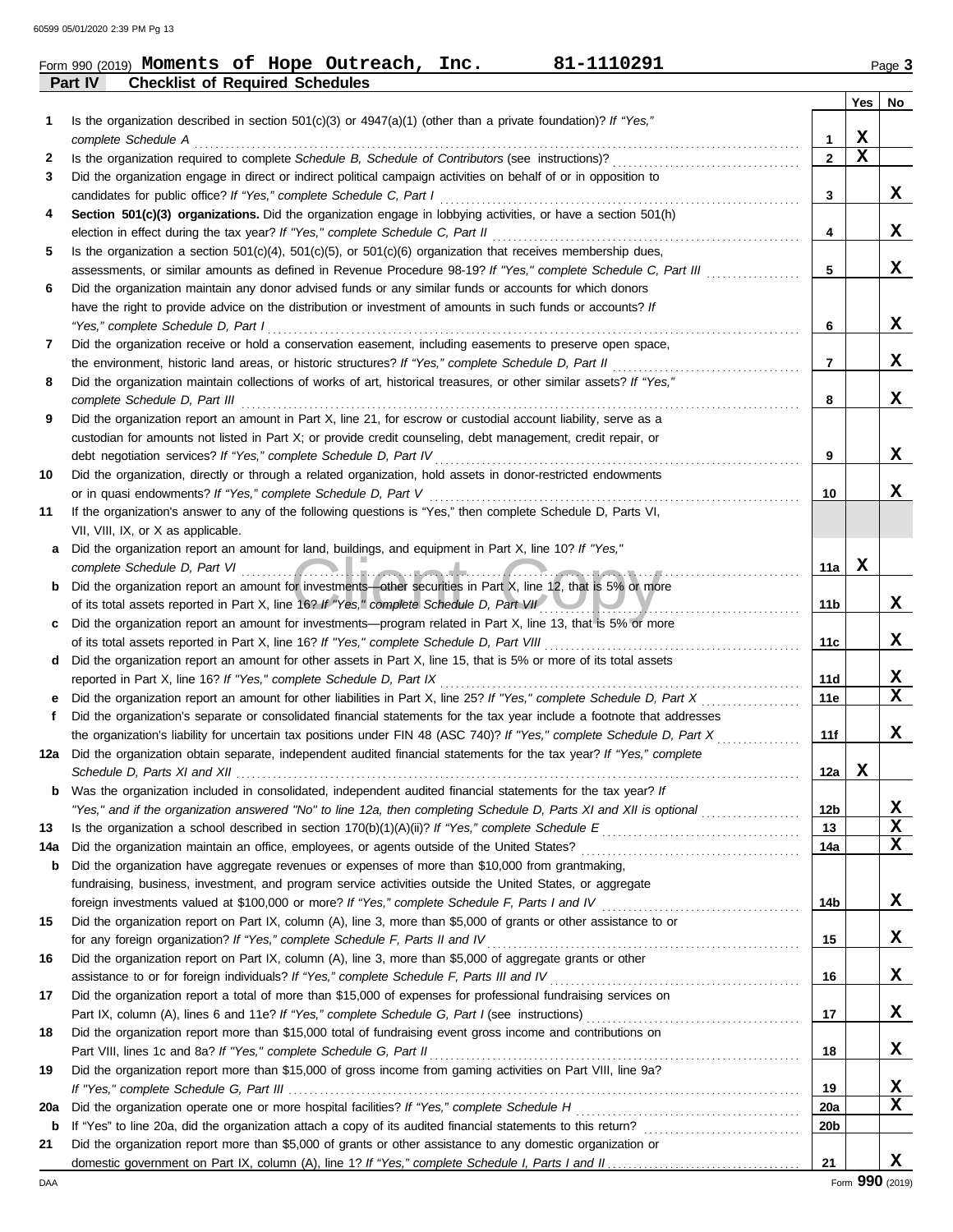|     | Part IV<br><b>Checklist of Required Schedules (continued)</b>                                                                                                                                                                  |                |             |                 |     |                         |
|-----|--------------------------------------------------------------------------------------------------------------------------------------------------------------------------------------------------------------------------------|----------------|-------------|-----------------|-----|-------------------------|
|     |                                                                                                                                                                                                                                |                |             |                 | Yes | No                      |
| 22  | Did the organization report more than \$5,000 of grants or other assistance to or for domestic individuals on                                                                                                                  |                |             |                 |     |                         |
|     | Part IX, column (A), line 2? If "Yes," complete Schedule I, Parts I and III                                                                                                                                                    |                |             | 22              |     | X                       |
| 23  | Did the organization answer "Yes" to Part VII, Section A, line 3, 4, or 5 about compensation of the                                                                                                                            |                |             |                 |     |                         |
|     | organization's current and former officers, directors, trustees, key employees, and highest compensated                                                                                                                        |                |             |                 |     | x                       |
|     | employees? If "Yes," complete Schedule J<br>Did the organization have a tax-exempt bond issue with an outstanding principal amount of more than                                                                                |                |             | 23              |     |                         |
| 24a | \$100,000 as of the last day of the year, that was issued after December 31, 2002? If "Yes," answer lines 24b                                                                                                                  |                |             |                 |     |                         |
|     | through 24d and complete Schedule K. If "No," go to line 25a                                                                                                                                                                   |                |             | 24a             |     | x                       |
| b   |                                                                                                                                                                                                                                |                |             | 24b             |     |                         |
| с   | Did the organization maintain an escrow account other than a refunding escrow at any time during the year                                                                                                                      |                |             |                 |     |                         |
|     | to defease any tax-exempt bonds?                                                                                                                                                                                               |                |             | 24c             |     |                         |
| d   | Did the organization act as an "on behalf of" issuer for bonds outstanding at any time during the year?                                                                                                                        |                |             | 24d             |     |                         |
| 25a | Section 501(c)(3), 501(c)(4), and 501(c)(29) organizations. Did the organization engage in an excess benefit                                                                                                                   |                |             |                 |     |                         |
|     | transaction with a disqualified person during the year? If "Yes," complete Schedule L, Part I                                                                                                                                  |                |             | 25a             |     | x                       |
| b   | Is the organization aware that it engaged in an excess benefit transaction with a disqualified person in a prior                                                                                                               |                |             |                 |     |                         |
|     | year, and that the transaction has not been reported on any of the organization's prior Forms 990 or 990-EZ?                                                                                                                   |                |             |                 |     |                         |
|     | If "Yes," complete Schedule L, Part I                                                                                                                                                                                          |                |             | 25 <sub>b</sub> |     | x                       |
| 26  | Did the organization report any amount on Part X, line 5 or 22, for receivables from or payables to any current                                                                                                                |                |             |                 |     |                         |
|     | or former officer, director, trustee, key employee, creator or founder, substantial contributor, or 35%                                                                                                                        |                |             |                 |     |                         |
|     | controlled entity or family member of any of these persons? If "Yes," complete Schedule L, Part II                                                                                                                             |                |             | 26              |     | X                       |
| 27  | Did the organization provide a grant or other assistance to any current or former officer, director, trustee, key                                                                                                              |                |             |                 |     |                         |
|     | employee, creator or founder, substantial contributor or employee thereof, a grant selection committee                                                                                                                         |                |             |                 |     |                         |
|     | member, or to a 35% controlled entity (including an employee thereof) or family member of any of these                                                                                                                         |                |             |                 |     |                         |
|     | persons? If "Yes," complete Schedule L, Part III                                                                                                                                                                               |                |             | 27              |     | x                       |
| 28  | Was the organization a party to a business transaction with one of the following parties (see Schedule L, Part                                                                                                                 |                |             |                 |     |                         |
|     | IV instructions, for applicable filing thresholds, conditions, and exceptions):                                                                                                                                                |                |             |                 |     |                         |
| a   | A current or former officer, director, trustee, key employee, creator or founder, or substantial contributor? If                                                                                                               |                |             |                 |     |                         |
|     | "Yes," complete Schedule L, Part IV                                                                                                                                                                                            |                |             | 28a             |     | $\mathbf x$             |
| b   |                                                                                                                                                                                                                                |                |             | 28b             |     | $\overline{\mathbf{x}}$ |
| c   | A 35% controlled entity of one or more individuals and/or organizations described in lines 28a or 28b? If                                                                                                                      |                |             |                 |     |                         |
|     | "Yes," complete Schedule L, Part IV                                                                                                                                                                                            |                |             | 28c             |     | X                       |
| 29  |                                                                                                                                                                                                                                |                |             | 29              | х   |                         |
| 30  | Did the organization receive contributions of art, historical treasures, or other similar assets, or qualified                                                                                                                 |                |             |                 |     |                         |
|     | conservation contributions? If "Yes," complete Schedule M                                                                                                                                                                      |                |             | 30              |     | $\mathbf{x}$            |
| 31  | Did the organization liquidate, terminate, or dissolve and cease operations? If "Yes," complete Schedule N, Part I                                                                                                             |                |             | 31              |     | $\overline{\mathbf{x}}$ |
| 32  | Did the organization sell, exchange, dispose of, or transfer more than 25% of its net assets? If "Yes,"                                                                                                                        |                |             |                 |     |                         |
|     | complete Schedule N, Part II et al. (2008) and the set of the schedule N, Part II et al. (2008) and the schedule N, Part II et al. (2009) and the set of the set of the set of the set of the set of the set of the set of the |                |             | 32              |     | X                       |
| 33  | Did the organization own 100% of an entity disregarded as separate from the organization under Regulations                                                                                                                     |                |             |                 |     |                         |
|     | sections 301.7701-2 and 301.7701-3? If "Yes," complete Schedule R, Part I                                                                                                                                                      |                |             | 33              |     | X                       |
| 34  | Was the organization related to any tax-exempt or taxable entity? If "Yes," complete Schedule R, Part II, III,                                                                                                                 |                |             |                 |     |                         |
|     | or IV, and Part V, line 1                                                                                                                                                                                                      |                |             | 34              |     | х                       |
| 35a |                                                                                                                                                                                                                                |                |             | 35a             |     | $\mathbf{x}$            |
| b   | If "Yes" to line 35a, did the organization receive any payment from or engage in any transaction with a                                                                                                                        |                |             |                 |     |                         |
|     | controlled entity within the meaning of section 512(b)(13)? If "Yes," complete Schedule R, Part V, line 2                                                                                                                      |                |             | 35b             |     |                         |
| 36  | Section 501(c)(3) organizations. Did the organization make any transfers to an exempt non-charitable                                                                                                                           |                |             |                 |     |                         |
|     |                                                                                                                                                                                                                                |                |             | 36              |     | X                       |
| 37  | Did the organization conduct more than 5% of its activities through an entity that is not a related organization                                                                                                               |                |             | 37              |     | x                       |
| 38  | Did the organization complete Schedule O and provide explanations in Schedule O for Part VI, lines 11b and                                                                                                                     |                |             |                 |     |                         |
|     | 19? Note: All Form 990 filers are required to complete Schedule O.                                                                                                                                                             |                |             | 38              | X   |                         |
|     | Part V<br><b>Statements Regarding Other IRS Filings and Tax Compliance</b>                                                                                                                                                     |                |             |                 |     |                         |
|     | Check if Schedule O contains a response or note to any line in this Part V                                                                                                                                                     |                |             |                 |     |                         |
|     |                                                                                                                                                                                                                                |                |             |                 | Yes | No                      |
| 1a  | Enter the number reported in Box 3 of Form 1096. Enter -0- if not applicable                                                                                                                                                   | 1a             | $\mathbf 0$ |                 |     |                         |
| b   | Enter the number of Forms W-2G included in line 1a. Enter -0- if not applicable                                                                                                                                                | 1 <sub>b</sub> | $\mathbf 0$ |                 |     |                         |
| c   | Did the organization comply with backup withholding rules for reportable payments to vendors and                                                                                                                               |                |             |                 |     |                         |
|     |                                                                                                                                                                                                                                |                |             | 1c              |     |                         |
| DAA |                                                                                                                                                                                                                                |                |             |                 |     | Form 990 (2019)         |
|     |                                                                                                                                                                                                                                |                |             |                 |     |                         |

Form 990 (2019) **Moments of Hope Outreach, Inc.** 81-1110291 Page 4 **Moments of Hope Outreach, Inc. 81-1110291**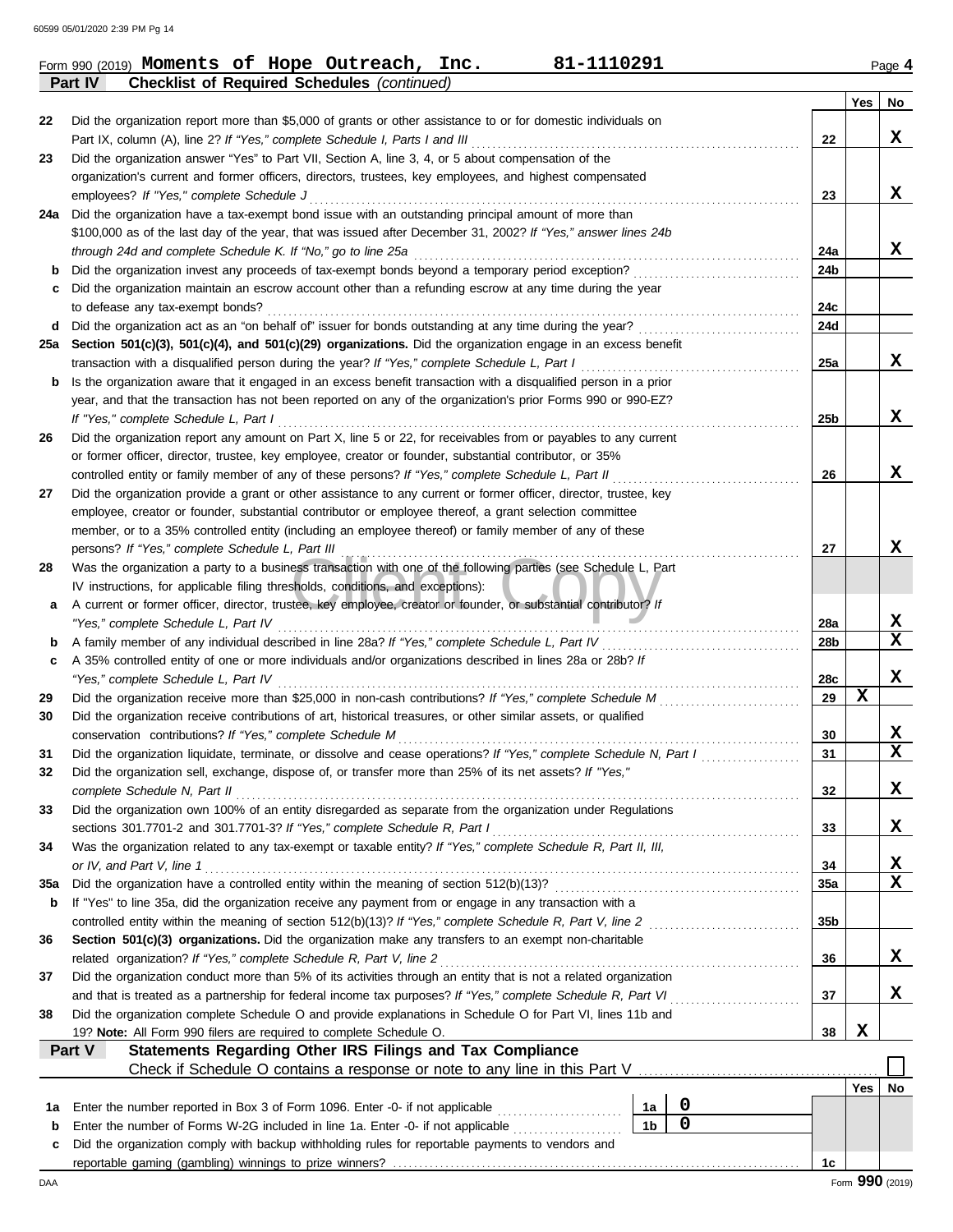|     |                                                                                                                                                                             |                 |              |                 | Yes | No                          |
|-----|-----------------------------------------------------------------------------------------------------------------------------------------------------------------------------|-----------------|--------------|-----------------|-----|-----------------------------|
|     | 2a Enter the number of employees reported on Form W-3, Transmittal of Wage and Tax                                                                                          |                 |              |                 |     |                             |
|     | Statements, filed for the calendar year ending with or within the year covered by this return                                                                               | 2a              | $\mathbf{2}$ |                 |     |                             |
| b   |                                                                                                                                                                             |                 |              | 2 <sub>b</sub>  | X   |                             |
|     | Note: If the sum of lines 1a and 2a is greater than 250, you may be required to e-file (see instructions)                                                                   |                 |              |                 |     |                             |
| За  | Did the organization have unrelated business gross income of \$1,000 or more during the year?                                                                               |                 |              | За              |     | X                           |
| b   |                                                                                                                                                                             |                 |              | 3b              |     |                             |
| 4a  | At any time during the calendar year, did the organization have an interest in, or a signature or other authority over,                                                     |                 |              |                 |     |                             |
|     | a financial account in a foreign country (such as a bank account, securities account, or other financial account)?                                                          |                 |              | 4a              |     | x                           |
| b   | If "Yes," enter the name of the foreign country $\blacklozenge$                                                                                                             |                 |              |                 |     |                             |
|     | See instructions for filing requirements for FinCEN Form 114, Report of Foreign Bank and Financial Accounts (FBAR).                                                         |                 |              |                 |     | X                           |
| 5а  |                                                                                                                                                                             |                 |              | 5a<br><b>5b</b> |     | $\mathbf x$                 |
| b   |                                                                                                                                                                             |                 |              | 5c              |     |                             |
| c   | If "Yes" to line 5a or 5b, did the organization file Form 8886-T?<br>Does the organization have annual gross receipts that are normally greater than \$100,000, and did the |                 |              |                 |     |                             |
| 6а  |                                                                                                                                                                             |                 |              | 6a              |     | x                           |
| b   | If "Yes," did the organization include with every solicitation an express statement that such contributions or                                                              |                 |              |                 |     |                             |
|     | gifts were not tax deductible?                                                                                                                                              |                 |              | 6b              |     |                             |
| 7   | Organizations that may receive deductible contributions under section 170(c).                                                                                               |                 |              |                 |     |                             |
| а   | Did the organization receive a payment in excess of \$75 made partly as a contribution and partly for goods                                                                 |                 |              |                 |     |                             |
|     | and services provided to the payor?                                                                                                                                         |                 |              | 7a              |     |                             |
| b   |                                                                                                                                                                             |                 |              | 7b              |     |                             |
| c   | Did the organization sell, exchange, or otherwise dispose of tangible personal property for which it was                                                                    |                 |              |                 |     |                             |
|     | required to file Form 8282?                                                                                                                                                 |                 |              | 7c              |     |                             |
| d   |                                                                                                                                                                             | 7d              |              |                 |     |                             |
| е   |                                                                                                                                                                             |                 |              | 7e              |     |                             |
| f   | Did the organization, during the year, pay premiums, directly or indirectly, on a personal benefit contract?                                                                |                 |              | 7f              |     |                             |
| g   | If the organization received a contribution of qualified intellectual property, did the organization file Form 8899 as required?                                            |                 |              | 7g              |     |                             |
| h   | If the organization received a contribution of cars, boats, airplanes, or other vehicles, did the organization file a Form 1098-C?                                          |                 |              | 7h              |     |                             |
| 8   | Sponsoring organizations maintaining donor advised funds. Did a donor advised fund maintained by the                                                                        |                 |              |                 |     |                             |
|     |                                                                                                                                                                             |                 |              | 8               |     |                             |
| 9   | Sponsoring organizations maintaining donor advised funds.                                                                                                                   |                 |              |                 |     |                             |
| а   | Did the sponsoring organization make any taxable distributions under section 4966?                                                                                          |                 |              | 9a              |     |                             |
| b   |                                                                                                                                                                             |                 |              | 9b              |     |                             |
| 10  | Section 501(c)(7) organizations. Enter:                                                                                                                                     |                 |              |                 |     |                             |
| а   |                                                                                                                                                                             | 10a             |              |                 |     |                             |
| b   | Gross receipts, included on Form 990, Part VIII, line 12, for public use of club facilities                                                                                 | 10 <sub>b</sub> |              |                 |     |                             |
| 11  | Section 501(c)(12) organizations. Enter:                                                                                                                                    |                 |              |                 |     |                             |
| а   |                                                                                                                                                                             | 11a             |              |                 |     |                             |
| b   | Gross income from other sources (Do not net amounts due or paid to other sources                                                                                            |                 |              |                 |     |                             |
|     |                                                                                                                                                                             | 11 <sub>b</sub> |              |                 |     |                             |
| 12a | Section 4947(a)(1) non-exempt charitable trusts. Is the organization filing Form 990 in lieu of Form 1041?                                                                  |                 |              | 12a             |     |                             |
| b   |                                                                                                                                                                             |                 |              |                 |     |                             |
| 13  | Section 501(c)(29) qualified nonprofit health insurance issuers.                                                                                                            |                 |              |                 |     |                             |
| a   | Is the organization licensed to issue qualified health plans in more than one state?                                                                                        |                 |              | 13а             |     |                             |
|     | Note: See the instructions for additional information the organization must report on Schedule O.                                                                           |                 |              |                 |     |                             |
| b   | Enter the amount of reserves the organization is required to maintain by the states in which                                                                                |                 |              |                 |     |                             |
|     |                                                                                                                                                                             | 13b             |              |                 |     |                             |
| c   | Enter the amount of reserves on hand                                                                                                                                        | 13с             |              |                 |     |                             |
| 14a |                                                                                                                                                                             |                 |              | 14a             |     | X.                          |
| b   |                                                                                                                                                                             |                 |              | 14b             |     |                             |
| 15  | Is the organization subject to the section 4960 tax on payment(s) of more than \$1,000,000 in remuneration or                                                               |                 |              |                 |     |                             |
|     | excess parachute payment(s) during the year?                                                                                                                                |                 |              | 15              |     | x                           |
|     | If "Yes," see instructions and file Form 4720, Schedule N.                                                                                                                  |                 |              |                 |     |                             |
| 16  | Is the organization an educational institution subject to the section 4968 excise tax on net investment income?                                                             |                 |              | 16              |     | x                           |
|     | If "Yes," complete Form 4720, Schedule O.                                                                                                                                   |                 |              |                 |     | $F_{\text{OCD}}$ 990 (2019) |

**Part V Statements Regarding Other IRS Filings and Tax Compliance** *(continued)*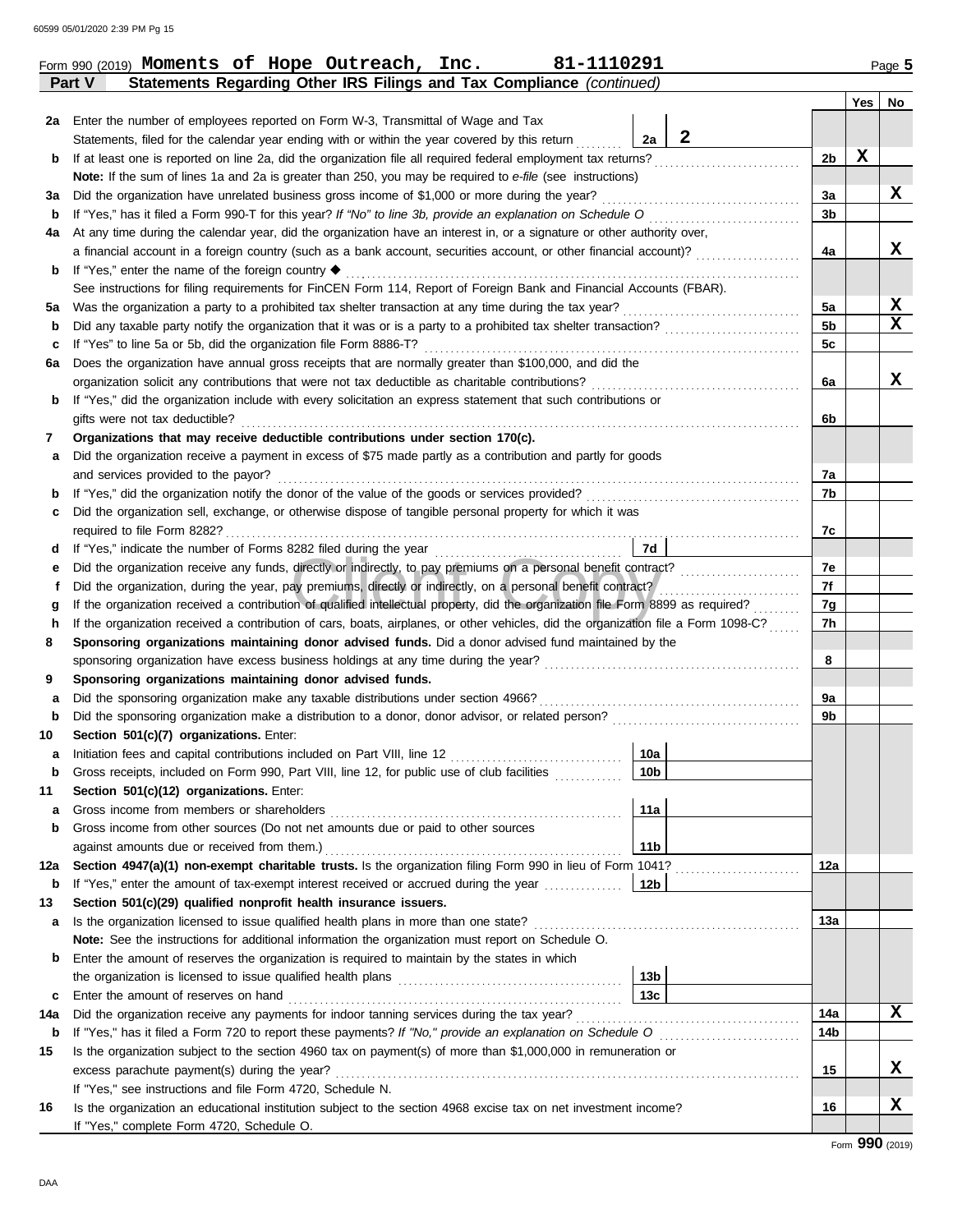|     | response to line 8a, 8b, or 10b below, describe the circumstances, processes, or changes on Schedule O. See instructions.                                                                                                                |                 |                 |             |
|-----|------------------------------------------------------------------------------------------------------------------------------------------------------------------------------------------------------------------------------------------|-----------------|-----------------|-------------|
|     |                                                                                                                                                                                                                                          |                 |                 | ΙxΙ         |
|     | Section A. Governing Body and Management                                                                                                                                                                                                 |                 |                 |             |
|     |                                                                                                                                                                                                                                          |                 | Yes             | No          |
| 1a  | 3<br>Enter the number of voting members of the governing body at the end of the tax year<br>1a                                                                                                                                           |                 |                 |             |
|     | If there are material differences in voting rights among members of the governing body, or                                                                                                                                               |                 |                 |             |
|     | if the governing body delegated broad authority to an executive committee or similar                                                                                                                                                     |                 |                 |             |
|     | committee, explain on Schedule O.<br>3                                                                                                                                                                                                   |                 |                 |             |
| b   | Enter the number of voting members included on line 1a, above, who are independent<br>1b                                                                                                                                                 |                 |                 |             |
| 2   | Did any officer, director, trustee, or key employee have a family relationship or a business relationship with                                                                                                                           | $\mathbf{2}$    |                 | X           |
| 3   | any other officer, director, trustee, or key employee?<br>Did the organization delegate control over management duties customarily performed by or under the direct                                                                      |                 |                 |             |
|     | supervision of officers, directors, trustees, or key employees to a management company or other person?                                                                                                                                  | 3               |                 | X           |
| 4   | Did the organization make any significant changes to its governing documents since the prior Form 990 was filed?                                                                                                                         | 4               |                 | $\mathbf x$ |
| 5   | Did the organization become aware during the year of a significant diversion of the organization's assets?                                                                                                                               | 5               |                 | X           |
| 6   | Did the organization have members or stockholders?                                                                                                                                                                                       | 6               |                 | X           |
| 7a  | Did the organization have members, stockholders, or other persons who had the power to elect or appoint                                                                                                                                  |                 |                 |             |
|     | one or more members of the governing body?                                                                                                                                                                                               | 7a              |                 | X           |
| b   | Are any governance decisions of the organization reserved to (or subject to approval by) members,                                                                                                                                        |                 |                 |             |
|     | stockholders, or persons other than the governing body?                                                                                                                                                                                  | 7b              |                 | x           |
| 8   | Did the organization contemporaneously document the meetings held or written actions undertaken during the year by the following:                                                                                                        |                 |                 |             |
| а   | The governing body?                                                                                                                                                                                                                      | 8а              | X               |             |
| b   | Each committee with authority to act on behalf of the governing body?                                                                                                                                                                    | 8b              | X               |             |
| 9   | Is there any officer, director, trustee, or key employee listed in Part VII, Section A, who cannot be reached at                                                                                                                         |                 |                 |             |
|     |                                                                                                                                                                                                                                          | 9               |                 | X           |
|     | Section B. Policies (This Section B requests information about policies not required by the Internal Revenue Code.)                                                                                                                      |                 |                 |             |
|     |                                                                                                                                                                                                                                          |                 | Yes             | No          |
| 10a | Did the organization have local chapters, branches, or affiliates?                                                                                                                                                                       | 10a             |                 | x           |
| b   | If "Yes," did the organization have written policies and procedures governing the activities of such chapters,                                                                                                                           |                 |                 |             |
|     | affiliates, and branches to ensure their operations are consistent with the organization's exempt purposes?                                                                                                                              | 10 <sub>b</sub> |                 |             |
| 11a | Has the organization provided a complete copy of this Form 990 to all members of its governing body before filing the form?                                                                                                              | 11a             |                 | x           |
| b   | Describe in Schedule O the process, if any, used by the organization to review this Form 990.                                                                                                                                            |                 |                 |             |
| 12a | Did the organization have a written conflict of interest policy? If "No," go to line 13                                                                                                                                                  | 12a             |                 | x           |
| b   | Were officers, directors, or trustees, and key employees required to disclose annually interests that could give rise to conflicts?                                                                                                      | 12b             |                 |             |
| c   | Did the organization regularly and consistently monitor and enforce compliance with the policy? If "Yes,"                                                                                                                                |                 |                 |             |
|     | describe in Schedule O how this was done                                                                                                                                                                                                 | 12c             |                 |             |
| 13  |                                                                                                                                                                                                                                          | 13              |                 | X           |
| 14  | Did the organization have a written document retention and destruction policy?                                                                                                                                                           | 14              |                 | X           |
| 15  | Did the process for determining compensation of the following persons include a review and approval by                                                                                                                                   |                 |                 |             |
|     | independent persons, comparability data, and contemporaneous substantiation of the deliberation and decision?                                                                                                                            |                 |                 |             |
| а   |                                                                                                                                                                                                                                          | 15a             | X               |             |
| b   | Other officers or key employees of the organization                                                                                                                                                                                      | 15b             |                 | X           |
|     | If "Yes" to line 15a or 15b, describe the process in Schedule O (see instructions).                                                                                                                                                      |                 |                 |             |
| 16a | Did the organization invest in, contribute assets to, or participate in a joint venture or similar arrangement                                                                                                                           |                 |                 |             |
|     | with a taxable entity during the year?                                                                                                                                                                                                   | 16a             |                 | x           |
| b   | If "Yes," did the organization follow a written policy or procedure requiring the organization to evaluate its                                                                                                                           |                 |                 |             |
|     | participation in joint venture arrangements under applicable federal tax law, and take steps to safeguard the                                                                                                                            |                 |                 |             |
|     |                                                                                                                                                                                                                                          | 16 <sub>b</sub> |                 |             |
|     | <b>Section C. Disclosure</b>                                                                                                                                                                                                             |                 |                 |             |
| 17  | List the states with which a copy of this Form 990 is required to be filed $\blacklozenge$ None                                                                                                                                          |                 |                 |             |
| 18  | Section 6104 requires an organization to make its Forms 1023 (1024 or 1024-A, if applicable), 990, and 990-T (Section 501(c)<br>(3)s only) available for public inspection. Indicate how you made these available. Check all that apply. |                 |                 |             |
|     | $ \mathbf{X} $ Own website $ \mathbf{X} $ Another's website $ \mathbf{X} $ Upon request<br>Other (explain on Schedule O)                                                                                                                 |                 |                 |             |
| 19  | Describe on Schedule O whether (and if so, how) the organization made its governing documents, conflict of interest policy, and                                                                                                          |                 |                 |             |
|     | financial statements available to the public during the tax year.                                                                                                                                                                        |                 |                 |             |
| 20  | State the name, address, and telephone number of the person who possesses the organization's books and records ◆                                                                                                                         |                 |                 |             |
|     | 11235 Williamsville Road<br>Robert J. Hummer, Jr.                                                                                                                                                                                        |                 |                 |             |
|     | VA 23069<br>Hanover                                                                                                                                                                                                                      | 804-913-9118    |                 |             |
| DAA |                                                                                                                                                                                                                                          |                 | Form 990 (2019) |             |

Form 990 (2019) **Moments of Hope Outreach, Inc.** 81-1110291 Page 6 **Part VI Governance, Management, and Disclosure** *For each "Yes" response to lines 2 through 7b below, and for a "No"*

**Moments of Hope Outreach, Inc. 81-1110291**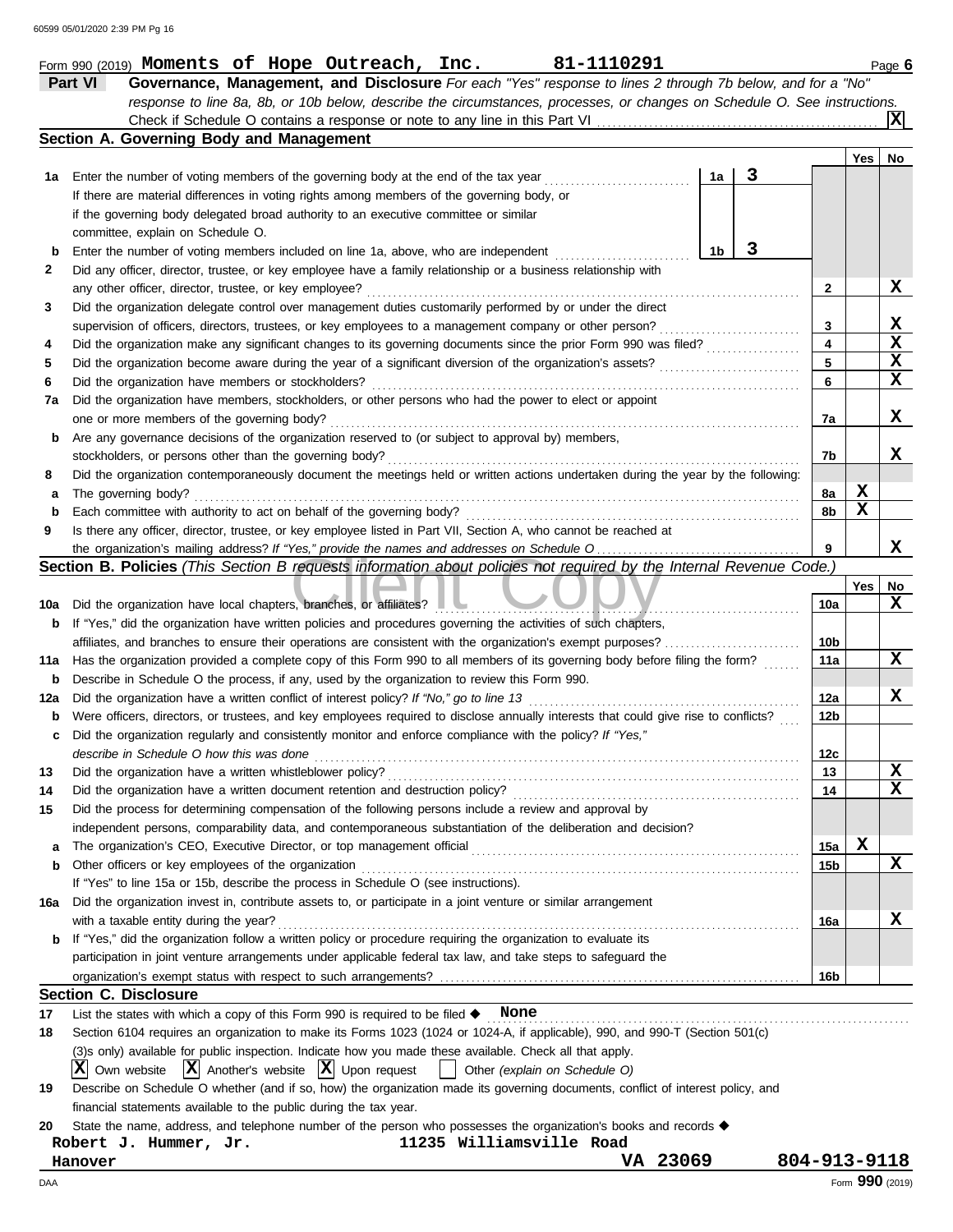| Form 990 (2019) Moments of Hope Outreach, Inc.                                                                                                                                                                                                                                                                                |                |                                                                                                  | 81-1110291        |                   | Page 7                  |  |  |  |  |  |  |
|-------------------------------------------------------------------------------------------------------------------------------------------------------------------------------------------------------------------------------------------------------------------------------------------------------------------------------|----------------|--------------------------------------------------------------------------------------------------|-------------------|-------------------|-------------------------|--|--|--|--|--|--|
| <b>Part VII</b>                                                                                                                                                                                                                                                                                                               |                | Compensation of Officers, Directors, Trustees, Key Employees, Highest Compensated Employees, and |                   |                   |                         |  |  |  |  |  |  |
| Independent Contractors                                                                                                                                                                                                                                                                                                       |                |                                                                                                  |                   |                   |                         |  |  |  |  |  |  |
|                                                                                                                                                                                                                                                                                                                               |                |                                                                                                  |                   |                   |                         |  |  |  |  |  |  |
| Section A. Officers, Directors, Trustees, Key Employees, and Highest Compensated Employees                                                                                                                                                                                                                                    |                |                                                                                                  |                   |                   |                         |  |  |  |  |  |  |
| 1a Complete this table for all persons required to be listed. Report compensation for the calendar year ending with or within the<br>organization's tax year.                                                                                                                                                                 |                |                                                                                                  |                   |                   |                         |  |  |  |  |  |  |
| • List all of the organization's <b>current</b> officers, directors, trustees (whether individuals or organizations), regardless of amount of<br>compensation. Enter -0- in columns $(D)$ , $(E)$ , and $(F)$ if no compensation was paid.                                                                                    |                |                                                                                                  |                   |                   |                         |  |  |  |  |  |  |
| • List all of the organization's <b>current</b> key employees, if any. See instructions for definition of "key employee."                                                                                                                                                                                                     |                |                                                                                                  |                   |                   |                         |  |  |  |  |  |  |
| • List the organization's five <b>current</b> highest compensated employees (other than an officer, director, trustee, or key employee)<br>who received reportable compensation (Box 5 of Form W-2 and/or Box 7 of Form 1099-MISC) of more than \$100,000 from the<br>organization and any related organizations.             |                |                                                                                                  |                   |                   |                         |  |  |  |  |  |  |
| List all of the organization's former officers, key employees, and highest compensated employees who received more than<br>\$100,000 of reportable compensation from the organization and any related organizations.                                                                                                          |                |                                                                                                  |                   |                   |                         |  |  |  |  |  |  |
| • List all of the organization's former directors or trustees that received, in the capacity as a former director or trustee of the<br>organization, more than \$10,000 of reportable compensation from the organization and any related organizations.<br>See instructions for the order in which to list the persons above. |                |                                                                                                  |                   |                   |                         |  |  |  |  |  |  |
| Check this box if neither the organization nor any related organization compensated any current officer, director, or trustee.                                                                                                                                                                                                |                |                                                                                                  |                   |                   |                         |  |  |  |  |  |  |
| (A)<br>Name and title                                                                                                                                                                                                                                                                                                         | (B)<br>Average | (C)<br>Position                                                                                  | (D)<br>Reportable | (E)<br>Reportable | (F)<br>Estimated amount |  |  |  |  |  |  |

| Name and title                   | Average<br>hours<br>per week<br>(list any                      |                                   |                       | POSItion<br>(do not check more than one<br>box, unless person is both an<br>officer and a director/trustee) |              |                                 |        | керопаріе<br>compensation<br>from the<br>organization | керопаріе<br>compensation<br>from related<br>organizations | Estimated amount<br>of other<br>compensation<br>from the |
|----------------------------------|----------------------------------------------------------------|-----------------------------------|-----------------------|-------------------------------------------------------------------------------------------------------------|--------------|---------------------------------|--------|-------------------------------------------------------|------------------------------------------------------------|----------------------------------------------------------|
|                                  | hours for<br>related<br>organizations<br>below<br>dotted line) | Individual trustee<br>or director | Institutional trustee | <b>Officer</b>                                                                                              | Key employee | Highest compensated<br>employee | Former | (W-2/1099-MISC)                                       | (W-2/1099-MISC)                                            | organization and<br>related organizations                |
| (1) John McClung                 | 15.00                                                          |                                   |                       |                                                                                                             |              |                                 |        |                                                       |                                                            |                                                          |
| President                        | 0.00                                                           | $\mathbf x$                       |                       | $\mathbf x$                                                                                                 |              |                                 |        | $\overline{0}$                                        | 0                                                          | $\pmb{0}$                                                |
| (2) Betty Jo Hayes               | 70.00                                                          |                                   |                       |                                                                                                             |              |                                 |        |                                                       |                                                            |                                                          |
| Vice President<br>(3) Bob Hummer | 0.00                                                           | $\mathbf x$                       |                       | $\mathbf x$                                                                                                 |              |                                 |        | 12,500                                                | 0                                                          | $\mathbf 0$                                              |
| Secretary/Treasurer              | 70.00<br>0.00                                                  | $\mathbf x$                       |                       | $\mathbf x$                                                                                                 |              |                                 |        | 12,000                                                | 0                                                          | $\pmb{0}$                                                |
| (4) Bruce Kane                   |                                                                |                                   |                       |                                                                                                             |              |                                 |        |                                                       |                                                            |                                                          |
| President (Former)               | 15.00<br>0.00                                                  | $\mathbf x$                       |                       | $\mathbf x$                                                                                                 |              |                                 |        | 0                                                     | 0                                                          | $\pmb{0}$                                                |
| $(5)$ Leslie<br>Trexler          |                                                                |                                   |                       |                                                                                                             |              |                                 |        |                                                       |                                                            |                                                          |
| Sec/Treas<br>(Former)            | 5.00<br>0.00                                                   | $\mathbf x$                       |                       | $\mathbf x$                                                                                                 |              |                                 |        | 0                                                     | 0                                                          | $\pmb{0}$                                                |
| (6)                              |                                                                |                                   |                       |                                                                                                             |              |                                 |        |                                                       |                                                            |                                                          |
|                                  |                                                                |                                   |                       |                                                                                                             |              |                                 |        |                                                       |                                                            |                                                          |
| (7)                              |                                                                |                                   |                       |                                                                                                             |              |                                 |        |                                                       |                                                            |                                                          |
|                                  |                                                                |                                   |                       |                                                                                                             |              |                                 |        |                                                       |                                                            |                                                          |
| (8)                              |                                                                |                                   |                       |                                                                                                             |              |                                 |        |                                                       |                                                            |                                                          |
|                                  |                                                                |                                   |                       |                                                                                                             |              |                                 |        |                                                       |                                                            |                                                          |
| (9)                              |                                                                |                                   |                       |                                                                                                             |              |                                 |        |                                                       |                                                            |                                                          |
|                                  |                                                                |                                   |                       |                                                                                                             |              |                                 |        |                                                       |                                                            |                                                          |
| (10)                             |                                                                |                                   |                       |                                                                                                             |              |                                 |        |                                                       |                                                            |                                                          |
|                                  |                                                                |                                   |                       |                                                                                                             |              |                                 |        |                                                       |                                                            |                                                          |
| (11)                             |                                                                |                                   |                       |                                                                                                             |              |                                 |        |                                                       |                                                            |                                                          |
|                                  |                                                                |                                   |                       |                                                                                                             |              |                                 |        |                                                       |                                                            |                                                          |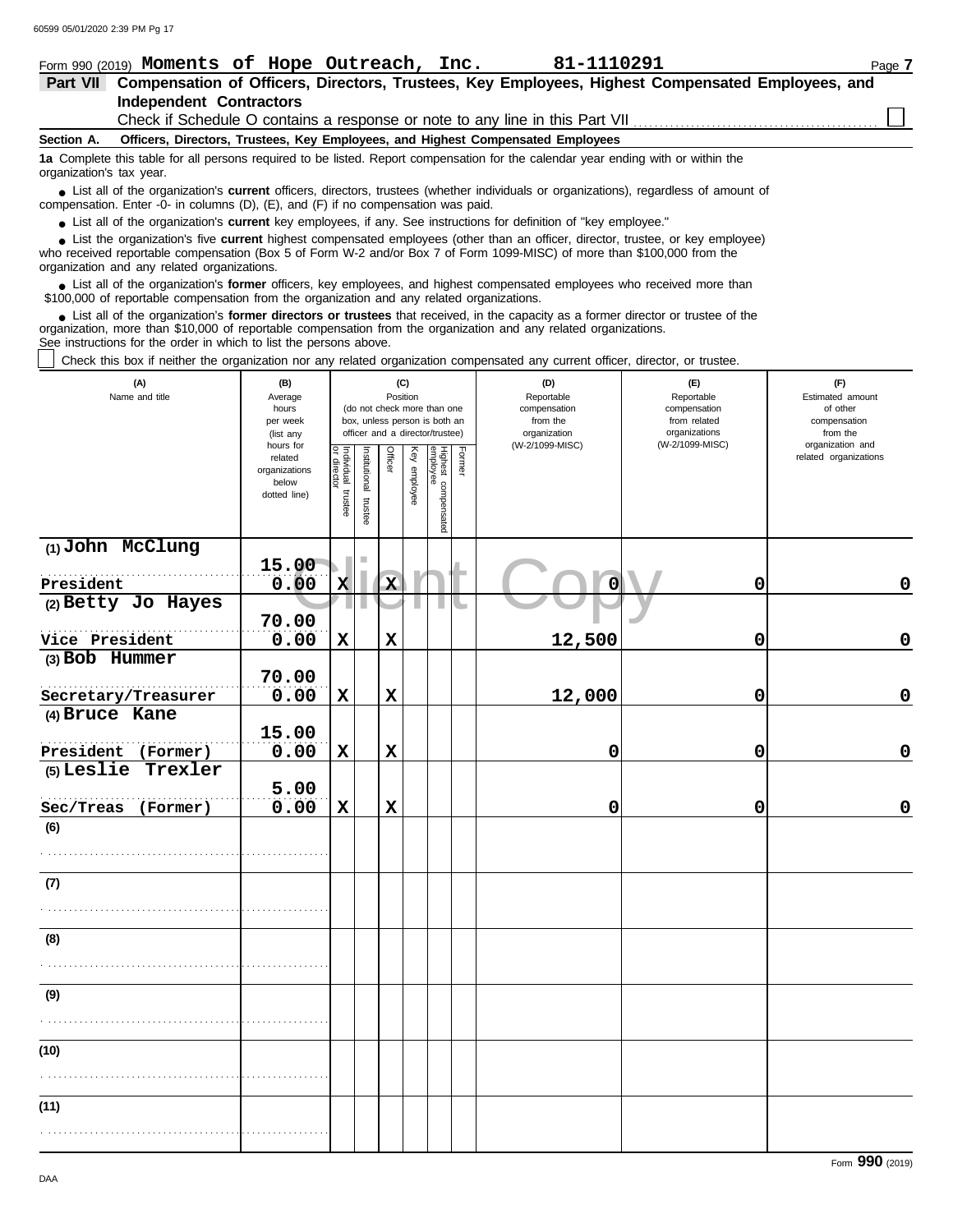| (C)<br>(A)<br>(B)<br>(D)<br>(E)<br>(F)<br>Position<br>Name and title<br>Reportable<br>Reportable<br>Estimated amount<br>Average<br>(do not check more than one<br>hours<br>compensation<br>compensation<br>of other<br>box, unless person is both an<br>per week<br>from the<br>from related<br>compensation<br>officer and a director/trustee)<br>organizations<br>organization<br>from the<br>(list any<br>(W-2/1099-MISC)<br>(W-2/1099-MISC)<br>organization and<br>hours for<br>Individual 1<br>Highest compensated<br>employee<br>Officer<br>Key employee<br>Former<br>nstitutional trustee<br>related organizations<br>related<br>organizations<br>below<br>trustee<br>dotted line)<br>ш<br>24,500<br>1b.<br><b>Total from continuation sheets to Part VII, Section A </b><br>C<br>24,500<br>d<br>Total number of individuals (including but not limited to those listed above) who received more than \$100,000 of<br>$\mathbf{2}$<br>reportable compensation from the organization $\blacklozenge$ 0<br>Yes<br>No<br>Did the organization list any former officer, director, trustee, key employee, or highest compensated<br>3<br>X<br>employee on line 1a? If "Yes," complete Schedule J for such individual<br>3<br>For any individual listed on line 1a, is the sum of reportable compensation and other compensation from the<br>4<br>organization and related organizations greater than \$150,000? If "Yes," complete Schedule J for such<br>X<br>4<br>Did any person listed on line 1a receive or accrue compensation from any unrelated organization or individual<br>5<br>X<br>5<br>Section B. Independent Contractors<br>Complete this table for your five highest compensated independent contractors that received more than \$100,000 of<br>1<br>compensation from the organization. Report compensation for the calendar year ending with or within the organization's tax year.<br>(B)<br>(C)<br>Compensation<br>(A)<br>Name and business address<br>Description of services<br>Total number of independent contractors (including but not limited to those listed above) who<br>$\mathbf{2}$ | Part VII | Form 990 (2019) Moments of Hope Outreach, Inc. |  |  |  | 81-1110291<br>Section A. Officers, Directors, Trustees, Key Employees, and Highest Compensated Employees (continued) |  |  | Page 8 |
|-----------------------------------------------------------------------------------------------------------------------------------------------------------------------------------------------------------------------------------------------------------------------------------------------------------------------------------------------------------------------------------------------------------------------------------------------------------------------------------------------------------------------------------------------------------------------------------------------------------------------------------------------------------------------------------------------------------------------------------------------------------------------------------------------------------------------------------------------------------------------------------------------------------------------------------------------------------------------------------------------------------------------------------------------------------------------------------------------------------------------------------------------------------------------------------------------------------------------------------------------------------------------------------------------------------------------------------------------------------------------------------------------------------------------------------------------------------------------------------------------------------------------------------------------------------------------------------------------------------------------------------------------------------------------------------------------------------------------------------------------------------------------------------------------------------------------------------------------------------------------------------------------------------------------------------------------------------------------------------------------------------------------------------------------------------------------------------------------------------------------|----------|------------------------------------------------|--|--|--|----------------------------------------------------------------------------------------------------------------------|--|--|--------|
|                                                                                                                                                                                                                                                                                                                                                                                                                                                                                                                                                                                                                                                                                                                                                                                                                                                                                                                                                                                                                                                                                                                                                                                                                                                                                                                                                                                                                                                                                                                                                                                                                                                                                                                                                                                                                                                                                                                                                                                                                                                                                                                       |          |                                                |  |  |  |                                                                                                                      |  |  |        |
|                                                                                                                                                                                                                                                                                                                                                                                                                                                                                                                                                                                                                                                                                                                                                                                                                                                                                                                                                                                                                                                                                                                                                                                                                                                                                                                                                                                                                                                                                                                                                                                                                                                                                                                                                                                                                                                                                                                                                                                                                                                                                                                       |          |                                                |  |  |  |                                                                                                                      |  |  |        |
|                                                                                                                                                                                                                                                                                                                                                                                                                                                                                                                                                                                                                                                                                                                                                                                                                                                                                                                                                                                                                                                                                                                                                                                                                                                                                                                                                                                                                                                                                                                                                                                                                                                                                                                                                                                                                                                                                                                                                                                                                                                                                                                       |          |                                                |  |  |  |                                                                                                                      |  |  |        |
|                                                                                                                                                                                                                                                                                                                                                                                                                                                                                                                                                                                                                                                                                                                                                                                                                                                                                                                                                                                                                                                                                                                                                                                                                                                                                                                                                                                                                                                                                                                                                                                                                                                                                                                                                                                                                                                                                                                                                                                                                                                                                                                       |          |                                                |  |  |  |                                                                                                                      |  |  |        |
|                                                                                                                                                                                                                                                                                                                                                                                                                                                                                                                                                                                                                                                                                                                                                                                                                                                                                                                                                                                                                                                                                                                                                                                                                                                                                                                                                                                                                                                                                                                                                                                                                                                                                                                                                                                                                                                                                                                                                                                                                                                                                                                       |          |                                                |  |  |  |                                                                                                                      |  |  |        |
|                                                                                                                                                                                                                                                                                                                                                                                                                                                                                                                                                                                                                                                                                                                                                                                                                                                                                                                                                                                                                                                                                                                                                                                                                                                                                                                                                                                                                                                                                                                                                                                                                                                                                                                                                                                                                                                                                                                                                                                                                                                                                                                       |          |                                                |  |  |  |                                                                                                                      |  |  |        |
|                                                                                                                                                                                                                                                                                                                                                                                                                                                                                                                                                                                                                                                                                                                                                                                                                                                                                                                                                                                                                                                                                                                                                                                                                                                                                                                                                                                                                                                                                                                                                                                                                                                                                                                                                                                                                                                                                                                                                                                                                                                                                                                       |          |                                                |  |  |  |                                                                                                                      |  |  |        |
|                                                                                                                                                                                                                                                                                                                                                                                                                                                                                                                                                                                                                                                                                                                                                                                                                                                                                                                                                                                                                                                                                                                                                                                                                                                                                                                                                                                                                                                                                                                                                                                                                                                                                                                                                                                                                                                                                                                                                                                                                                                                                                                       |          |                                                |  |  |  |                                                                                                                      |  |  |        |
|                                                                                                                                                                                                                                                                                                                                                                                                                                                                                                                                                                                                                                                                                                                                                                                                                                                                                                                                                                                                                                                                                                                                                                                                                                                                                                                                                                                                                                                                                                                                                                                                                                                                                                                                                                                                                                                                                                                                                                                                                                                                                                                       |          |                                                |  |  |  |                                                                                                                      |  |  |        |
|                                                                                                                                                                                                                                                                                                                                                                                                                                                                                                                                                                                                                                                                                                                                                                                                                                                                                                                                                                                                                                                                                                                                                                                                                                                                                                                                                                                                                                                                                                                                                                                                                                                                                                                                                                                                                                                                                                                                                                                                                                                                                                                       |          |                                                |  |  |  |                                                                                                                      |  |  |        |
|                                                                                                                                                                                                                                                                                                                                                                                                                                                                                                                                                                                                                                                                                                                                                                                                                                                                                                                                                                                                                                                                                                                                                                                                                                                                                                                                                                                                                                                                                                                                                                                                                                                                                                                                                                                                                                                                                                                                                                                                                                                                                                                       |          |                                                |  |  |  |                                                                                                                      |  |  |        |
|                                                                                                                                                                                                                                                                                                                                                                                                                                                                                                                                                                                                                                                                                                                                                                                                                                                                                                                                                                                                                                                                                                                                                                                                                                                                                                                                                                                                                                                                                                                                                                                                                                                                                                                                                                                                                                                                                                                                                                                                                                                                                                                       |          |                                                |  |  |  |                                                                                                                      |  |  |        |
|                                                                                                                                                                                                                                                                                                                                                                                                                                                                                                                                                                                                                                                                                                                                                                                                                                                                                                                                                                                                                                                                                                                                                                                                                                                                                                                                                                                                                                                                                                                                                                                                                                                                                                                                                                                                                                                                                                                                                                                                                                                                                                                       |          |                                                |  |  |  |                                                                                                                      |  |  |        |
|                                                                                                                                                                                                                                                                                                                                                                                                                                                                                                                                                                                                                                                                                                                                                                                                                                                                                                                                                                                                                                                                                                                                                                                                                                                                                                                                                                                                                                                                                                                                                                                                                                                                                                                                                                                                                                                                                                                                                                                                                                                                                                                       |          |                                                |  |  |  |                                                                                                                      |  |  |        |
|                                                                                                                                                                                                                                                                                                                                                                                                                                                                                                                                                                                                                                                                                                                                                                                                                                                                                                                                                                                                                                                                                                                                                                                                                                                                                                                                                                                                                                                                                                                                                                                                                                                                                                                                                                                                                                                                                                                                                                                                                                                                                                                       |          |                                                |  |  |  |                                                                                                                      |  |  |        |
|                                                                                                                                                                                                                                                                                                                                                                                                                                                                                                                                                                                                                                                                                                                                                                                                                                                                                                                                                                                                                                                                                                                                                                                                                                                                                                                                                                                                                                                                                                                                                                                                                                                                                                                                                                                                                                                                                                                                                                                                                                                                                                                       |          |                                                |  |  |  |                                                                                                                      |  |  |        |
|                                                                                                                                                                                                                                                                                                                                                                                                                                                                                                                                                                                                                                                                                                                                                                                                                                                                                                                                                                                                                                                                                                                                                                                                                                                                                                                                                                                                                                                                                                                                                                                                                                                                                                                                                                                                                                                                                                                                                                                                                                                                                                                       |          |                                                |  |  |  |                                                                                                                      |  |  |        |
|                                                                                                                                                                                                                                                                                                                                                                                                                                                                                                                                                                                                                                                                                                                                                                                                                                                                                                                                                                                                                                                                                                                                                                                                                                                                                                                                                                                                                                                                                                                                                                                                                                                                                                                                                                                                                                                                                                                                                                                                                                                                                                                       |          |                                                |  |  |  |                                                                                                                      |  |  |        |
|                                                                                                                                                                                                                                                                                                                                                                                                                                                                                                                                                                                                                                                                                                                                                                                                                                                                                                                                                                                                                                                                                                                                                                                                                                                                                                                                                                                                                                                                                                                                                                                                                                                                                                                                                                                                                                                                                                                                                                                                                                                                                                                       |          |                                                |  |  |  |                                                                                                                      |  |  |        |
|                                                                                                                                                                                                                                                                                                                                                                                                                                                                                                                                                                                                                                                                                                                                                                                                                                                                                                                                                                                                                                                                                                                                                                                                                                                                                                                                                                                                                                                                                                                                                                                                                                                                                                                                                                                                                                                                                                                                                                                                                                                                                                                       |          |                                                |  |  |  |                                                                                                                      |  |  |        |
|                                                                                                                                                                                                                                                                                                                                                                                                                                                                                                                                                                                                                                                                                                                                                                                                                                                                                                                                                                                                                                                                                                                                                                                                                                                                                                                                                                                                                                                                                                                                                                                                                                                                                                                                                                                                                                                                                                                                                                                                                                                                                                                       |          |                                                |  |  |  |                                                                                                                      |  |  |        |
|                                                                                                                                                                                                                                                                                                                                                                                                                                                                                                                                                                                                                                                                                                                                                                                                                                                                                                                                                                                                                                                                                                                                                                                                                                                                                                                                                                                                                                                                                                                                                                                                                                                                                                                                                                                                                                                                                                                                                                                                                                                                                                                       |          |                                                |  |  |  |                                                                                                                      |  |  |        |
|                                                                                                                                                                                                                                                                                                                                                                                                                                                                                                                                                                                                                                                                                                                                                                                                                                                                                                                                                                                                                                                                                                                                                                                                                                                                                                                                                                                                                                                                                                                                                                                                                                                                                                                                                                                                                                                                                                                                                                                                                                                                                                                       |          |                                                |  |  |  |                                                                                                                      |  |  |        |
|                                                                                                                                                                                                                                                                                                                                                                                                                                                                                                                                                                                                                                                                                                                                                                                                                                                                                                                                                                                                                                                                                                                                                                                                                                                                                                                                                                                                                                                                                                                                                                                                                                                                                                                                                                                                                                                                                                                                                                                                                                                                                                                       |          |                                                |  |  |  |                                                                                                                      |  |  |        |
|                                                                                                                                                                                                                                                                                                                                                                                                                                                                                                                                                                                                                                                                                                                                                                                                                                                                                                                                                                                                                                                                                                                                                                                                                                                                                                                                                                                                                                                                                                                                                                                                                                                                                                                                                                                                                                                                                                                                                                                                                                                                                                                       |          |                                                |  |  |  |                                                                                                                      |  |  |        |
|                                                                                                                                                                                                                                                                                                                                                                                                                                                                                                                                                                                                                                                                                                                                                                                                                                                                                                                                                                                                                                                                                                                                                                                                                                                                                                                                                                                                                                                                                                                                                                                                                                                                                                                                                                                                                                                                                                                                                                                                                                                                                                                       |          |                                                |  |  |  |                                                                                                                      |  |  |        |
|                                                                                                                                                                                                                                                                                                                                                                                                                                                                                                                                                                                                                                                                                                                                                                                                                                                                                                                                                                                                                                                                                                                                                                                                                                                                                                                                                                                                                                                                                                                                                                                                                                                                                                                                                                                                                                                                                                                                                                                                                                                                                                                       |          |                                                |  |  |  |                                                                                                                      |  |  |        |
|                                                                                                                                                                                                                                                                                                                                                                                                                                                                                                                                                                                                                                                                                                                                                                                                                                                                                                                                                                                                                                                                                                                                                                                                                                                                                                                                                                                                                                                                                                                                                                                                                                                                                                                                                                                                                                                                                                                                                                                                                                                                                                                       |          |                                                |  |  |  |                                                                                                                      |  |  |        |
| received more than \$100,000 of compensation from the organization ♦                                                                                                                                                                                                                                                                                                                                                                                                                                                                                                                                                                                                                                                                                                                                                                                                                                                                                                                                                                                                                                                                                                                                                                                                                                                                                                                                                                                                                                                                                                                                                                                                                                                                                                                                                                                                                                                                                                                                                                                                                                                  |          |                                                |  |  |  |                                                                                                                      |  |  |        |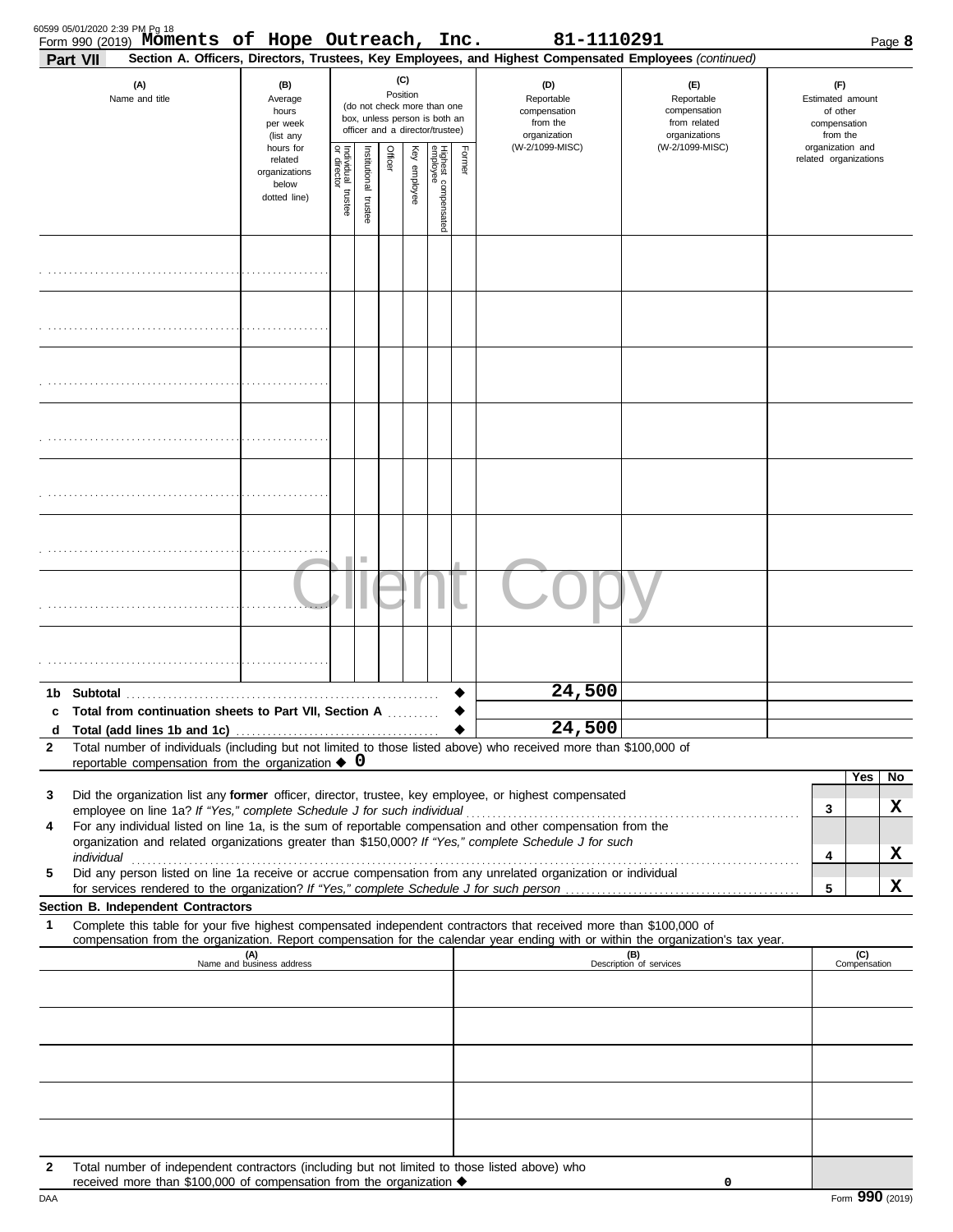### Form 990 (2019) Page **9 Moments of Hope Outreach, Inc. 81-1110291**

#### **Part VIII Statement of Revenue** Check if Schedule O contains a response or note to any line in this Part VIII ........ **(A) (B) (C) (D)** Total revenue Related or exempt Unrelated Revenue excluded function revenue | business revenue | from tax under sections 512-514 Gifts, Grants<br>ilar Amounts **Contributions, Gifts, Grants and Other Similar Amounts 1a 1a** Federated campaigns **. . . . . . . . . . . . 1b b** Membership dues **. . . . . . . . . . . . . . .** . . **1c c** Fundraising events **. . . . . . . . . . . . . .** . . **1d d** Related organizations ............... Contributions, (and Other Simi **1e e** Government grants (contributions) . . . . . . . . . . . . **f** All other contributions, gifts, grants, and similar amounts not included above . . . . . . . . **465,667 1f 1g** \$ . . . . . . . . . . . . . . . . . . . . . **219,588 g** Noncash contributions included in lines 1a-1f . . . .  $\bullet$ **465,667 h Total.** Add lines 1a–1f . . . . . . . . . . . . . . . . . . . . . . . . . . . . . . . . . . . . . . . . Business Code **2a** Program Service<br>Revenue **Program Service** . . . . . . . . . . . . . . . . . . . . . . . . . . . . . . . . . . . . . . . . . . . . . . . . . . . . . . . **b** . . . . . . . . . . . . . . . . . . . . . . . . . . . . . . . . . . . . . . . . . . . . . . . . . . . . . . . **c d** . . . . . . . . . . . . . . . . . . . . . . . . . . . . . . . . . . . . . . . . . . . . . . . . . . . . . . . **e** . . . . . . . . . . . . . . . . . . . . . . . . . . . . . . . . . . . . . . . . . . . . . . . . . . . . . . . **f** All other program service revenue . . . . . . . . . . . . . . . . . . . **g Total.** Add lines 2a–2f . . . . . . . . . . . . . . . . . . . . . . . . . . . . . . . . . . . . . . . . u **3** Investment income (including dividends, interest, and  $\blacklozenge$ other similar amounts) . . . . . . . . . . . . . . . . . . . . . . . . . . . . . . . . . . . . . . . Income from investment of tax-exempt bond proceeds **4**  $\blacklozenge$ **5** Royalties ......  $\blacklozenge$ **Client** Copy (i) Real (ii) Personal **6a 6a** Gross rents **6b b** Less: rental expenses **6c c** Rental inc. or (loss)  $\bullet$ **d** Net rental income or (loss) . . . . . . . . . . . . . . . . . . . . . . . . . . . . . . . . . . . **7a** Gross amount from (i) Securities (ii) Other sales of assets **7a** other than inventory **Other Revenue Other Revenue b** Less: cost or other basis and sales exps. **7b 7c c** Gain or (loss) **d** u Net gain or (loss) . . . . . . . . . . . . . . . . . . . . . . . . . . . . . . . . . . . . . . . . . . . . . **8a** Gross income from fundraising events  $($ not including  $\$\dots$ of contributions reported on line 1c). See Part IV, line 18 . . . . . . . . . . . . . . . . . . . . **8a 8b b** Less: direct expenses . . . . . . . . . . . . . **c** Net income or (loss) from fundraising events ............... ۰ 9a Gross income from gaming activities. See Part IV, line 19 . . . . . . . . . . . . . . . . . . . . **9a 9b b** Less: direct expenses ...............  $\bullet$ Net income or (loss) from gaming activities . . . . . . . . . . . . . . . . . . **c** 10a Gross sales of inventory, less returns and allowances **10a 10b b** Less: cost of goods sold  $\ldots$ u Net income or (loss) from sales of inventory . . . . . . . . . . . . . . . . . **c** Business Code **Miscellaneous**<br>Revenue **Miscellaneous 11a** . . . . . . . . . . . . . . . . . . . . . . . . . . . . . . . . . . . . . . . . . . . . . . . . . . . . . . . **b c** . . . . . . . . . . . . . . . . . . . . . . . . . . . . . . . . . . . . . . . . . . . . . . . . . . . . . . . **d** All other revenue . . . . . . . . . . . . . . . . . . . . . . . . . . . . . . . . . . . . . **Total.** Add lines 11a-11d .  $\bullet$ **e 465,667 0 0 0 12** Total revenue. See instructions ......  $\blacklozenge$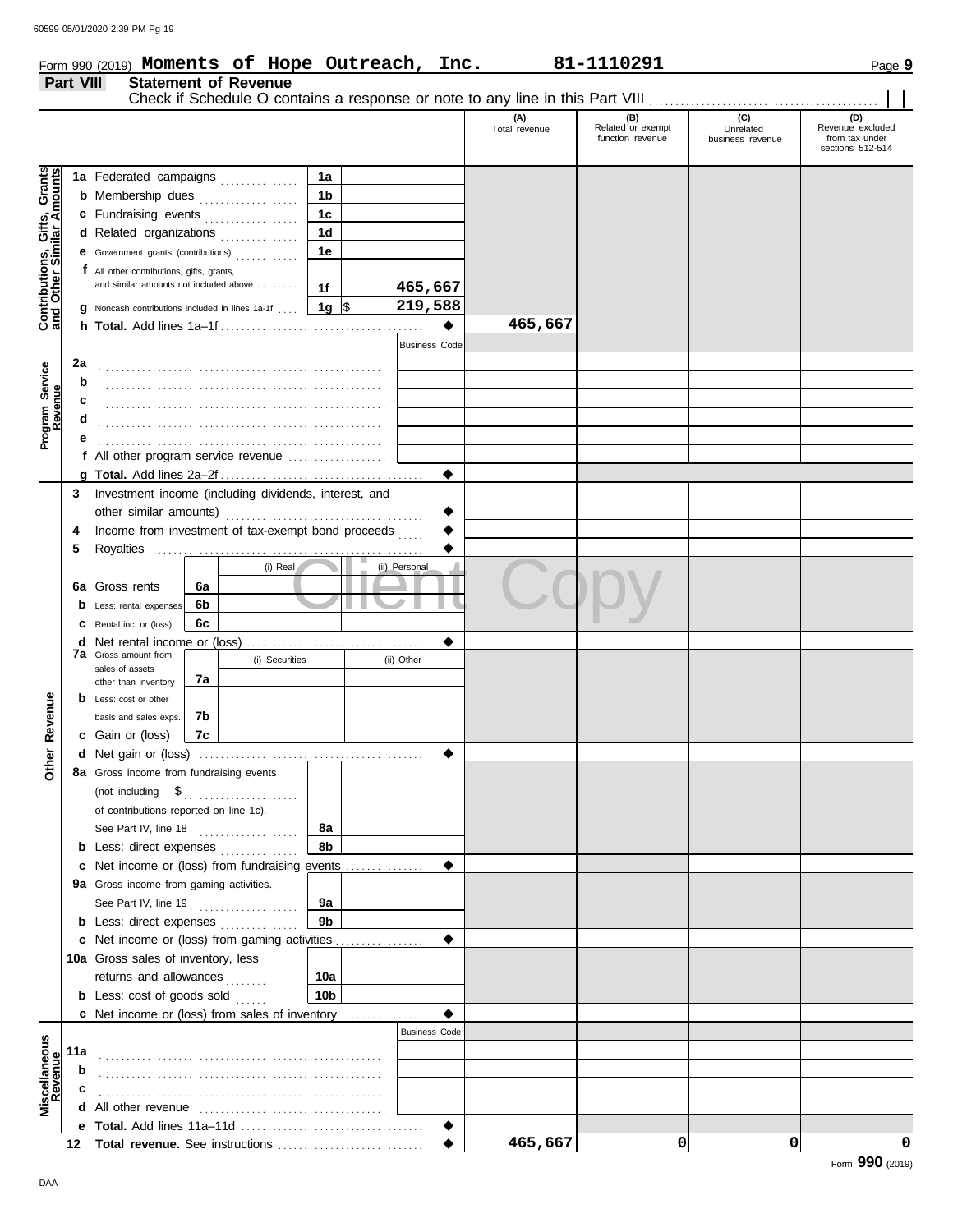## **Form 990 (2019) Moments of Hope Outreach, Inc. 81-1110291** Page 10

|              | Part IX<br><b>Statement of Functional Expenses</b>                                                                         |                       |                                    |                                           |                                |
|--------------|----------------------------------------------------------------------------------------------------------------------------|-----------------------|------------------------------------|-------------------------------------------|--------------------------------|
|              | Section 501(c)(3) and 501(c)(4) organizations must complete all columns. All other organizations must complete column (A). |                       |                                    |                                           |                                |
|              | Check if Schedule O contains a response or note to any line in this Part IX                                                |                       |                                    |                                           |                                |
|              | Do not include amounts reported on lines 6b,<br>7b, 8b, 9b, and 10b of Part VIII.                                          | (A)<br>Total expenses | (B)<br>Program service<br>expenses | (C)<br>Management and<br>general expenses | (D)<br>Fundraising<br>expenses |
| 1            | Grants and other assistance to domestic organizations                                                                      |                       |                                    |                                           |                                |
|              | and domestic governments. See Part IV, line 21                                                                             |                       |                                    |                                           |                                |
| $\mathbf{2}$ | Grants and other assistance to domestic                                                                                    |                       |                                    |                                           |                                |
|              | individuals. See Part IV, line 22                                                                                          |                       |                                    |                                           |                                |
| 3            | Grants and other assistance to foreign                                                                                     |                       |                                    |                                           |                                |
|              | organizations, foreign governments, and foreign                                                                            |                       |                                    |                                           |                                |
|              | individuals. See Part IV, lines 15 and 16                                                                                  |                       |                                    |                                           |                                |
| 4            | Benefits paid to or for members                                                                                            | 322,967               | 322,967                            |                                           |                                |
| 5            | Compensation of current officers, directors,                                                                               |                       |                                    |                                           |                                |
|              | trustees, and key employees                                                                                                |                       |                                    |                                           |                                |
| 6            | Compensation not included above to disqualified                                                                            |                       |                                    |                                           |                                |
|              | persons (as defined under section 4958(f)(1)) and                                                                          |                       |                                    |                                           |                                |
|              | persons described in section 4958(c)(3)(B)                                                                                 | 24,500                |                                    |                                           |                                |
| 7            | Other salaries and wages                                                                                                   |                       | 22,050                             | 1,225                                     | 1,225                          |
| 8            | Pension plan accruals and contributions (include                                                                           |                       |                                    |                                           |                                |
| 9            | section 401(k) and 403(b) employer contributions)                                                                          |                       |                                    |                                           |                                |
| 10           | Other employee benefits                                                                                                    | 2,049                 | 1,845                              | 102                                       | 102                            |
| 11           | Payroll taxes<br>Fees for services (nonemployees):                                                                         |                       |                                    |                                           |                                |
| а            |                                                                                                                            |                       |                                    |                                           |                                |
| b            | Legal                                                                                                                      |                       |                                    |                                           |                                |
|              |                                                                                                                            |                       |                                    |                                           |                                |
| d            | Lobbying                                                                                                                   |                       |                                    |                                           |                                |
| е            | Professional fundraising services. See Part IV, line 17                                                                    |                       |                                    |                                           |                                |
| Ť            | Investment management fees                                                                                                 |                       |                                    | v                                         |                                |
| g            | Other. (If line 11g amount exceeds 10% of line 25, column                                                                  |                       |                                    |                                           |                                |
|              | (A) amount, list line 11g expenses on Schedule O.)                                                                         | 613                   | 503                                | 55                                        | 55                             |
| 12           | Advertising and promotion                                                                                                  | 6,562                 | 5,906                              | 328                                       | 328                            |
| 13           |                                                                                                                            | 8,010                 |                                    | 8,010                                     |                                |
| 14           | Information technology                                                                                                     |                       |                                    |                                           |                                |
| 15           | Royalties                                                                                                                  |                       |                                    |                                           |                                |
| 16           | Occupancy                                                                                                                  | 20,274                | 18,246                             | 1,014                                     | 1,014                          |
| 17           | Travel                                                                                                                     | 8,228                 | 7,406                              | 411                                       | 411                            |
| 18           | Payments of travel or entertainment expenses                                                                               |                       |                                    |                                           |                                |
|              | for any federal, state, or local public officials                                                                          |                       |                                    |                                           |                                |
| 19           | Conferences, conventions, and meetings                                                                                     |                       |                                    |                                           |                                |
| 20           | Interest                                                                                                                   |                       |                                    |                                           |                                |
| 21           | Payments to affiliates                                                                                                     |                       |                                    |                                           |                                |
| 22           | Depreciation, depletion, and amortization                                                                                  | 9,513                 | 8,561                              | 476                                       | 476                            |
| 23           |                                                                                                                            | 3,479                 | 3,131                              | 174                                       | 174                            |
| 24           | Other expenses. Itemize expenses not covered                                                                               |                       |                                    |                                           |                                |
|              | above (List miscellaneous expenses on line 24e. If                                                                         |                       |                                    |                                           |                                |
|              | line 24e amount exceeds 10% of line 25, column                                                                             |                       |                                    |                                           |                                |
|              | (A) amount, list line 24e expenses on Schedule O.)                                                                         |                       |                                    |                                           |                                |
| a            | Maintenance and repairs                                                                                                    | 9,289                 | 8,361                              | 464                                       | 464                            |
| b            | Supplies                                                                                                                   | 3,411                 | 3,069                              | 171<br>19                                 | 171                            |
| c            | Taxes and licenses                                                                                                         | 384                   | 346<br>2                           | -1                                        | 19<br>$-1$                     |
| d            | Rounding                                                                                                                   |                       |                                    |                                           |                                |
| е            |                                                                                                                            | 419,279               | 402,393                            | 12,448                                    | 4,438                          |
| 25<br>26     | Total functional expenses. Add lines 1 through 24e<br>Joint costs. Complete this line only if the                          |                       |                                    |                                           |                                |
|              | organization reported in column (B) joint costs                                                                            |                       |                                    |                                           |                                |
|              | from a combined educational campaign and                                                                                   |                       |                                    |                                           |                                |
|              | fundraising solicitation. Check here $\blacklozenge$   if<br>following SOP 98-2 (ASC 958-720)                              |                       |                                    |                                           |                                |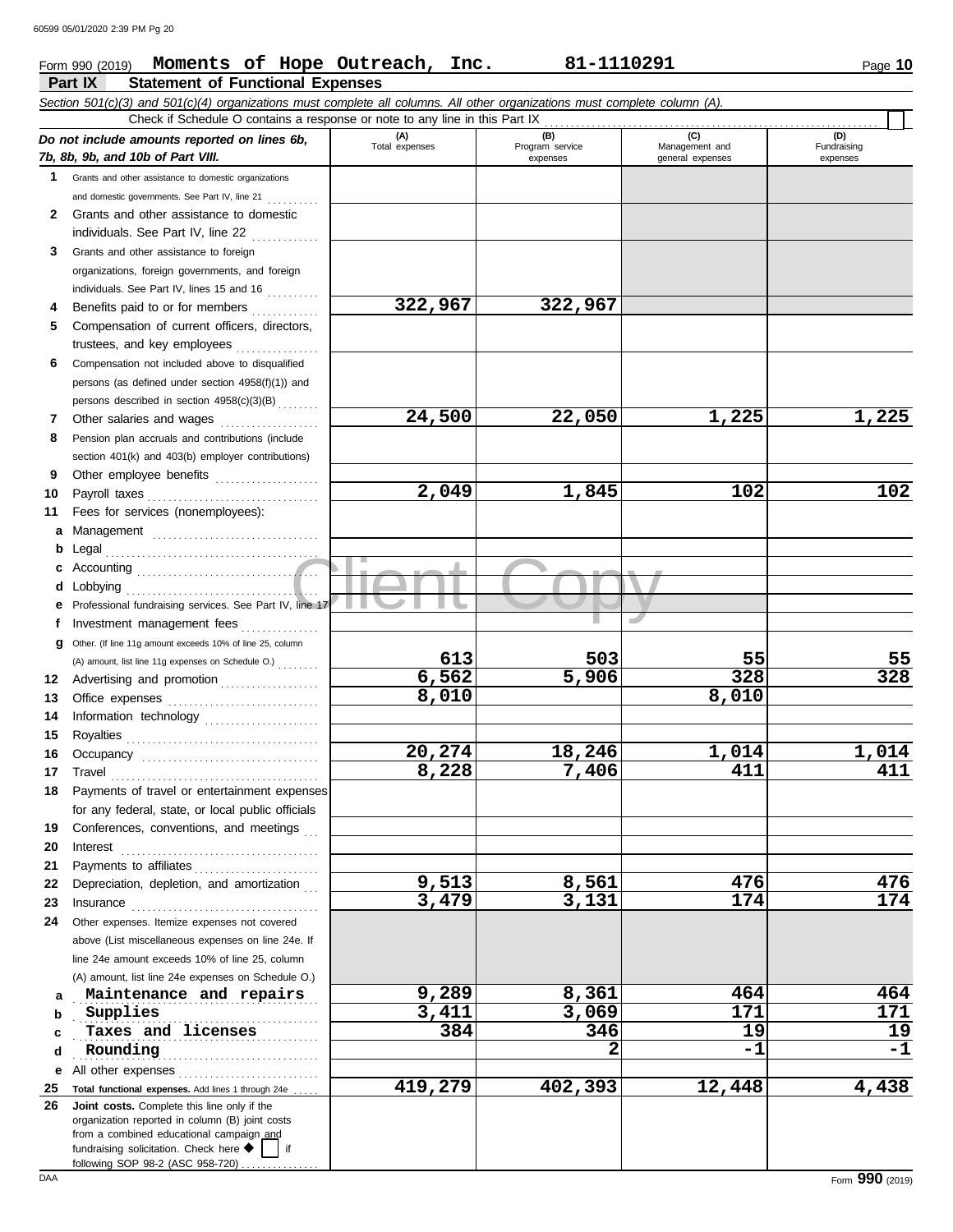|                 | Part X | <b>Balance Sheet</b>                                                                                                                                                                                                                |                 |        |                   |                 |             |
|-----------------|--------|-------------------------------------------------------------------------------------------------------------------------------------------------------------------------------------------------------------------------------------|-----------------|--------|-------------------|-----------------|-------------|
|                 |        | Check if Schedule O contains a response or note to any line in this Part X                                                                                                                                                          |                 |        | (A)               |                 | (B)         |
|                 |        |                                                                                                                                                                                                                                     |                 |        | Beginning of year |                 | End of year |
|                 | 1      | Cash-non-interest-bearing                                                                                                                                                                                                           |                 |        | 28,568            | $\mathbf{1}$    | 40,052      |
|                 | 2      |                                                                                                                                                                                                                                     |                 |        |                   | $\mathbf{2}$    |             |
|                 | 3      |                                                                                                                                                                                                                                     |                 |        |                   | 3               |             |
|                 | 4      | Accounts receivable, net                                                                                                                                                                                                            |                 |        |                   | 4               |             |
|                 | 5      | Loans and other receivables from any current or former officer, director,                                                                                                                                                           |                 |        |                   |                 |             |
|                 |        | trustee, key employee, creator or founder, substantial contributor, or 35%                                                                                                                                                          |                 |        |                   |                 |             |
|                 |        |                                                                                                                                                                                                                                     |                 |        |                   | 5               |             |
|                 | 6      | Loans and other receivables from other disqualified persons (as defined                                                                                                                                                             |                 |        |                   |                 |             |
|                 |        | under section $4958(f)(1)$ ), and persons described in section $4958(c)(3)(B)$                                                                                                                                                      |                 |        |                   | 6               |             |
| Assets          | 7      |                                                                                                                                                                                                                                     |                 |        |                   | $\overline{7}$  |             |
|                 | 8      | Inventories for sale or use <i>communication</i> and the state of the state or use of the state of the state of the state of the state of the state of the state of the state of the state of the state of the state of the state o |                 |        |                   | 8               | 49,150      |
|                 | 9      |                                                                                                                                                                                                                                     |                 |        |                   | 9               |             |
|                 |        | 10a Land, buildings, and equipment: cost or other                                                                                                                                                                                   |                 |        |                   |                 |             |
|                 |        |                                                                                                                                                                                                                                     |                 | 56,272 |                   |                 |             |
|                 |        | <b>b</b> Less: accumulated depreciation                                                                                                                                                                                             | 10 <sub>b</sub> | 14,560 | 15,642            | 10 <sub>c</sub> | 41,712      |
|                 | 11     |                                                                                                                                                                                                                                     |                 |        |                   | 11              |             |
|                 | 12     |                                                                                                                                                                                                                                     |                 |        |                   | 12              |             |
|                 | 13     |                                                                                                                                                                                                                                     |                 |        |                   | 13              |             |
|                 | 14     | Intangible assets                                                                                                                                                                                                                   |                 |        |                   | 14              |             |
|                 | 15     |                                                                                                                                                                                                                                     |                 |        | 1,250             | 15              | 6,250       |
|                 | 16     |                                                                                                                                                                                                                                     |                 |        | 45,460            | 16              | 137,164     |
|                 | 17     | Accounts payable and accrued expenses                                                                                                                                                                                               |                 |        |                   | 17              | 495         |
|                 | 18     |                                                                                                                                                                                                                                     |                 |        |                   | 18              |             |
|                 | 19     |                                                                                                                                                                                                                                     |                 | 19     |                   |                 |             |
|                 | 20     | Tax-exempt bond liabilities                                                                                                                                                                                                         |                 | 20     |                   |                 |             |
|                 | 21     | Escrow or custodial account liability. Complete Part IV of Schedule D                                                                                                                                                               |                 | 21     |                   |                 |             |
|                 | 22     | Loans and other payables to any current or former officer, director,                                                                                                                                                                |                 |        |                   |                 |             |
| Liabilities     |        | trustee, key employee, creator or founder, substantial contributor, or 35%                                                                                                                                                          |                 |        |                   |                 |             |
|                 |        | controlled entity or family member of any of these persons                                                                                                                                                                          |                 |        |                   | 22              |             |
|                 | 23     | Secured mortgages and notes payable to unrelated third parties                                                                                                                                                                      |                 |        |                   | 23              |             |
|                 | 24     | Unsecured notes and loans payable to unrelated third parties                                                                                                                                                                        |                 |        |                   | 24              |             |
|                 | 25     | Other liabilities (including federal income tax, payables to related third                                                                                                                                                          |                 |        |                   |                 |             |
|                 |        | parties, and other liabilities not included on lines 17-24). Complete Part X                                                                                                                                                        |                 |        |                   |                 |             |
|                 |        | of Schedule D                                                                                                                                                                                                                       |                 |        |                   | 25              |             |
|                 | 26     |                                                                                                                                                                                                                                     |                 |        | 0                 | 26              | 495         |
|                 |        | Organizations that follow FASB ASC 958, check here $\blacklozenge \boxed{X}$                                                                                                                                                        |                 |        |                   |                 |             |
|                 |        | and complete lines 27, 28, 32, and 33.                                                                                                                                                                                              |                 |        |                   |                 |             |
|                 | 27     | Net assets without donor restrictions                                                                                                                                                                                               |                 |        | 45,460            | 27              | 133,880     |
| <b>Balances</b> | 28     | Net assets with donor restrictions                                                                                                                                                                                                  |                 |        |                   | 28              | 2,789       |
|                 |        | Organizations that do not follow FASB ASC 958, check here ♦                                                                                                                                                                         |                 |        |                   |                 |             |
| Fund            |        | and complete lines 29 through 33.                                                                                                                                                                                                   |                 |        |                   |                 |             |
| ŏ               | 29     | Capital stock or trust principal, or current funds                                                                                                                                                                                  |                 |        |                   | 29              |             |
|                 | 30     |                                                                                                                                                                                                                                     |                 |        |                   | 30              |             |
| Assets          |        |                                                                                                                                                                                                                                     |                 |        |                   |                 |             |
|                 | 31     | Retained earnings, endowment, accumulated income, or other funds                                                                                                                                                                    |                 |        | 45,460            | 31              | 136,669     |
| ğ               | 32     |                                                                                                                                                                                                                                     |                 |        | 45,460            | 32<br>33        | 137,164     |
|                 | 33     |                                                                                                                                                                                                                                     |                 |        |                   |                 |             |

**Form 990 (2019) Moments of Hope Outreach, Inc. 81-1110291** Page 11

Form **990** (2019)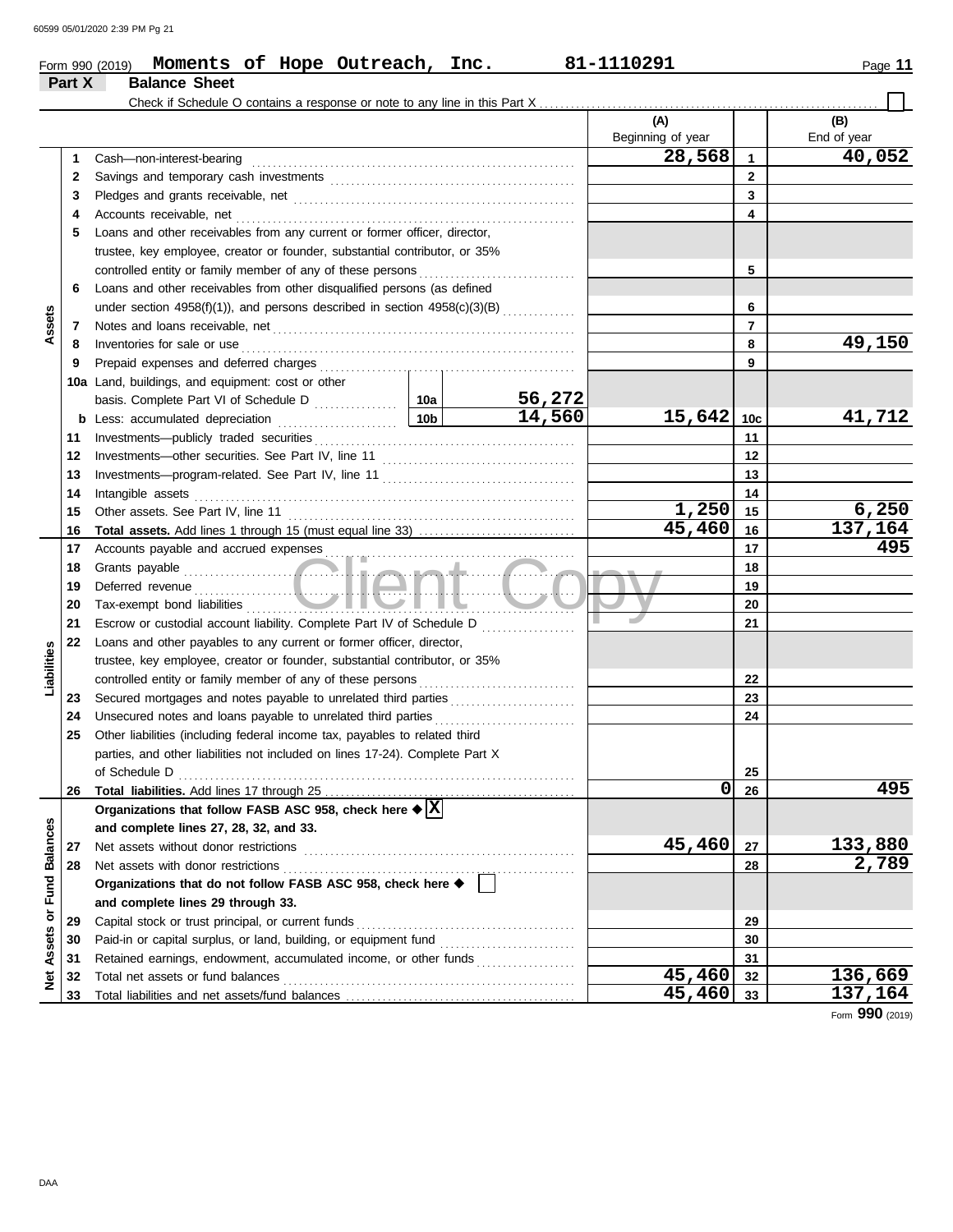|    | 81-1110291<br>Form 990 (2019) Moments of Hope Outreach, Inc.                                                                                                                                                                   |                         |                |         | Page 12                 |
|----|--------------------------------------------------------------------------------------------------------------------------------------------------------------------------------------------------------------------------------|-------------------------|----------------|---------|-------------------------|
|    | <b>Reconciliation of Net Assets</b><br>Part XI                                                                                                                                                                                 |                         |                |         |                         |
|    |                                                                                                                                                                                                                                |                         |                |         | X                       |
| 1  |                                                                                                                                                                                                                                | $\mathbf{1}$            |                | 465,667 |                         |
| 2  | Total expenses (must equal Part IX, column (A), line 25) Mathematic material expenses (must equal Part IX, column (A), line 25)                                                                                                | $\overline{2}$          |                | 419,279 |                         |
| 3  | Revenue less expenses. Subtract line 2 from line 1                                                                                                                                                                             | $\overline{\mathbf{3}}$ |                | 46,388  |                         |
| 4  |                                                                                                                                                                                                                                | $\overline{\mathbf{4}}$ |                | 45,460  |                         |
| 5  |                                                                                                                                                                                                                                | 5                       |                |         |                         |
| 6  |                                                                                                                                                                                                                                | 6                       |                |         |                         |
| 7  |                                                                                                                                                                                                                                | $\overline{7}$          |                |         |                         |
| 8  | Prior period adjustments entertainments and adjustments and account of the contract of the contract of the contract of the contract of the contract of the contract of the contract of the contract of the contract of the con | 8                       |                |         |                         |
| 9  |                                                                                                                                                                                                                                | 9                       |                | 44,821  |                         |
| 10 | Net assets or fund balances at end of year. Combine lines 3 through 9 (must equal Part X, line                                                                                                                                 |                         |                |         |                         |
|    |                                                                                                                                                                                                                                | 10                      |                | 136,669 |                         |
|    | <b>Financial Statements and Reporting</b><br>Part XII                                                                                                                                                                          |                         |                |         |                         |
|    |                                                                                                                                                                                                                                |                         |                |         | $\overline{\mathbf{x}}$ |
|    |                                                                                                                                                                                                                                |                         |                | Yes     | No                      |
| 1  | $ \mathbf{X} $ Accrual<br>Accounting method used to prepare the Form 990:<br>Cash<br>Other<br>$\perp$                                                                                                                          |                         |                |         |                         |
|    | If the organization changed its method of accounting from a prior year or checked "Other," explain in                                                                                                                          |                         |                |         |                         |
|    | Schedule O.                                                                                                                                                                                                                    |                         |                |         |                         |
|    | 2a Were the organization's financial statements compiled or reviewed by an independent accountant?                                                                                                                             |                         | 2a             |         | X                       |
|    | If "Yes," check a box below to indicate whether the financial statements for the year were compiled or                                                                                                                         |                         |                |         |                         |
|    | reviewed on a separate basis, consolidated basis, or both:                                                                                                                                                                     |                         |                |         |                         |
|    | Separate basis<br>  Consolidated basis<br>  Both consolidated and separate basis                                                                                                                                               |                         |                |         |                         |
|    | <b>b</b> Were the organization's financial statements audited by an independent accountant?                                                                                                                                    |                         | 2b             | x       |                         |
|    | If "Yes," check a box below to indicate whether the financial statements for the year were audited on a                                                                                                                        |                         |                |         |                         |
|    | separate basis, consolidated basis, or both:                                                                                                                                                                                   |                         |                |         |                         |
|    | $ X $ Separate basis<br>  Consolidated basis     Both consolidated and separate basis                                                                                                                                          |                         |                |         |                         |
|    | c If "Yes" to line 2a or 2b, does the organization have a committee that assumes responsibility for oversight of                                                                                                               |                         |                |         |                         |
|    | the audit, review, or compilation of its financial statements and selection of an independent accountant?                                                                                                                      |                         | 2c             | X       |                         |
|    | If the organization changed either its oversight process or selection process during the tax year, explain on                                                                                                                  |                         |                |         |                         |
|    | Schedule O.                                                                                                                                                                                                                    |                         |                |         |                         |
|    | 3a As a result of a federal award, was the organization required to undergo an audit or audits as set forth in the                                                                                                             |                         |                |         |                         |
|    | Single Audit Act and OMB Circular A-133?                                                                                                                                                                                       |                         | За             |         | x                       |
|    | <b>b</b> If "Yes," did the organization undergo the required audit or audits? If the organization did not undergo the                                                                                                          |                         |                |         |                         |
|    |                                                                                                                                                                                                                                |                         | 3 <sub>b</sub> |         |                         |

Form **990** (2019)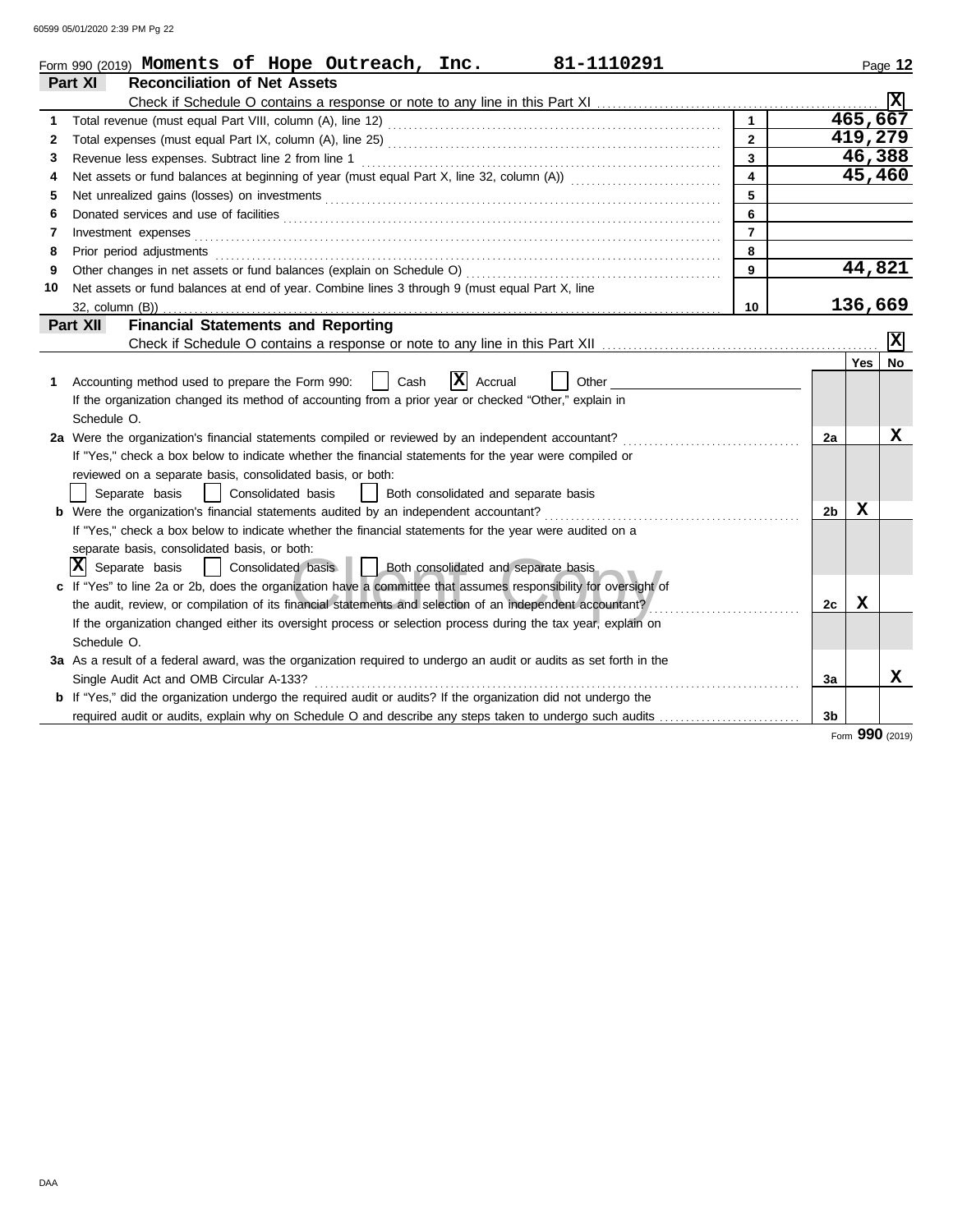Department of the Treasury

**(Form 990 or 990-EZ)**

# **SCHEDULE A Public Charity Status and Public Support**

**Complete if the organization is a section 501(c)(3) organization or a section 4947(a)(1) nonexempt charitable trust.**

u **Attach to Form 990 or Form 990-EZ.**

| 2019                         |
|------------------------------|
| Open to Public<br>Inenoction |

OMB No. 1545-0047

|       | Internal Revenue Service<br><b>Inspection</b><br>$\blacklozenge$ Go to www.irs.gov/Form990 for instructions and the latest information. |                                                                                                                                               |                                                            |                                                                                                                                                                                                                                                                                                                                                   |      |                          |                        |                                              |                    |  |
|-------|-----------------------------------------------------------------------------------------------------------------------------------------|-----------------------------------------------------------------------------------------------------------------------------------------------|------------------------------------------------------------|---------------------------------------------------------------------------------------------------------------------------------------------------------------------------------------------------------------------------------------------------------------------------------------------------------------------------------------------------|------|--------------------------|------------------------|----------------------------------------------|--------------------|--|
|       |                                                                                                                                         | Name of the organization                                                                                                                      |                                                            | Moments of Hope Outreach,                                                                                                                                                                                                                                                                                                                         | Inc. |                          |                        | Employer identification number<br>81-1110291 |                    |  |
|       | Part I                                                                                                                                  |                                                                                                                                               |                                                            | Reason for Public Charity Status (All organizations must complete this part.) See instructions.                                                                                                                                                                                                                                                   |      |                          |                        |                                              |                    |  |
|       |                                                                                                                                         |                                                                                                                                               |                                                            | The organization is not a private foundation because it is: (For lines 1 through 12, check only one box.)                                                                                                                                                                                                                                         |      |                          |                        |                                              |                    |  |
| 1     |                                                                                                                                         |                                                                                                                                               |                                                            | A church, convention of churches, or association of churches described in section 170(b)(1)(A)(i).                                                                                                                                                                                                                                                |      |                          |                        |                                              |                    |  |
| 2     |                                                                                                                                         |                                                                                                                                               |                                                            | A school described in section 170(b)(1)(A)(ii). (Attach Schedule E (Form 990 or 990-EZ).)                                                                                                                                                                                                                                                         |      |                          |                        |                                              |                    |  |
| 3     |                                                                                                                                         |                                                                                                                                               |                                                            |                                                                                                                                                                                                                                                                                                                                                   |      |                          |                        |                                              |                    |  |
| 4     |                                                                                                                                         | A hospital or a cooperative hospital service organization described in section 170(b)(1)(A)(iii).                                             |                                                            |                                                                                                                                                                                                                                                                                                                                                   |      |                          |                        |                                              |                    |  |
|       |                                                                                                                                         | A medical research organization operated in conjunction with a hospital described in section 170(b)(1)(A)(iii). Enter the hospital's name,    |                                                            |                                                                                                                                                                                                                                                                                                                                                   |      |                          |                        |                                              |                    |  |
|       |                                                                                                                                         | city, and state:<br>An organization operated for the benefit of a college or university owned or operated by a governmental unit described in |                                                            |                                                                                                                                                                                                                                                                                                                                                   |      |                          |                        |                                              |                    |  |
| 5     |                                                                                                                                         |                                                                                                                                               |                                                            |                                                                                                                                                                                                                                                                                                                                                   |      |                          |                        |                                              |                    |  |
|       |                                                                                                                                         |                                                                                                                                               | section 170(b)(1)(A)(iv). (Complete Part II.)              |                                                                                                                                                                                                                                                                                                                                                   |      |                          |                        |                                              |                    |  |
| 6     | X                                                                                                                                       |                                                                                                                                               |                                                            | A federal, state, or local government or governmental unit described in section 170(b)(1)(A)(v).                                                                                                                                                                                                                                                  |      |                          |                        |                                              |                    |  |
| 7     |                                                                                                                                         |                                                                                                                                               | described in section 170(b)(1)(A)(vi). (Complete Part II.) | An organization that normally receives a substantial part of its support from a governmental unit or from the general public                                                                                                                                                                                                                      |      |                          |                        |                                              |                    |  |
|       |                                                                                                                                         |                                                                                                                                               |                                                            | A community trust described in section 170(b)(1)(A)(vi). (Complete Part II.)                                                                                                                                                                                                                                                                      |      |                          |                        |                                              |                    |  |
| 8     |                                                                                                                                         |                                                                                                                                               |                                                            |                                                                                                                                                                                                                                                                                                                                                   |      |                          |                        |                                              |                    |  |
| 9     |                                                                                                                                         | university:                                                                                                                                   |                                                            | An agricultural research organization described in section 170(b)(1)(A)(ix) operated in conjunction with a land-grant college<br>or university or a non-land-grant college of agriculture (see instructions). Enter the name, city, and state of the college or                                                                                   |      |                          |                        |                                              |                    |  |
| 10    |                                                                                                                                         |                                                                                                                                               |                                                            | An organization that normally receives: (1) more than 33 1/3% of its support from contributions, membership fees, and gross                                                                                                                                                                                                                       |      |                          |                        |                                              |                    |  |
|       |                                                                                                                                         |                                                                                                                                               |                                                            | receipts from activities related to its exempt functions—subject to certain exceptions, and (2) no more than 33 1/3% of its<br>support from gross investment income and unrelated business taxable income (less section 511 tax) from businesses<br>acquired by the organization after June 30, 1975. See section 509(a)(2). (Complete Part III.) |      |                          |                        |                                              |                    |  |
| 11    |                                                                                                                                         |                                                                                                                                               |                                                            | An organization organized and operated exclusively to test for public safety. See section 509(a)(4).                                                                                                                                                                                                                                              |      |                          |                        |                                              |                    |  |
| 12    |                                                                                                                                         |                                                                                                                                               |                                                            | An organization organized and operated exclusively for the benefit of, to perform the functions of, or to carry out the purposes                                                                                                                                                                                                                  |      |                          |                        |                                              |                    |  |
|       |                                                                                                                                         |                                                                                                                                               |                                                            | of one or more publicly supported organizations described in section 509(a)(1) or section 509(a)(2). See section 509(a)(3).<br>Check the box in lines 12a through 12d that describes the type of supporting organization and complete lines 12e, 12f, and 12g.                                                                                    |      |                          |                        |                                              |                    |  |
|       | a                                                                                                                                       |                                                                                                                                               |                                                            | Type I. A supporting organization operated, supervised, or controlled by its supported organization(s), typically by giving                                                                                                                                                                                                                       |      |                          |                        |                                              |                    |  |
|       |                                                                                                                                         |                                                                                                                                               |                                                            | the supported organization(s) the power to regularly appoint or elect a majority of the directors or trustees of the                                                                                                                                                                                                                              |      |                          |                        |                                              |                    |  |
|       |                                                                                                                                         |                                                                                                                                               |                                                            | supporting organization. You must complete Part IV, Sections A and B.                                                                                                                                                                                                                                                                             |      |                          |                        |                                              |                    |  |
|       | b                                                                                                                                       |                                                                                                                                               |                                                            | Type II. A supporting organization supervised or controlled in connection with its supported organization(s), by having                                                                                                                                                                                                                           |      |                          |                        |                                              |                    |  |
|       |                                                                                                                                         |                                                                                                                                               |                                                            | control or management of the supporting organization vested in the same persons that control or manage the supported                                                                                                                                                                                                                              |      |                          |                        |                                              |                    |  |
|       |                                                                                                                                         |                                                                                                                                               |                                                            | organization(s). You must complete Part IV, Sections A and C.                                                                                                                                                                                                                                                                                     |      |                          |                        |                                              |                    |  |
|       | c                                                                                                                                       |                                                                                                                                               |                                                            | Type III functionally integrated. A supporting organization operated in connection with, and functionally integrated with,<br>its supported organization(s) (see instructions). You must complete Part IV, Sections A, D, and E.                                                                                                                  |      |                          |                        |                                              |                    |  |
|       | d                                                                                                                                       |                                                                                                                                               |                                                            | Type III non-functionally integrated. A supporting organization operated in connection with its supported organization(s)<br>that is not functionally integrated. The organization generally must satisfy a distribution requirement and an attentiveness                                                                                         |      |                          |                        |                                              |                    |  |
|       |                                                                                                                                         |                                                                                                                                               |                                                            | requirement (see instructions). You must complete Part IV, Sections A and D, and Part V.                                                                                                                                                                                                                                                          |      |                          |                        |                                              |                    |  |
|       | е                                                                                                                                       |                                                                                                                                               |                                                            | Check this box if the organization received a written determination from the IRS that it is a Type I, Type II, Type III<br>functionally integrated, or Type III non-functionally integrated supporting organization.                                                                                                                              |      |                          |                        |                                              |                    |  |
|       |                                                                                                                                         |                                                                                                                                               | Enter the number of supported organizations                |                                                                                                                                                                                                                                                                                                                                                   |      |                          |                        |                                              |                    |  |
|       | g                                                                                                                                       |                                                                                                                                               |                                                            | Provide the following information about the supported organization(s).                                                                                                                                                                                                                                                                            |      |                          |                        |                                              |                    |  |
|       |                                                                                                                                         | (i) Name of supported                                                                                                                         | (ii) EIN                                                   | (iii) Type of organization                                                                                                                                                                                                                                                                                                                        |      | (iv) Is the organization | (v) Amount of monetary |                                              | (vi) Amount of     |  |
|       |                                                                                                                                         | organization                                                                                                                                  |                                                            | (described on lines 1-10                                                                                                                                                                                                                                                                                                                          |      | listed in your governing | support (see           |                                              | other support (see |  |
|       |                                                                                                                                         |                                                                                                                                               |                                                            | above (see instructions))                                                                                                                                                                                                                                                                                                                         |      | document?                | instructions)          |                                              | instructions)      |  |
|       |                                                                                                                                         |                                                                                                                                               |                                                            |                                                                                                                                                                                                                                                                                                                                                   | Yes  | No                       |                        |                                              |                    |  |
| (A)   |                                                                                                                                         |                                                                                                                                               |                                                            |                                                                                                                                                                                                                                                                                                                                                   |      |                          |                        |                                              |                    |  |
| (B)   |                                                                                                                                         |                                                                                                                                               |                                                            |                                                                                                                                                                                                                                                                                                                                                   |      |                          |                        |                                              |                    |  |
| (C)   |                                                                                                                                         |                                                                                                                                               |                                                            |                                                                                                                                                                                                                                                                                                                                                   |      |                          |                        |                                              |                    |  |
| (D)   |                                                                                                                                         |                                                                                                                                               |                                                            |                                                                                                                                                                                                                                                                                                                                                   |      |                          |                        |                                              |                    |  |
| (E)   |                                                                                                                                         |                                                                                                                                               |                                                            |                                                                                                                                                                                                                                                                                                                                                   |      |                          |                        |                                              |                    |  |
|       |                                                                                                                                         |                                                                                                                                               |                                                            |                                                                                                                                                                                                                                                                                                                                                   |      |                          |                        |                                              |                    |  |
| Total |                                                                                                                                         |                                                                                                                                               |                                                            |                                                                                                                                                                                                                                                                                                                                                   |      |                          |                        |                                              |                    |  |

**For Paperwork Reduction Act Notice, see the Instructions for Form 990 or 990-EZ.**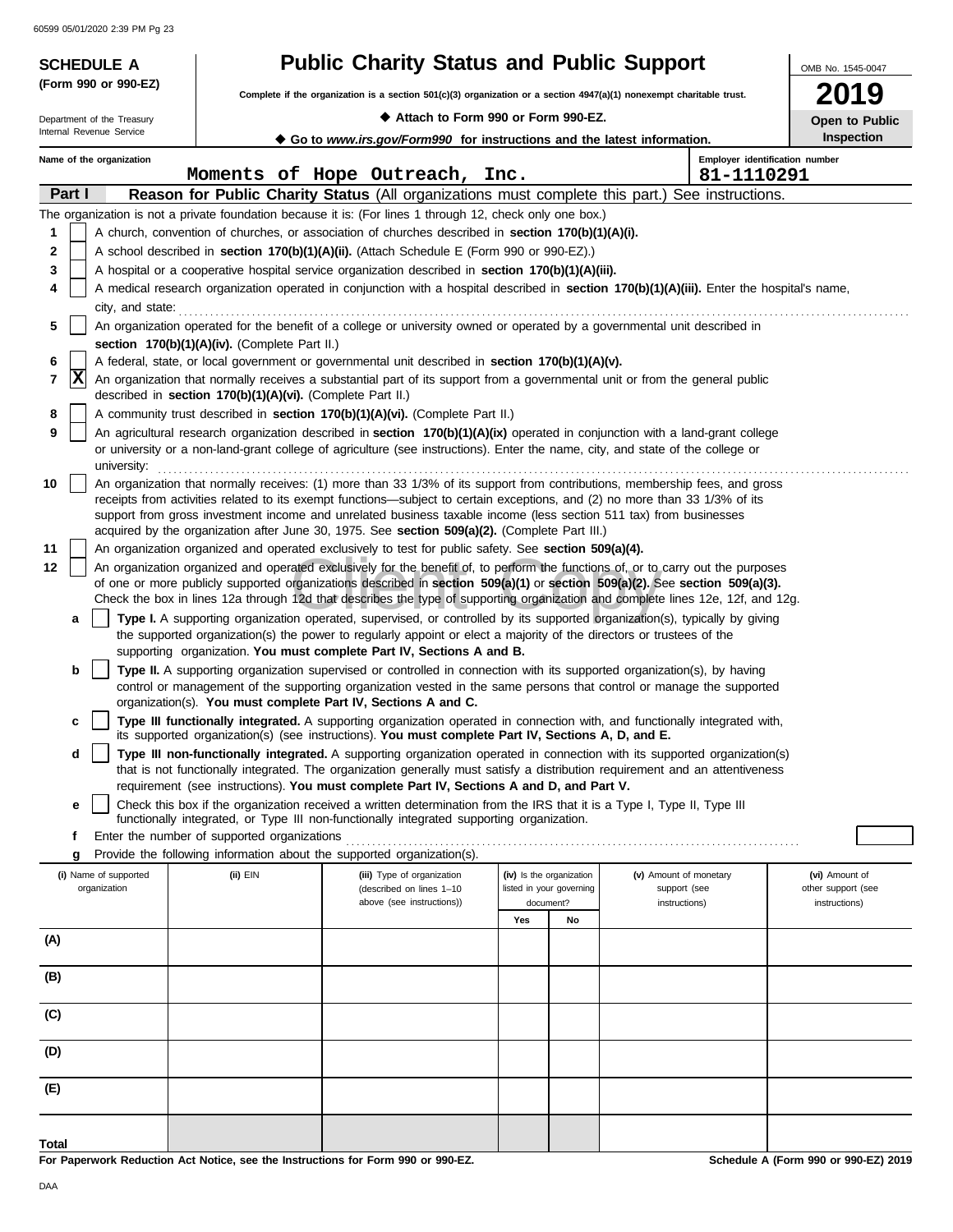|              | Schedule A (Form 990 or 990-EZ) 2019                                                                                                                                                                  |          |          | Moments of Hope Outreach, Inc. |            | 81-1110291 | Page 2                                      |  |  |
|--------------|-------------------------------------------------------------------------------------------------------------------------------------------------------------------------------------------------------|----------|----------|--------------------------------|------------|------------|---------------------------------------------|--|--|
|              | Support Schedule for Organizations Described in Sections 170(b)(1)(A)(iv) and 170(b)(1)(A)(vi)<br>Part II                                                                                             |          |          |                                |            |            |                                             |  |  |
|              | (Complete only if you checked the box on line 5, 7, or 8 of Part I or if the organization failed to qualify under                                                                                     |          |          |                                |            |            |                                             |  |  |
|              | Part III. If the organization fails to qualify under the tests listed below, please complete Part III.)                                                                                               |          |          |                                |            |            |                                             |  |  |
|              | <b>Section A. Public Support</b>                                                                                                                                                                      |          |          |                                |            |            |                                             |  |  |
|              | Calendar year (or fiscal year beginning in)                                                                                                                                                           | (a) 2015 | (b) 2016 | $(c)$ 2017                     | $(d)$ 2018 | (e) $2019$ | (f) Total                                   |  |  |
|              |                                                                                                                                                                                                       |          |          |                                |            |            |                                             |  |  |
| 1            | Gifts, grants, contributions, and<br>membership fees received. (Do not                                                                                                                                |          |          |                                |            |            |                                             |  |  |
|              | include any "unusual grants.")                                                                                                                                                                        |          | 16,092   | 60,447                         | 174,327    | 465,667    | 716,533                                     |  |  |
| $\mathbf{2}$ | Tax revenues levied for the                                                                                                                                                                           |          |          |                                |            |            |                                             |  |  |
|              | organization's benefit and either paid                                                                                                                                                                |          |          |                                |            |            |                                             |  |  |
|              | to or expended on its behalf                                                                                                                                                                          |          |          |                                |            |            |                                             |  |  |
|              | The value of services or facilities                                                                                                                                                                   |          |          |                                |            |            |                                             |  |  |
| 3            | furnished by a governmental unit to the                                                                                                                                                               |          |          |                                |            |            |                                             |  |  |
|              | organization without charge                                                                                                                                                                           |          |          |                                |            |            |                                             |  |  |
| 4            | Total. Add lines 1 through 3                                                                                                                                                                          |          | 16,092   | 60,447                         | 174,327    | 465,667    | 716,533                                     |  |  |
| 5            | The portion of total contributions by                                                                                                                                                                 |          |          |                                |            |            |                                             |  |  |
|              | each person (other than a                                                                                                                                                                             |          |          |                                |            |            |                                             |  |  |
|              | governmental unit or publicly<br>supported organization) included on                                                                                                                                  |          |          |                                |            |            |                                             |  |  |
|              | line 1 that exceeds 2% of the amount                                                                                                                                                                  |          |          |                                |            |            |                                             |  |  |
|              | shown on line 11, column (f)                                                                                                                                                                          |          |          |                                |            |            | 80,258                                      |  |  |
|              | Public support. Subtract line 5 from line 4                                                                                                                                                           |          |          |                                |            |            | 636,275                                     |  |  |
|              | <b>Section B. Total Support</b>                                                                                                                                                                       |          |          |                                |            |            |                                             |  |  |
|              | Calendar year (or fiscal year beginning in)<br>٠                                                                                                                                                      | (a) 2015 | (b) 2016 | (c) 2017                       | $(d)$ 2018 | (e) $2019$ | (f) Total                                   |  |  |
| 7            | Amounts from line 4                                                                                                                                                                                   |          | 16,092   | 60,447                         | 174,327    | 465,667    | 716,533                                     |  |  |
| 8            | Gross income from interest, dividends,                                                                                                                                                                |          |          |                                |            |            |                                             |  |  |
|              | payments received on securities loans,<br>rents, royalties, and income from                                                                                                                           |          |          |                                |            |            |                                             |  |  |
|              |                                                                                                                                                                                                       |          |          |                                |            |            |                                             |  |  |
| 9            | Net income from unrelated business                                                                                                                                                                    |          |          |                                |            |            |                                             |  |  |
|              | activities, whether or not the business                                                                                                                                                               |          |          |                                |            |            |                                             |  |  |
|              | is regularly carried on                                                                                                                                                                               |          |          |                                |            |            |                                             |  |  |
| 10           | Other income. Do not include gain or                                                                                                                                                                  |          |          |                                |            |            |                                             |  |  |
|              | loss from the sale of capital assets                                                                                                                                                                  |          |          |                                |            |            |                                             |  |  |
|              |                                                                                                                                                                                                       |          |          |                                |            |            |                                             |  |  |
| 11           | Total support. Add lines 7 through 10                                                                                                                                                                 |          |          |                                |            |            | 716,533                                     |  |  |
| 12           | Gross receipts from related activities, etc. (see instructions)<br>First five years. If the Form 990 is for the organization's first, second, third, fourth, or fifth tax year as a section 501(c)(3) |          |          |                                |            | 12         |                                             |  |  |
|              |                                                                                                                                                                                                       |          |          |                                |            |            | $\blacktriangleright \overline{\mathbf{x}}$ |  |  |
|              | Section C. Computation of Public Support Percentage                                                                                                                                                   |          |          |                                |            |            |                                             |  |  |
| 14           |                                                                                                                                                                                                       |          |          |                                |            | 14         | %                                           |  |  |
| 15           |                                                                                                                                                                                                       |          |          |                                |            | 15         | %                                           |  |  |
| 16a          | Public support percentage from 2018 Schedule A, Part II, line 14<br>33 1/3% support test-2019. If the organization did not check the box on line 13, and line 14 is 33 1/3% or more, check this       |          |          |                                |            |            |                                             |  |  |
|              | box and stop here. The organization qualifies as a publicly supported organization                                                                                                                    |          |          |                                |            |            |                                             |  |  |
| b            | 33 1/3% support test-2018. If the organization did not check a box on line 13 or 16a, and line 15 is 33 1/3% or more, check                                                                           |          |          |                                |            |            |                                             |  |  |
|              | this box and stop here. The organization qualifies as a publicly supported organization                                                                                                               |          |          |                                |            |            |                                             |  |  |
|              | 17a 10%-facts-and-circumstances test-2019. If the organization did not check a box on line 13, 16a, or 16b, and line 14 is                                                                            |          |          |                                |            |            |                                             |  |  |
|              | 10% or more, and if the organization meets the "facts-and-circumstances" test, check this box and stop here. Explain in                                                                               |          |          |                                |            |            |                                             |  |  |
|              | Part VI how the organization meets the "facts-and-circumstances" test. The organization qualifies as a publicly supported                                                                             |          |          |                                |            |            |                                             |  |  |
|              | organization www.community.com/www.community.com/www.community.com/www.community.com/www.com/www.com/www.com/w                                                                                        |          |          |                                |            |            |                                             |  |  |
| b            | 10%-facts-and-circumstances test-2018. If the organization did not check a box on line 13, 16a, 16b, or 17a, and line                                                                                 |          |          |                                |            |            |                                             |  |  |
|              | 15 is 10% or more, and if the organization meets the "facts-and-circumstances" test, check this box and stop here.                                                                                    |          |          |                                |            |            |                                             |  |  |
|              | Explain in Part VI how the organization meets the "facts-and-circumstances" test. The organization qualifies as a publicly                                                                            |          |          |                                |            |            |                                             |  |  |
|              | supported organization                                                                                                                                                                                |          |          |                                |            |            |                                             |  |  |
| 18           | Private foundation. If the organization did not check a box on line 13, 16a, 16b, 17a, or 17b, check this box and see                                                                                 |          |          |                                |            |            |                                             |  |  |
|              | instructions                                                                                                                                                                                          |          |          |                                |            |            |                                             |  |  |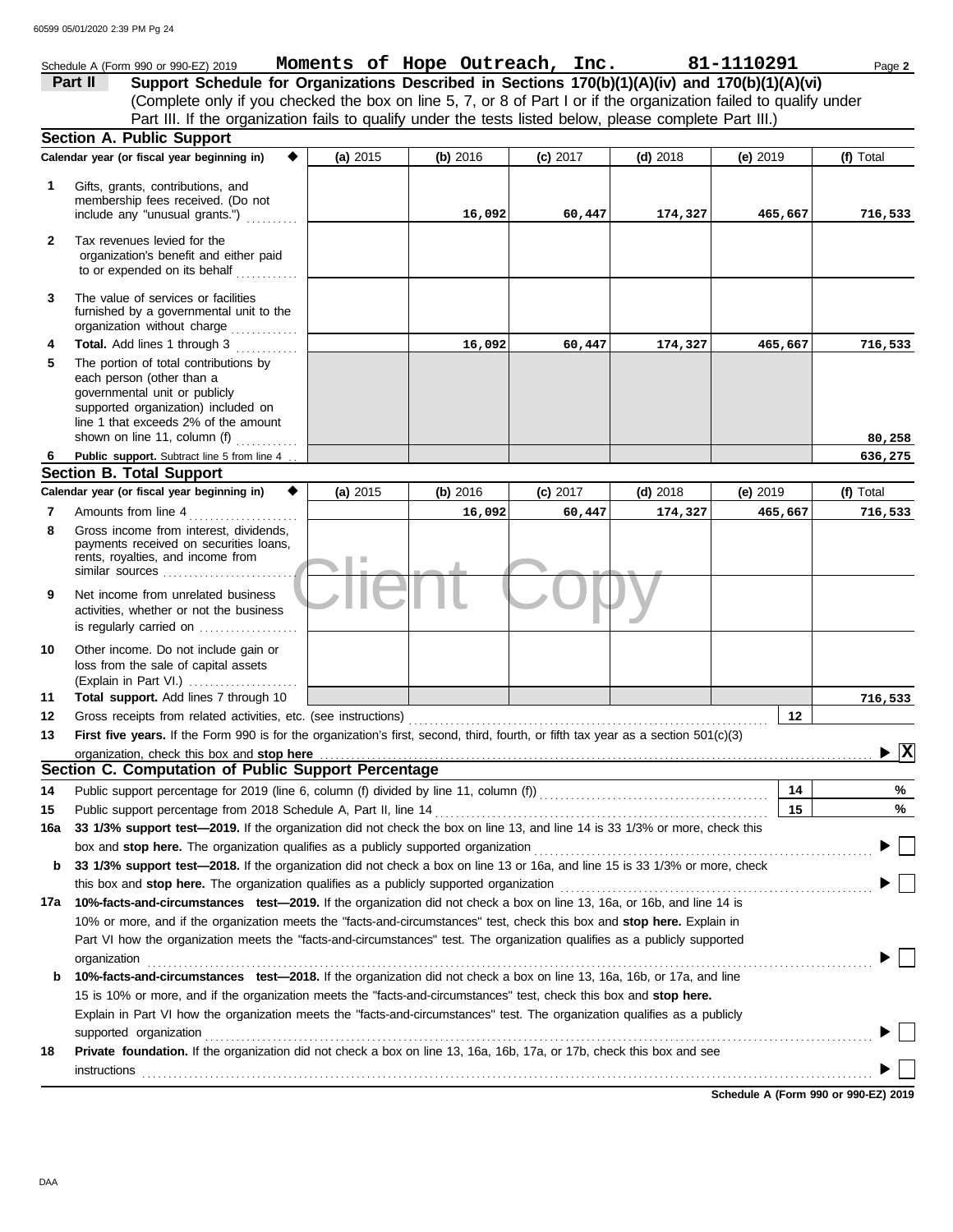|     | Schedule A (Form 990 or 990-EZ) 2019                                                                                                                                                                               |          |            | Moments of Hope Outreach, Inc. 81-1110291 |            |            | Page 3    |  |  |  |
|-----|--------------------------------------------------------------------------------------------------------------------------------------------------------------------------------------------------------------------|----------|------------|-------------------------------------------|------------|------------|-----------|--|--|--|
|     | Support Schedule for Organizations Described in Section 509(a)(2)<br>Part III                                                                                                                                      |          |            |                                           |            |            |           |  |  |  |
|     | (Complete only if you checked the box on line 10 of Part I or if the organization failed to qualify under Part II.<br>If the organization fails to qualify under the tests listed below, please complete Part II.) |          |            |                                           |            |            |           |  |  |  |
|     |                                                                                                                                                                                                                    |          |            |                                           |            |            |           |  |  |  |
|     | <b>Section A. Public Support</b>                                                                                                                                                                                   |          |            |                                           |            |            |           |  |  |  |
|     | Calendar year (or fiscal year beginning in)<br>٠                                                                                                                                                                   | (a) 2015 | (b) 2016   | $(c)$ 2017                                | $(d)$ 2018 | (e) $2019$ | (f) Total |  |  |  |
| 1   | Gifts, grants, contributions, and membership fees<br>received. (Do not include any "unusual grants.")                                                                                                              |          |            |                                           |            |            |           |  |  |  |
| 2   | Gross receipts from admissions, merchandise<br>sold or services performed, or facilities<br>furnished in any activity that is related to the<br>organization's tax-exempt purpose                                  |          |            |                                           |            |            |           |  |  |  |
| 3   | Gross receipts from activities that are not an<br>unrelated trade or business under section 513                                                                                                                    |          |            |                                           |            |            |           |  |  |  |
| 4   | Tax revenues levied for the<br>organization's benefit and either paid<br>to or expended on its behalf                                                                                                              |          |            |                                           |            |            |           |  |  |  |
| 5   | The value of services or facilities<br>furnished by a governmental unit to the<br>organization without charge                                                                                                      |          |            |                                           |            |            |           |  |  |  |
| 6   | Total. Add lines 1 through 5                                                                                                                                                                                       |          |            |                                           |            |            |           |  |  |  |
|     | <b>7a</b> Amounts included on lines 1, 2, and 3<br>received from disqualified persons                                                                                                                              |          |            |                                           |            |            |           |  |  |  |
| b   | Amounts included on lines 2 and 3<br>received from other than disqualified<br>persons that exceed the greater of \$5,000<br>or 1% of the amount on line 13 for the year                                            |          |            |                                           |            |            |           |  |  |  |
| c   |                                                                                                                                                                                                                    |          |            |                                           |            |            |           |  |  |  |
| 8   | Public support. (Subtract line 7c from                                                                                                                                                                             |          |            |                                           |            |            |           |  |  |  |
|     |                                                                                                                                                                                                                    | T.       |            |                                           |            |            |           |  |  |  |
|     | <b>Section B. Total Support</b>                                                                                                                                                                                    |          |            |                                           |            |            |           |  |  |  |
|     | Calendar year (or fiscal year beginning in)<br>$\bullet$                                                                                                                                                           | (a) 2015 | $(b)$ 2016 | $(c)$ 2017                                | $(d)$ 2018 | (e) $2019$ | (f) Total |  |  |  |
| 9   | Amounts from line 6                                                                                                                                                                                                |          |            |                                           |            |            |           |  |  |  |
| 10a | Gross income from interest, dividends,<br>payments received on securities loans, rents,<br>royalties, and income from similar sources                                                                              |          |            |                                           |            |            |           |  |  |  |
| b   | Unrelated business taxable income (less                                                                                                                                                                            |          |            |                                           |            |            |           |  |  |  |
|     | section 511 taxes) from businesses<br>acquired after June 30, 1975                                                                                                                                                 |          |            |                                           |            |            |           |  |  |  |
| c   | Add lines 10a and 10b                                                                                                                                                                                              |          |            |                                           |            |            |           |  |  |  |
| 11  | Net income from unrelated business<br>activities not included in line 10b, whether<br>or not the business is regularly carried on                                                                                  |          |            |                                           |            |            |           |  |  |  |
| 12  | Other income. Do not include gain or<br>loss from the sale of capital assets<br>(Explain in Part VI.)                                                                                                              |          |            |                                           |            |            |           |  |  |  |
| 13  | Total support. (Add lines 9, 10c, 11,                                                                                                                                                                              |          |            |                                           |            |            |           |  |  |  |
| 14  | and 12.) $\qquad \qquad$<br>First five years. If the Form 990 is for the organization's first, second, third, fourth, or fifth tax year as a section 501(c)(3)                                                     |          |            |                                           |            |            |           |  |  |  |
|     | organization, check this box and stop here                                                                                                                                                                         |          |            |                                           |            |            |           |  |  |  |
|     | Section C. Computation of Public Support Percentage                                                                                                                                                                |          |            |                                           |            |            |           |  |  |  |
| 15  |                                                                                                                                                                                                                    |          |            |                                           |            | 15         | %         |  |  |  |
| 16  |                                                                                                                                                                                                                    |          |            |                                           |            | 16         | $\%$      |  |  |  |
|     | Section D. Computation of Investment Income Percentage                                                                                                                                                             |          |            |                                           |            |            |           |  |  |  |
| 17  | Investment income percentage for 2019 (line 10c, column (f), divided by line 13, column (f))                                                                                                                       |          |            |                                           |            | 17         | %         |  |  |  |
| 18  |                                                                                                                                                                                                                    |          |            |                                           |            | 18         | %         |  |  |  |
| 19a | 33 1/3% support tests-2019. If the organization did not check the box on line 14, and line 15 is more than 33 1/3%, and line                                                                                       |          |            |                                           |            |            |           |  |  |  |
|     |                                                                                                                                                                                                                    |          |            |                                           |            |            |           |  |  |  |
| b   | 33 1/3% support tests-2018. If the organization did not check a box on line 14 or line 19a, and line 16 is more than 33 1/3%, and                                                                                  |          |            |                                           |            |            |           |  |  |  |
| 20  |                                                                                                                                                                                                                    |          |            |                                           |            |            |           |  |  |  |
|     |                                                                                                                                                                                                                    |          |            |                                           |            |            |           |  |  |  |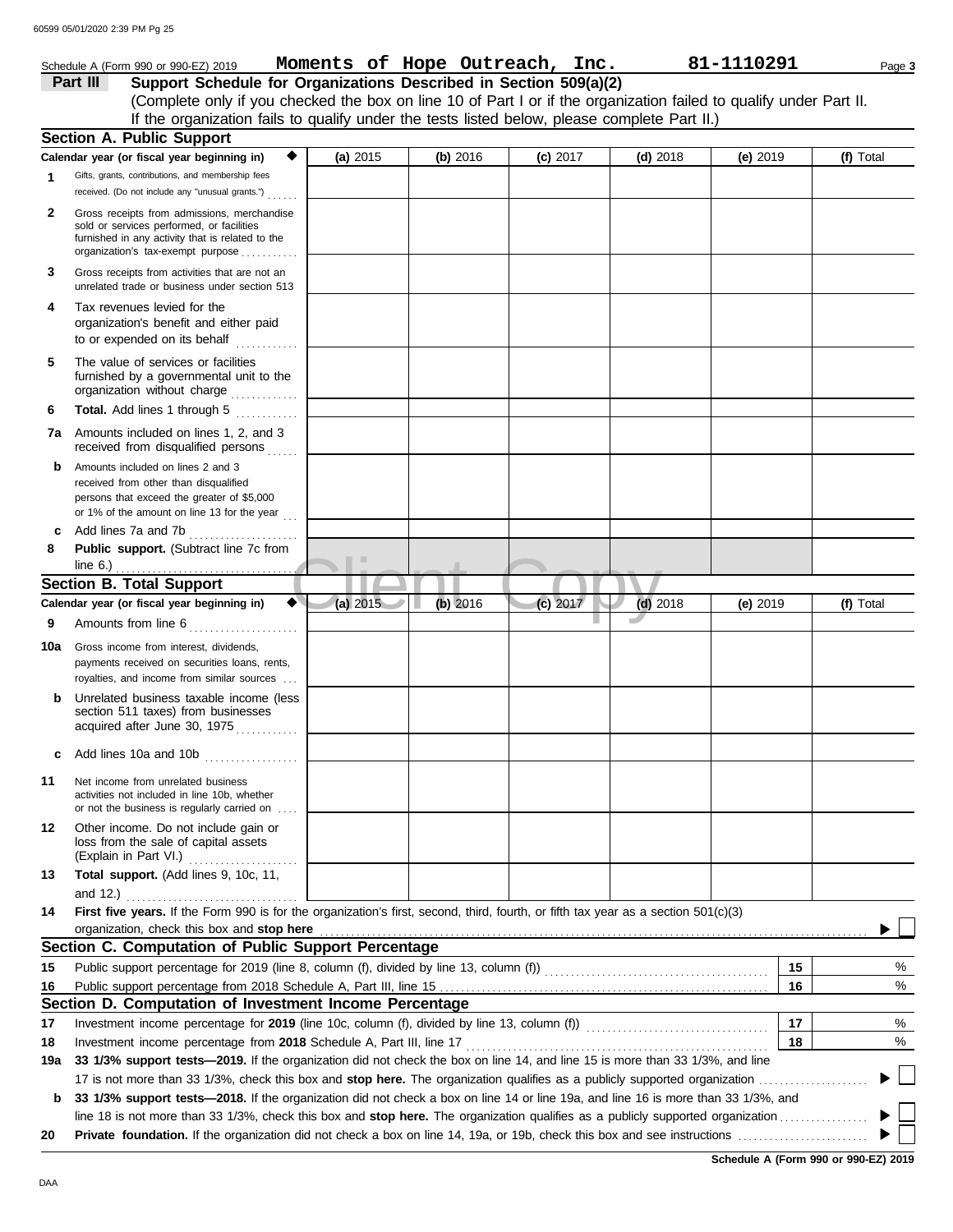|              | Moments of Hope Outreach, Inc.<br>Schedule A (Form 990 or 990-EZ) 2019                                                                                                                                                        | 81-1110291      |     | Page 4 |
|--------------|-------------------------------------------------------------------------------------------------------------------------------------------------------------------------------------------------------------------------------|-----------------|-----|--------|
|              | Part IV<br><b>Supporting Organizations</b>                                                                                                                                                                                    |                 |     |        |
|              | (Complete only if you checked a box in line 12 on Part I. If you checked 12a of Part I, complete Sections A                                                                                                                   |                 |     |        |
|              | and B. If you checked 12b of Part I, complete Sections A and C. If you checked 12c of Part I, complete                                                                                                                        |                 |     |        |
|              | Sections A, D, and E. If you checked 12d of Part I, complete Sections A and D, and complete Part V.)                                                                                                                          |                 |     |        |
|              | Section A. All Supporting Organizations                                                                                                                                                                                       |                 |     |        |
|              |                                                                                                                                                                                                                               |                 | Yes | No     |
| 1            | Are all of the organization's supported organizations listed by name in the organization's governing                                                                                                                          |                 |     |        |
|              | documents? If "No," describe in Part VI how the supported organizations are designated. If designated by                                                                                                                      |                 |     |        |
|              | class or purpose, describe the designation. If historic and continuing relationship, explain.                                                                                                                                 | 1               |     |        |
| $\mathbf{2}$ | Did the organization have any supported organization that does not have an IRS determination of status<br>under section 509(a)(1) or (2)? If "Yes," explain in Part VI how the organization determined that the supported     |                 |     |        |
|              | organization was described in section 509(a)(1) or (2).                                                                                                                                                                       | $\mathbf{2}$    |     |        |
| За           | Did the organization have a supported organization described in section $501(c)(4)$ , (5), or (6)? If "Yes," answer                                                                                                           |                 |     |        |
|              | $(b)$ and $(c)$ below.                                                                                                                                                                                                        | 3a              |     |        |
| b            | Did the organization confirm that each supported organization qualified under section $501(c)(4)$ , $(5)$ , or $(6)$ and                                                                                                      |                 |     |        |
|              | satisfied the public support tests under section 509(a)(2)? If "Yes," describe in Part VI when and how the                                                                                                                    |                 |     |        |
|              | organization made the determination.                                                                                                                                                                                          | 3b              |     |        |
| c            | Did the organization ensure that all support to such organizations was used exclusively for section $170(c)(2)(B)$                                                                                                            |                 |     |        |
|              | purposes? If "Yes," explain in Part VI what controls the organization put in place to ensure such use.                                                                                                                        | 3c              |     |        |
| 4a           | Was any supported organization not organized in the United States ("foreign supported organization")? If                                                                                                                      |                 |     |        |
|              | "Yes," and if you checked 12a or 12b in Part I, answer (b) and (c) below.                                                                                                                                                     | 4a              |     |        |
| b            | Did the organization have ultimate control and discretion in deciding whether to make grants to the foreign                                                                                                                   |                 |     |        |
|              | supported organization? If "Yes," describe in Part VI how the organization had such control and discretion                                                                                                                    |                 |     |        |
|              | despite being controlled or supervised by or in connection with its supported organizations.                                                                                                                                  | 4b              |     |        |
| c            | Did the organization support any foreign supported organization that does not have an IRS determination                                                                                                                       |                 |     |        |
|              | under sections $501(c)(3)$ and $509(a)(1)$ or $(2)?$ If "Yes," explain in Part VI what controls the organization used                                                                                                         |                 |     |        |
|              | to ensure that all support to the foreign supported organization was used exclusively for section 170(c)(2)(B)                                                                                                                |                 |     |        |
| 5a           | purposes.<br>Did the organization add, substitute, or remove any supported organizations during the tax year? If "Yes,"                                                                                                       | 4c              |     |        |
|              | answer (b) and (c) below (if applicable). Also, provide detail in Part VI, including (i) the names and EIN                                                                                                                    |                 |     |        |
|              | numbers of the supported organizations added, substituted, or removed; (ii) the reasons for each such action;                                                                                                                 |                 |     |        |
|              | (iii) the authority under the organization's organizing document authorizing such action; and (iv) how the action                                                                                                             |                 |     |        |
|              | was accomplished (such as by amendment to the organizing document).                                                                                                                                                           | 5a              |     |        |
| b            | Type I or Type II only. Was any added or substituted supported organization part of a class already                                                                                                                           |                 |     |        |
|              | designated in the organization's organizing document?                                                                                                                                                                         | 5b              |     |        |
|              | Substitutions only. Was the substitution the result of an event beyond the organization's control?                                                                                                                            | 5c              |     |        |
| 6            | Did the organization provide support (whether in the form of grants or the provision of services or facilities) to                                                                                                            |                 |     |        |
|              | anyone other than (i) its supported organizations, (ii) individuals that are part of the charitable class benefited                                                                                                           |                 |     |        |
|              | by one or more of its supported organizations, or (iii) other supporting organizations that also support or                                                                                                                   |                 |     |        |
|              | benefit one or more of the filing organization's supported organizations? If "Yes," provide detail in Part VI.                                                                                                                | 6               |     |        |
| 7            | Did the organization provide a grant, loan, compensation, or other similar payment to a substantial contributor                                                                                                               |                 |     |        |
|              | (as defined in section $4958(c)(3)(C)$ ), a family member of a substantial contributor, or a 35% controlled entity<br>with regard to a substantial contributor? If "Yes," complete Part I of Schedule L (Form 990 or 990-EZ). | 7               |     |        |
| 8            | Did the organization make a loan to a disqualified person (as defined in section 4958) not described in line 7?                                                                                                               |                 |     |        |
|              | If "Yes," complete Part I of Schedule L (Form 990 or 990-EZ).                                                                                                                                                                 | 8               |     |        |
| 9а           | Was the organization controlled directly or indirectly at any time during the tax year by one or more                                                                                                                         |                 |     |        |
|              | disqualified persons as defined in section 4946 (other than foundation managers and organizations described                                                                                                                   |                 |     |        |
|              | in section 509(a)(1) or (2))? If "Yes," provide detail in Part VI.                                                                                                                                                            | 9а              |     |        |
| b            | Did one or more disqualified persons (as defined in line 9a) hold a controlling interest in any entity in which                                                                                                               |                 |     |        |
|              | the supporting organization had an interest? If "Yes," provide detail in Part VI.                                                                                                                                             | 9b              |     |        |
| c            | Did a disqualified person (as defined in line 9a) have an ownership interest in, or derive any personal benefit                                                                                                               |                 |     |        |
|              | from, assets in which the supporting organization also had an interest? If "Yes," provide detail in Part VI.                                                                                                                  | 9c              |     |        |
| 10a          | Was the organization subject to the excess business holdings rules of section 4943 because of section                                                                                                                         |                 |     |        |
|              | 4943(f) (regarding certain Type II supporting organizations, and all Type III non-functionally integrated                                                                                                                     |                 |     |        |
|              | supporting organizations)? If "Yes," answer 10b below.                                                                                                                                                                        | 10a             |     |        |
| b            | Did the organization have any excess business holdings in the tax year? (Use Schedule C, Form 4720, to<br>determine whether the organization had excess business holdings.)                                                   | 10 <sub>b</sub> |     |        |
|              |                                                                                                                                                                                                                               |                 |     |        |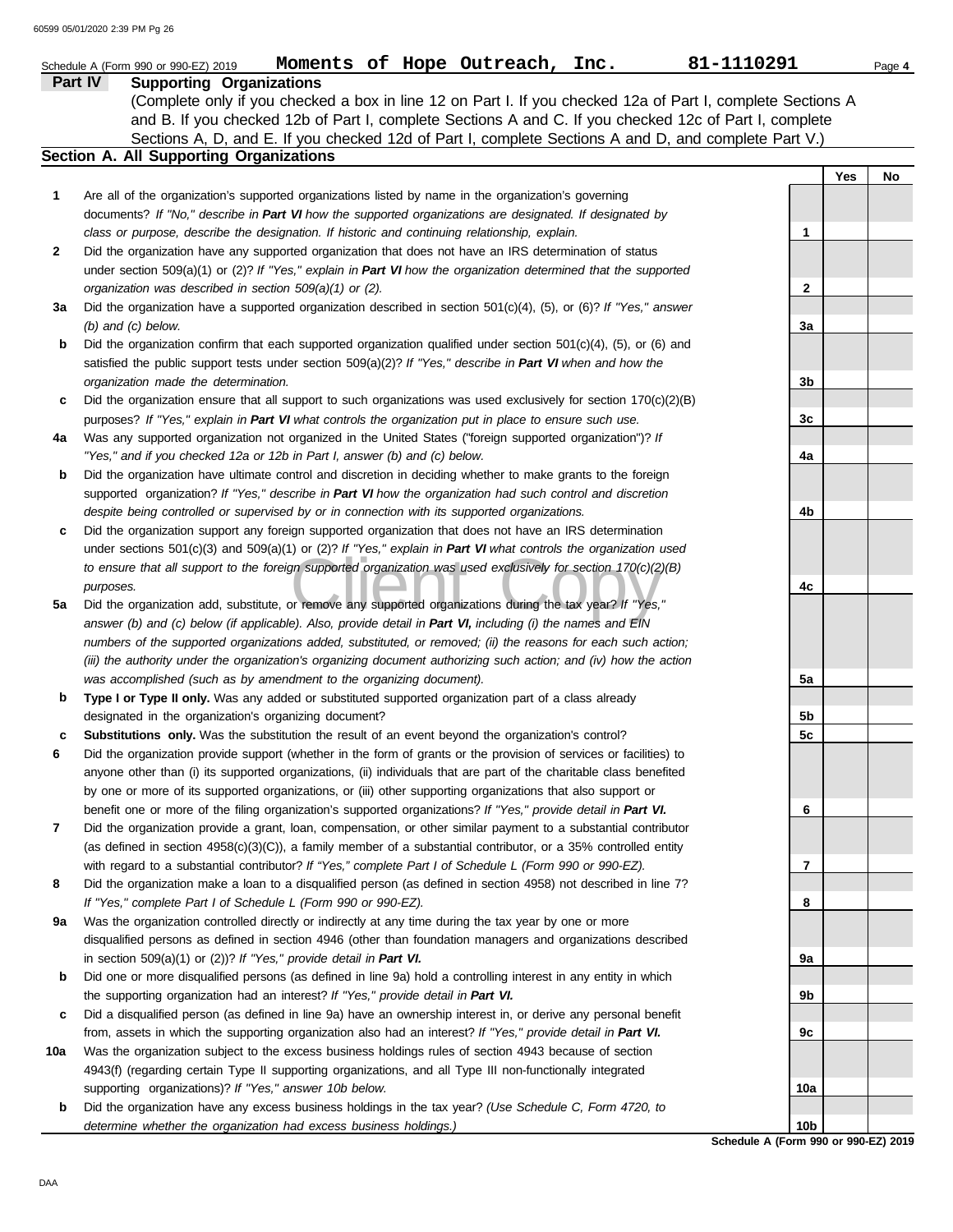|              | 81-1110291<br>Moments of Hope Outreach, Inc.<br>Schedule A (Form 990 or 990-EZ) 2019                                                                                       |                 |     | Page 5 |
|--------------|----------------------------------------------------------------------------------------------------------------------------------------------------------------------------|-----------------|-----|--------|
|              | Part IV<br><b>Supporting Organizations (continued)</b>                                                                                                                     |                 |     |        |
|              |                                                                                                                                                                            |                 | Yes | No     |
| 11           | Has the organization accepted a gift or contribution from any of the following persons?                                                                                    |                 |     |        |
| a            | A person who directly or indirectly controls, either alone or together with persons described in (b) and (c)                                                               |                 |     |        |
|              | below, the governing body of a supported organization?                                                                                                                     | 11a             |     |        |
|              | <b>b</b> A family member of a person described in (a) above?                                                                                                               | 11 <sub>b</sub> |     |        |
| c            | A 35% controlled entity of a person described in (a) or (b) above? If "Yes" to a, b, or c, provide detail in Part VI.<br><b>Section B. Type I Supporting Organizations</b> | 11c             |     |        |
|              |                                                                                                                                                                            |                 | Yes | No     |
| 1            | Did the directors, trustees, or membership of one or more supported organizations have the power to                                                                        |                 |     |        |
|              | regularly appoint or elect at least a majority of the organization's directors or trustees at all times during the                                                         |                 |     |        |
|              | tax year? If "No," describe in Part VI how the supported organization(s) effectively operated, supervised, or                                                              |                 |     |        |
|              | controlled the organization's activities. If the organization had more than one supported organization,                                                                    |                 |     |        |
|              | describe how the powers to appoint and/or remove directors or trustees were allocated among the supported                                                                  |                 |     |        |
|              | organizations and what conditions or restrictions, if any, applied to such powers during the tax year.                                                                     | 1               |     |        |
| 2            | Did the organization operate for the benefit of any supported organization other than the supported                                                                        |                 |     |        |
|              | organization(s) that operated, supervised, or controlled the supporting organization? If "Yes," explain in Part                                                            |                 |     |        |
|              | VI how providing such benefit carried out the purposes of the supported organization(s) that operated,                                                                     |                 |     |        |
|              | supervised, or controlled the supporting organization.                                                                                                                     | $\mathbf 2$     |     |        |
|              | Section C. Type II Supporting Organizations                                                                                                                                |                 |     |        |
|              |                                                                                                                                                                            |                 | Yes | No     |
| 1            | Were a majority of the organization's directors or trustees during the tax year also a majority of the directors                                                           |                 |     |        |
|              | or trustees of each of the organization's supported organization(s)? If "No," describe in Part VI how control                                                              |                 |     |        |
|              | or management of the supporting organization was vested in the same persons that controlled or managed                                                                     |                 |     |        |
|              | the supported organization(s).<br>Section D. All Type III Supporting Organizations                                                                                         | 1               |     |        |
|              |                                                                                                                                                                            |                 | Yes | No     |
| 1            | Did the organization provide to each of its supported organizations, by the last day of the fifth month of the                                                             |                 |     |        |
|              | organization's tax year, (i) a written notice describing the type and amount of support provided during the prior tax                                                      |                 |     |        |
|              | year, (ii) a copy of the Form 990 that was most recently filed as of the date of notification, and (iii) copies of the                                                     |                 |     |        |
|              | organization's governing documents in effect on the date of notification, to the extent not previously provided?                                                           | 1               |     |        |
| 2            | Were any of the organization's officers, directors, or trustees either (i) appointed or elected by the supported                                                           |                 |     |        |
|              | organization(s) or (ii) serving on the governing body of a supported organization? If "No," explain in Part VI how                                                         |                 |     |        |
|              | the organization maintained a close and continuous working relationship with the supported organization(s).                                                                | $\mathbf 2$     |     |        |
| 3            | By reason of the relationship described in (2), did the organization's supported organizations have a                                                                      |                 |     |        |
|              | significant voice in the organization's investment policies and in directing the use of the organization's                                                                 |                 |     |        |
|              | income or assets at all times during the tax year? If "Yes," describe in Part VI the role the organization's                                                               |                 |     |        |
|              | supported organizations played in this regard.                                                                                                                             | 3               |     |        |
|              | Section E. Type III Functionally-Integrated Supporting Organizations                                                                                                       |                 |     |        |
| 1            | Check the box next to the method that the organization used to satisfy the Integral Part Test during the year (see instructions).                                          |                 |     |        |
| a            | The organization satisfied the Activities Test. Complete line 2 below.                                                                                                     |                 |     |        |
| b            | The organization is the parent of each of its supported organizations. Complete line 3 below.                                                                              |                 |     |        |
| с            | The organization supported a governmental entity. Describe in Part VI how you supported a government entity (see instructions).                                            |                 |     |        |
|              |                                                                                                                                                                            |                 |     |        |
| $\mathbf{z}$ | Activities Test. Answer (a) and (b) below.<br>Did substantially all of the organization's activities during the tax year directly further the exempt purposes of           |                 | Yes | No     |
| а            | the supported organization(s) to which the organization was responsive? If "Yes," then in Part VI identify                                                                 |                 |     |        |
|              | those supported organizations and explain how these activities directly furthered their exempt purposes,                                                                   |                 |     |        |
|              | how the organization was responsive to those supported organizations, and how the organization determined                                                                  |                 |     |        |
|              | that these activities constituted substantially all of its activities.                                                                                                     | 2a              |     |        |
| b            | Did the activities described in (a) constitute activities that, but for the organization's involvement, one or more                                                        |                 |     |        |
|              | of the organization's supported organization(s) would have been engaged in? If "Yes," explain in Part VI the                                                               |                 |     |        |
|              | reasons for the organization's position that its supported organization(s) would have engaged in these                                                                     |                 |     |        |
|              | activities but for the organization's involvement.                                                                                                                         | 2b              |     |        |
| 3            | Parent of Supported Organizations. Answer (a) and (b) below.                                                                                                               |                 |     |        |
| а            | Did the organization have the power to regularly appoint or elect a majority of the officers, directors, or                                                                |                 |     |        |
|              | trustees of each of the supported organizations? Provide details in Part VI.                                                                                               | За              |     |        |
| b            | Did the organization exercise a substantial degree of direction over the policies, programs, and activities of each                                                        |                 |     |        |

of its supported organizations? *If "Yes," describe in Part VI the role played by the organization in this regard.*

DAA **Schedule A (Form 990 or 990-EZ) 2019 3b**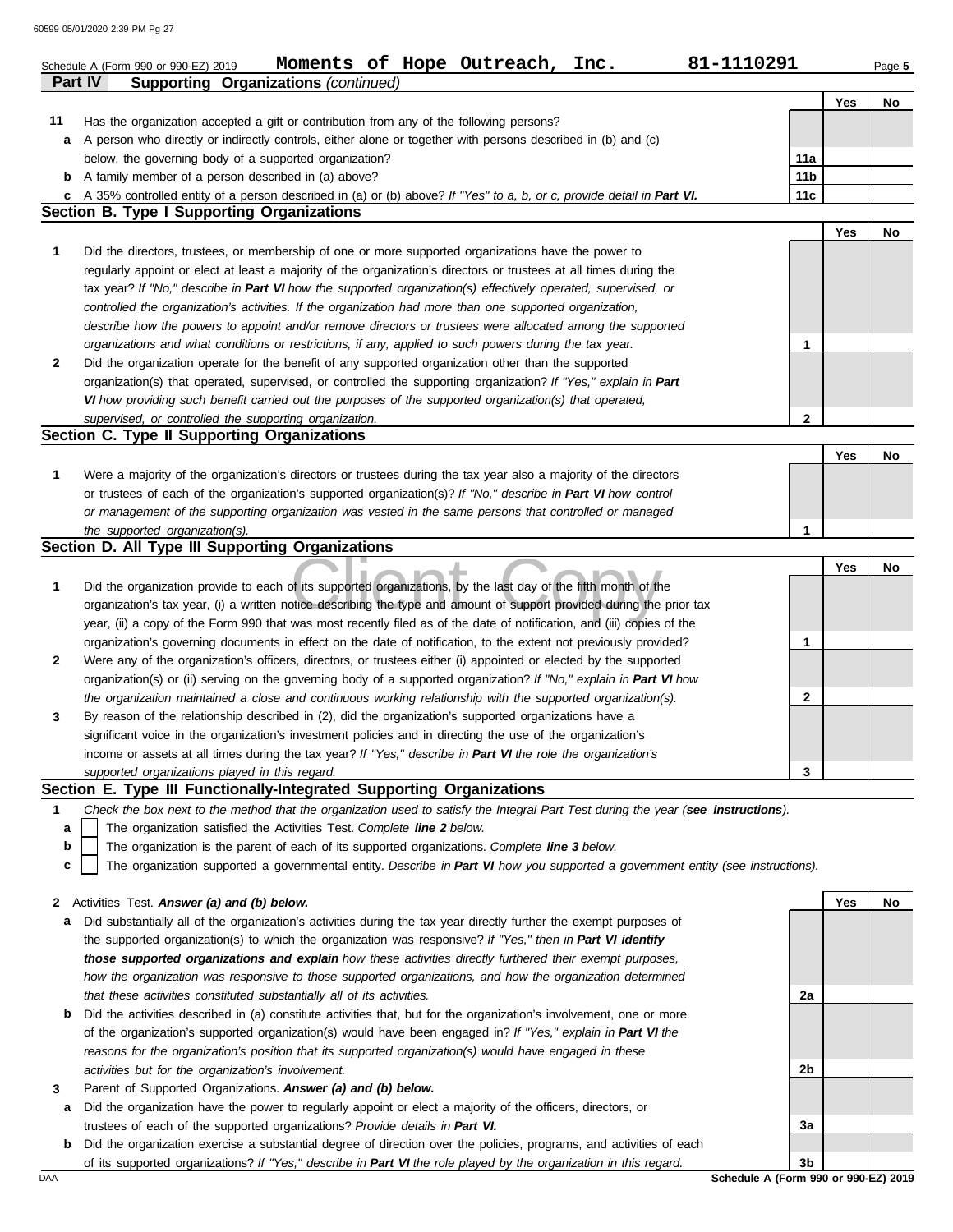| Moments of Hope Outreach, Inc.<br>Schedule A (Form 990 or 990-EZ) 2019                                                                           |                         | 81-1110291     | Page 6                         |
|--------------------------------------------------------------------------------------------------------------------------------------------------|-------------------------|----------------|--------------------------------|
| <b>Part V</b><br>Type III Non-Functionally Integrated 509(a)(3) Supporting Organizations                                                         |                         |                |                                |
| $\mathbf{1}$<br>Check here if the organization satisfied the Integral Part Test as a qualifying trust on Nov. 20, 1970 (explain in Part VI). See |                         |                |                                |
| instructions. All other Type III non-functionally integrated supporting organizations must complete Sections A through E.                        |                         |                |                                |
| Section A - Adjusted Net Income                                                                                                                  |                         | (A) Prior Year | (B) Current Year<br>(optional) |
| Net short-term capital gain<br>1                                                                                                                 | $\mathbf{1}$            |                |                                |
| $\mathbf{2}$<br>Recoveries of prior-year distributions                                                                                           | $\mathbf{2}$            |                |                                |
| Other gross income (see instructions)<br>3                                                                                                       | 3                       |                |                                |
| Add lines 1 through 3.<br>4                                                                                                                      | 4                       |                |                                |
| 5<br>Depreciation and depletion                                                                                                                  | 5                       |                |                                |
| Portion of operating expenses paid or incurred for production or<br>6                                                                            |                         |                |                                |
| collection of gross income or for management, conservation, or                                                                                   |                         |                |                                |
| maintenance of property held for production of income (see instructions)                                                                         | 6                       |                |                                |
| 7<br>Other expenses (see instructions)                                                                                                           | $\overline{7}$          |                |                                |
| 8<br><b>Adjusted Net Income</b> (subtract lines 5, 6, and 7 from line 4)                                                                         | 8                       |                |                                |
| <b>Section B - Minimum Asset Amount</b>                                                                                                          |                         | (A) Prior Year | (B) Current Year<br>(optional) |
| Aggregate fair market value of all non-exempt-use assets (see<br>1                                                                               |                         |                |                                |
| instructions for short tax year or assets held for part of year):                                                                                |                         |                |                                |
| <b>a</b> Average monthly value of securities                                                                                                     | 1a                      |                |                                |
| b<br>Average monthly cash balances                                                                                                               | 1b                      |                |                                |
| Fair market value of other non-exempt-use assets<br>c.                                                                                           | 1c                      |                |                                |
| Total (add lines 1a, 1b, and 1c)<br>d                                                                                                            | 1d                      |                |                                |
| <b>Discount</b> claimed for blockage or other<br>е                                                                                               |                         |                |                                |
| factors (explain in detail in Part VI):                                                                                                          |                         |                |                                |
| $\mathbf{2}$<br>Acquisition indebtedness applicable to non-exempt-use assets                                                                     | $\mathbf{2}$            |                |                                |
| 3<br>Subtract line 2 from line 1d.                                                                                                               | $\overline{\mathbf{3}}$ |                |                                |
| Cash deemed held for exempt use. Enter 1-1/2% of line 3 (for greater amount,<br>4<br>see instructions).                                          | 4                       |                |                                |
| 5<br>Net value of non-exempt-use assets (subtract line 4 from line 3)                                                                            | 5                       |                |                                |
| Multiply line 5 by .035.<br>6                                                                                                                    | 6                       |                |                                |
| $\overline{7}$<br>Recoveries of prior-year distributions                                                                                         | $\overline{7}$          |                |                                |
| 8<br>Minimum Asset Amount (add line 7 to line 6)                                                                                                 | 8                       |                |                                |
| Section C - Distributable Amount                                                                                                                 |                         |                | <b>Current Year</b>            |
| Adjusted net income for prior year (from Section A, line 8, Column A)<br>1                                                                       | 1                       |                |                                |
| $\mathbf{2}$<br>Enter 85% of line 1.                                                                                                             | 2                       |                |                                |
| Minimum asset amount for prior year (from Section B, line 8, Column A)<br>3                                                                      | 3                       |                |                                |
| Enter greater of line 2 or line 3.<br>4                                                                                                          | 4                       |                |                                |
| 5<br>Income tax imposed in prior year                                                                                                            | 5                       |                |                                |
| <b>Distributable Amount.</b> Subtract line 5 from line 4, unless subject to<br>6                                                                 |                         |                |                                |
| emergency temporary reduction (see instructions).                                                                                                | 6                       |                |                                |

 $\overline{7}$ instructions). Check here if the current year is the organization's first as a non-functionally integrated Type III supporting organization (see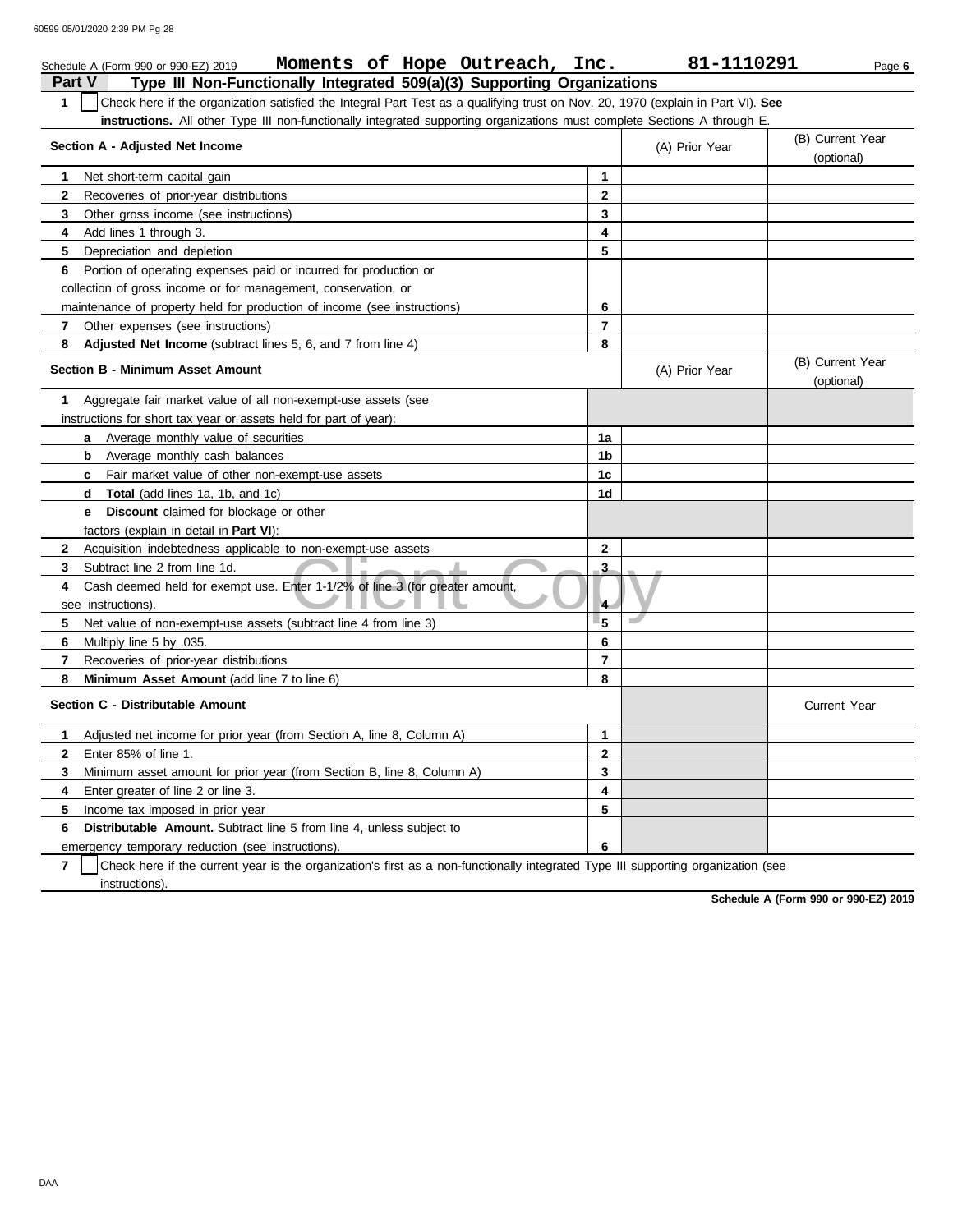|               | Moments of Hope Outreach, Inc.<br>Schedule A (Form 990 or 990-EZ) 2019                                            |                                    | 81-1110291                                    | Page 7                                           |  |  |  |  |  |  |  |
|---------------|-------------------------------------------------------------------------------------------------------------------|------------------------------------|-----------------------------------------------|--------------------------------------------------|--|--|--|--|--|--|--|
| <b>Part V</b> | Type III Non-Functionally Integrated 509(a)(3) Supporting Organizations (continued)                               |                                    |                                               |                                                  |  |  |  |  |  |  |  |
|               | <b>Current Year</b><br><b>Section D - Distributions</b>                                                           |                                    |                                               |                                                  |  |  |  |  |  |  |  |
| 1             | Amounts paid to supported organizations to accomplish exempt purposes                                             |                                    |                                               |                                                  |  |  |  |  |  |  |  |
| $\mathbf{2}$  | Amounts paid to perform activity that directly furthers exempt purposes of supported                              |                                    |                                               |                                                  |  |  |  |  |  |  |  |
|               | organizations, in excess of income from activity                                                                  |                                    |                                               |                                                  |  |  |  |  |  |  |  |
| 3             | Administrative expenses paid to accomplish exempt purposes of supported organizations                             |                                    |                                               |                                                  |  |  |  |  |  |  |  |
| 4             | Amounts paid to acquire exempt-use assets                                                                         |                                    |                                               |                                                  |  |  |  |  |  |  |  |
| 5             | Qualified set-aside amounts (prior IRS approval required)                                                         |                                    |                                               |                                                  |  |  |  |  |  |  |  |
| 6             | Other distributions (describe in Part VI). See instructions.                                                      |                                    |                                               |                                                  |  |  |  |  |  |  |  |
| 7             | Total annual distributions. Add lines 1 through 6.                                                                |                                    |                                               |                                                  |  |  |  |  |  |  |  |
| 8             | Distributions to attentive supported organizations to which the organization is responsive                        |                                    |                                               |                                                  |  |  |  |  |  |  |  |
|               | (provide details in Part VI). See instructions.                                                                   |                                    |                                               |                                                  |  |  |  |  |  |  |  |
| 9             | Distributable amount for 2019 from Section C, line 6                                                              |                                    |                                               |                                                  |  |  |  |  |  |  |  |
| 10            | Line 8 amount divided by line 9 amount                                                                            |                                    |                                               |                                                  |  |  |  |  |  |  |  |
|               | Section E - Distribution Allocations (see instructions)                                                           | (i)<br><b>Excess Distributions</b> | (ii)<br><b>Underdistributions</b><br>Pre-2019 | (iii)<br><b>Distributable</b><br>Amount for 2019 |  |  |  |  |  |  |  |
| 1             | Distributable amount for 2019 from Section C, line 6                                                              |                                    |                                               |                                                  |  |  |  |  |  |  |  |
| $\mathbf{2}$  | Underdistributions, if any, for years prior to 2019                                                               |                                    |                                               |                                                  |  |  |  |  |  |  |  |
|               | (reasonable cause required-explain in Part VI). See                                                               |                                    |                                               |                                                  |  |  |  |  |  |  |  |
|               | instructions.                                                                                                     |                                    |                                               |                                                  |  |  |  |  |  |  |  |
| 3             | Excess distributions carryover, if any, to 2019                                                                   |                                    |                                               |                                                  |  |  |  |  |  |  |  |
|               |                                                                                                                   |                                    |                                               |                                                  |  |  |  |  |  |  |  |
|               |                                                                                                                   |                                    |                                               |                                                  |  |  |  |  |  |  |  |
|               | ш                                                                                                                 |                                    |                                               |                                                  |  |  |  |  |  |  |  |
|               |                                                                                                                   |                                    |                                               |                                                  |  |  |  |  |  |  |  |
|               |                                                                                                                   |                                    |                                               |                                                  |  |  |  |  |  |  |  |
|               | f Total of lines 3a through e                                                                                     |                                    |                                               |                                                  |  |  |  |  |  |  |  |
|               | <b>g</b> Applied to underdistributions of prior years                                                             |                                    |                                               |                                                  |  |  |  |  |  |  |  |
|               | <b>h</b> Applied to 2019 distributable amount                                                                     |                                    |                                               |                                                  |  |  |  |  |  |  |  |
|               | Carryover from 2014 not applied (see instructions)                                                                |                                    |                                               |                                                  |  |  |  |  |  |  |  |
|               | Remainder. Subtract lines 3g, 3h, and 3i from 3f.                                                                 |                                    |                                               |                                                  |  |  |  |  |  |  |  |
| 4             | Distributions for 2019 from                                                                                       |                                    |                                               |                                                  |  |  |  |  |  |  |  |
|               | \$<br>Section D, line 7:                                                                                          |                                    |                                               |                                                  |  |  |  |  |  |  |  |
|               | <b>a</b> Applied to underdistributions of prior years                                                             |                                    |                                               |                                                  |  |  |  |  |  |  |  |
|               | <b>b</b> Applied to 2019 distributable amount<br>c Remainder. Subtract lines 4a and 4b from 4.                    |                                    |                                               |                                                  |  |  |  |  |  |  |  |
| 5             |                                                                                                                   |                                    |                                               |                                                  |  |  |  |  |  |  |  |
|               | Remaining underdistributions for years prior to 2019, if<br>any. Subtract lines 3g and 4a from line 2. For result |                                    |                                               |                                                  |  |  |  |  |  |  |  |
|               | greater than zero, explain in Part VI. See instructions.                                                          |                                    |                                               |                                                  |  |  |  |  |  |  |  |
| 6             | Remaining underdistributions for 2019. Subtract lines 3h                                                          |                                    |                                               |                                                  |  |  |  |  |  |  |  |
|               |                                                                                                                   |                                    |                                               |                                                  |  |  |  |  |  |  |  |
|               | and 4b from line 1. For result greater than zero, explain in                                                      |                                    |                                               |                                                  |  |  |  |  |  |  |  |
|               | Part VI. See instructions.                                                                                        |                                    |                                               |                                                  |  |  |  |  |  |  |  |
| 7             | Excess distributions carryover to 2020. Add lines 3j                                                              |                                    |                                               |                                                  |  |  |  |  |  |  |  |
| 8             | and 4c.<br>Breakdown of line 7:                                                                                   |                                    |                                               |                                                  |  |  |  |  |  |  |  |
|               | a Excess from 2015                                                                                                |                                    |                                               |                                                  |  |  |  |  |  |  |  |
|               | <b>b</b> Excess from 2016                                                                                         |                                    |                                               |                                                  |  |  |  |  |  |  |  |
|               | c Excess from 2017                                                                                                |                                    |                                               |                                                  |  |  |  |  |  |  |  |
|               | d Excess from 2018                                                                                                |                                    |                                               |                                                  |  |  |  |  |  |  |  |
|               | e Excess from 2019                                                                                                |                                    |                                               |                                                  |  |  |  |  |  |  |  |
|               |                                                                                                                   |                                    |                                               |                                                  |  |  |  |  |  |  |  |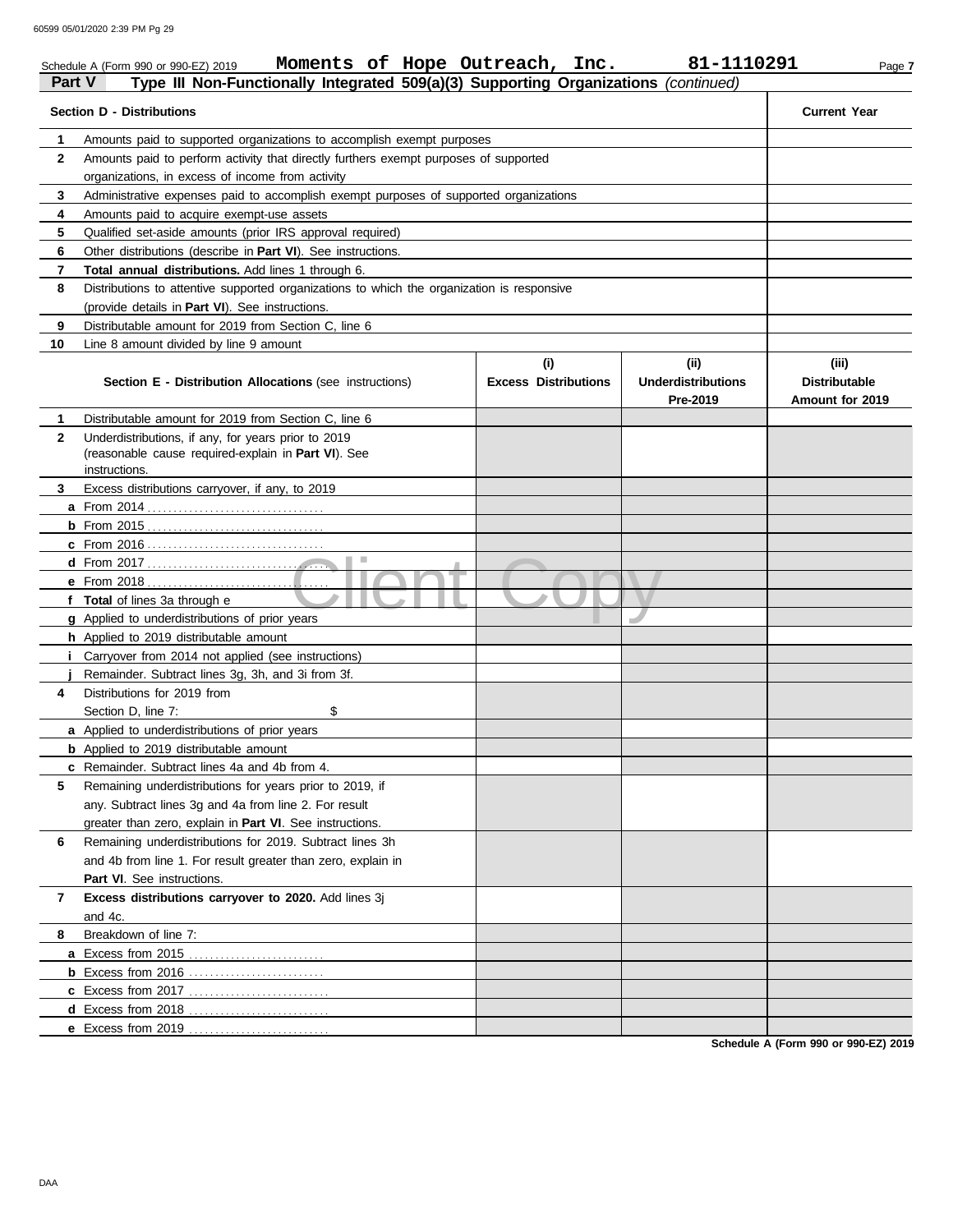| Part VI | Schedule A (Form 990 or 990-EZ) 2019<br>lines 2, 5, and 6. Also complete this part for any additional information. (See instructions.) |  | Moments of Hope Outreach, Inc. | 81-1110291<br>Supplemental Information. Provide the explanations required by Part II, line 10; Part II, line 17a or 17b; Part<br>III, line 12; Part IV, Section A, lines 1, 2, 3b, 3c, 4b, 4c, 5a, 6, 9a, 9b, 9c, 11a, 11b, and 11c; Part IV, Section<br>B, lines 1 and 2; Part IV, Section C, line 1; Part IV, Section D, lines 2 and 3; Part IV, Section E, lines 1c, 2a, 2b,<br>3a, and 3b; Part V, line 1; Part V, Section B, line 1e; Part V, Section D, lines 5, 6, and 8; and Part V, Section E, | Page 8 |
|---------|----------------------------------------------------------------------------------------------------------------------------------------|--|--------------------------------|---------------------------------------------------------------------------------------------------------------------------------------------------------------------------------------------------------------------------------------------------------------------------------------------------------------------------------------------------------------------------------------------------------------------------------------------------------------------------------------------------------|--------|
|         |                                                                                                                                        |  |                                |                                                                                                                                                                                                                                                                                                                                                                                                                                                                                                         |        |
|         |                                                                                                                                        |  |                                |                                                                                                                                                                                                                                                                                                                                                                                                                                                                                                         |        |
|         |                                                                                                                                        |  |                                |                                                                                                                                                                                                                                                                                                                                                                                                                                                                                                         |        |
|         |                                                                                                                                        |  |                                |                                                                                                                                                                                                                                                                                                                                                                                                                                                                                                         |        |
|         |                                                                                                                                        |  |                                |                                                                                                                                                                                                                                                                                                                                                                                                                                                                                                         |        |
|         |                                                                                                                                        |  |                                |                                                                                                                                                                                                                                                                                                                                                                                                                                                                                                         |        |
|         |                                                                                                                                        |  |                                |                                                                                                                                                                                                                                                                                                                                                                                                                                                                                                         |        |
|         |                                                                                                                                        |  |                                |                                                                                                                                                                                                                                                                                                                                                                                                                                                                                                         |        |
|         |                                                                                                                                        |  |                                |                                                                                                                                                                                                                                                                                                                                                                                                                                                                                                         |        |
|         |                                                                                                                                        |  |                                |                                                                                                                                                                                                                                                                                                                                                                                                                                                                                                         |        |
|         |                                                                                                                                        |  |                                |                                                                                                                                                                                                                                                                                                                                                                                                                                                                                                         |        |
|         |                                                                                                                                        |  |                                |                                                                                                                                                                                                                                                                                                                                                                                                                                                                                                         |        |
|         |                                                                                                                                        |  |                                |                                                                                                                                                                                                                                                                                                                                                                                                                                                                                                         |        |
|         |                                                                                                                                        |  |                                |                                                                                                                                                                                                                                                                                                                                                                                                                                                                                                         |        |
|         |                                                                                                                                        |  |                                |                                                                                                                                                                                                                                                                                                                                                                                                                                                                                                         |        |
|         |                                                                                                                                        |  | <b>Client Copy</b>             |                                                                                                                                                                                                                                                                                                                                                                                                                                                                                                         |        |
|         |                                                                                                                                        |  |                                |                                                                                                                                                                                                                                                                                                                                                                                                                                                                                                         |        |
|         |                                                                                                                                        |  |                                |                                                                                                                                                                                                                                                                                                                                                                                                                                                                                                         |        |
|         |                                                                                                                                        |  |                                |                                                                                                                                                                                                                                                                                                                                                                                                                                                                                                         |        |
|         |                                                                                                                                        |  |                                |                                                                                                                                                                                                                                                                                                                                                                                                                                                                                                         |        |
|         |                                                                                                                                        |  |                                |                                                                                                                                                                                                                                                                                                                                                                                                                                                                                                         |        |
|         |                                                                                                                                        |  |                                |                                                                                                                                                                                                                                                                                                                                                                                                                                                                                                         |        |
|         |                                                                                                                                        |  |                                |                                                                                                                                                                                                                                                                                                                                                                                                                                                                                                         |        |
|         |                                                                                                                                        |  |                                |                                                                                                                                                                                                                                                                                                                                                                                                                                                                                                         |        |
|         |                                                                                                                                        |  |                                |                                                                                                                                                                                                                                                                                                                                                                                                                                                                                                         |        |
|         |                                                                                                                                        |  |                                |                                                                                                                                                                                                                                                                                                                                                                                                                                                                                                         |        |
|         |                                                                                                                                        |  |                                |                                                                                                                                                                                                                                                                                                                                                                                                                                                                                                         |        |
|         |                                                                                                                                        |  |                                |                                                                                                                                                                                                                                                                                                                                                                                                                                                                                                         |        |
|         |                                                                                                                                        |  |                                |                                                                                                                                                                                                                                                                                                                                                                                                                                                                                                         |        |
|         |                                                                                                                                        |  |                                |                                                                                                                                                                                                                                                                                                                                                                                                                                                                                                         |        |
|         |                                                                                                                                        |  |                                |                                                                                                                                                                                                                                                                                                                                                                                                                                                                                                         |        |
|         |                                                                                                                                        |  |                                |                                                                                                                                                                                                                                                                                                                                                                                                                                                                                                         |        |
|         |                                                                                                                                        |  |                                |                                                                                                                                                                                                                                                                                                                                                                                                                                                                                                         |        |
|         |                                                                                                                                        |  |                                |                                                                                                                                                                                                                                                                                                                                                                                                                                                                                                         |        |
|         |                                                                                                                                        |  |                                |                                                                                                                                                                                                                                                                                                                                                                                                                                                                                                         |        |
|         |                                                                                                                                        |  |                                |                                                                                                                                                                                                                                                                                                                                                                                                                                                                                                         |        |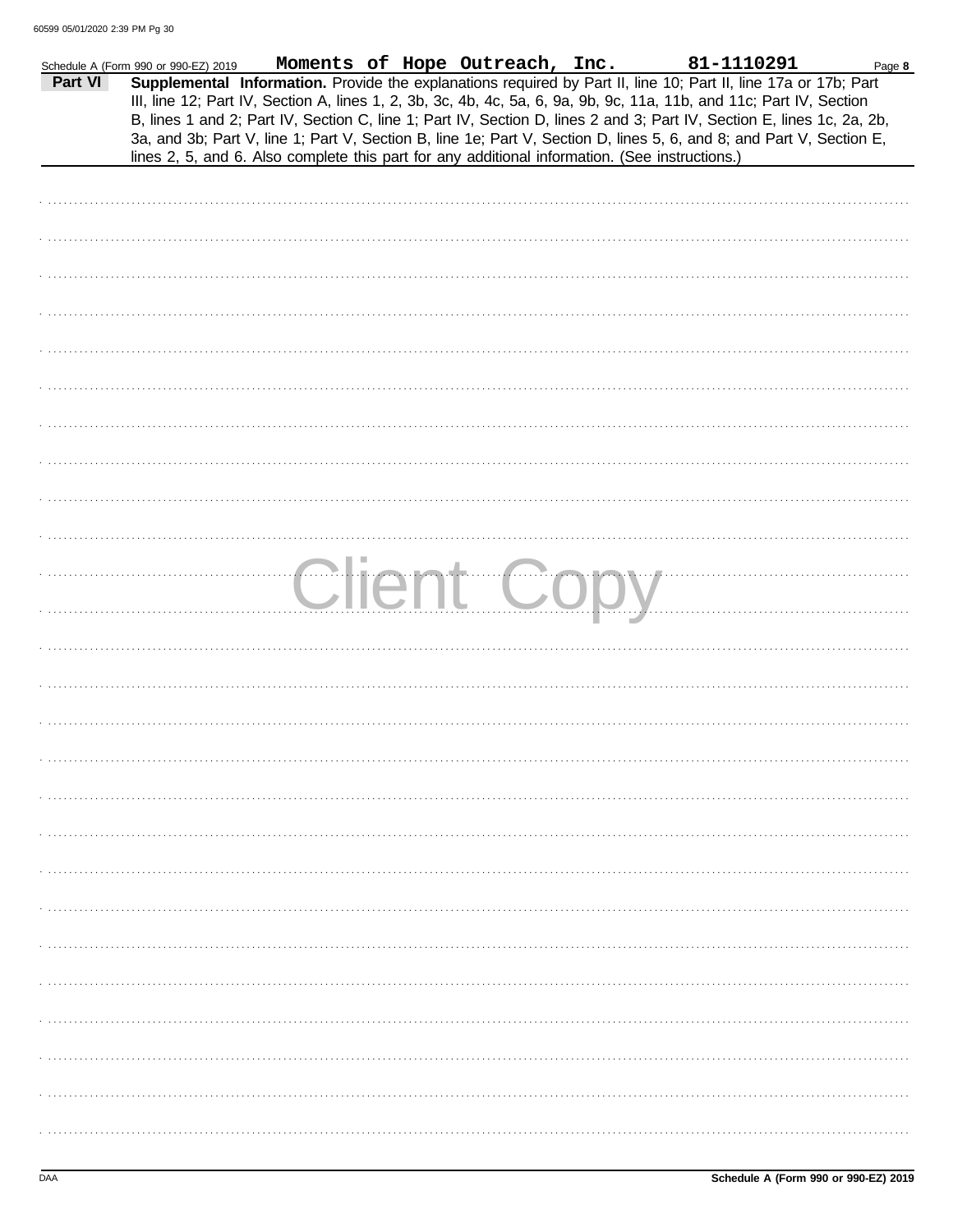| <b>Schedule B</b><br>(Form 990, 990-EZ,                              | <b>Schedule of Contributors</b> |            | OMB No. 1545-0047              |
|----------------------------------------------------------------------|---------------------------------|------------|--------------------------------|
| or 990-PF)<br>Department of the Treasury<br>Internal Revenue Service | 2019                            |            |                                |
| Name of the organization                                             |                                 |            | Employer identification number |
|                                                                      | Moments of Hope Outreach, Inc.  | 81-1110291 |                                |

**Organ** 

**Filers of: Section:**

|  |                                  | _______ |  |  |
|--|----------------------------------|---------|--|--|
|  | <b>ization type</b> (check one): |         |  |  |
|  |                                  |         |  |  |

| Form 990 or 990-EZ | $ \mathbf{X} $ 501(c)(<br>3 ) (enter number) organization                 |
|--------------------|---------------------------------------------------------------------------|
|                    | 4947(a)(1) nonexempt charitable trust not treated as a private foundation |
|                    | 527 political organization                                                |
| Form 990-PF        | 501(c)(3) exempt private foundation                                       |
|                    | 4947(a)(1) nonexempt charitable trust treated as a private foundation     |
|                    | $501(c)(3)$ taxable private foundation                                    |

Check if your organization is covered by the **General Rule** or a **Special Rule. Note:** Only a section 501(c)(7), (8), or (10) organization can check boxes for both the General Rule and a Special Rule. See instructions.

#### **General Rule**

Por an organization filing Form 990, 990-EZ, or 990-PF that received, during the year, contributions totaling \$5,000 or more (in money or property) from any one contributor. Complete Parts I and II. See instructions for determining a contributor's total contributions.

#### **Special Rules**

| ΙXΙ | For an organization described in section 501(c)(3) filing Form 990 or 990-EZ that met the 33 <sup>1</sup> /3% support test of the<br>regulations under sections 509(a)(1) and 170(b)(1)(A)(vi), that checked Schedule A (Form 990 or 990-EZ), Part II, line<br>13, 16a, or 16b, and that received from any one contributor, during the year, total contributions of the greater of (1)<br>\$5,000; or (2) 2% of the amount on (i) Form 990, Part VIII, line 1h; or (ii) Form 990-EZ, line 1. Complete Parts I and II.                                                                                                                                           |  |
|-----|-----------------------------------------------------------------------------------------------------------------------------------------------------------------------------------------------------------------------------------------------------------------------------------------------------------------------------------------------------------------------------------------------------------------------------------------------------------------------------------------------------------------------------------------------------------------------------------------------------------------------------------------------------------------|--|
|     | For an organization described in section 501(c)(7), (8), or (10) filing Form 990 or 990-EZ that received from any one<br>contributor, during the year, total contributions of more than \$1,000 exclusively for religious, charitable, scientific,<br>literary, or educational purposes, or for the prevention of cruelty to children or animals. Complete Parts I (entering<br>"N/A" in column (b) instead of the contributor name and address), II, and III.                                                                                                                                                                                                  |  |
|     | For an organization described in section 501(c)(7), (8), or (10) filing Form 990 or 990-EZ that received from any one<br>contributor, during the year, contributions exclusively for religious, charitable, etc., purposes, but no such<br>contributions totaled more than \$1,000. If this box is checked, enter here the total contributions that were received<br>during the year for an exclusively religious, charitable, etc., purpose. Don't complete any of the parts unless the<br>General Rule applies to this organization because it received nonexclusively religious, charitable, etc., contributions<br>totaling \$5,000 or more during the year |  |

990-EZ, or 990-PF), but it **must** answer "No" on Part IV, line 2, of its Form 990; or check the box on line H of its Form 990-EZ or on its Form 990-PF, Part I, line 2, to certify that it doesn't meet the filing requirements of Schedule B (Form 990, 990-EZ, or 990-PF). **Caution:** An organization that isn't covered by the General Rule and/or the Special Rules doesn't file Schedule B (Form 990,

**For Paperwork Reduction Act Notice, see the instructions for Form 990, 990-EZ, or 990-PF.**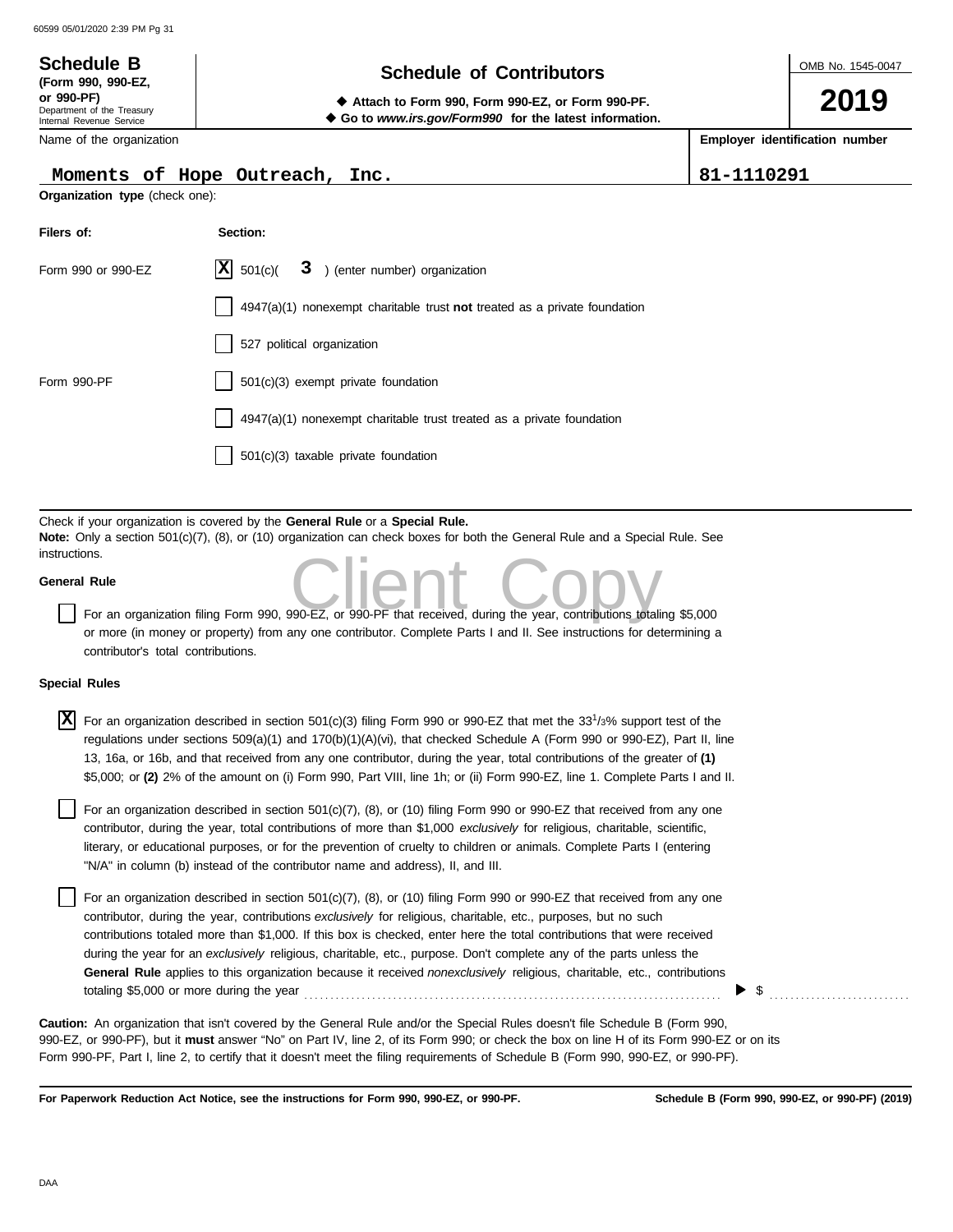|                         | Schedule B (Form 990, 990-EZ, or 990-PF) (2019)                                                       |                                   | Page 1 of 1<br>Page 2                                                                           |
|-------------------------|-------------------------------------------------------------------------------------------------------|-----------------------------------|-------------------------------------------------------------------------------------------------|
| Name of organization    | Moments of Hope Outreach, Inc.                                                                        |                                   | Employer identification number<br>81-1110291                                                    |
| Part I                  | <b>Contributors</b> (see instructions). Use duplicate copies of Part I if additional space is needed. |                                   |                                                                                                 |
| (a)<br>No.              | (b)<br>Name, address, and ZIP + 4                                                                     | (c)<br><b>Total contributions</b> | (d)<br>Type of contribution                                                                     |
| $\mathbf{1}$            | Altria Companies Employee<br>Community Fund<br>6603 West Broad Street<br>Richmond<br>VA 23230-1711    | 21,965<br>$\frac{1}{2}$           | X<br>Person<br>Payroll<br>Noncash<br>(Complete Part II for<br>noncash contributions.)           |
| (a)<br>No.              | (b)<br>Name, address, and ZIP + 4                                                                     | (c)<br><b>Total contributions</b> | (d)<br>Type of contribution                                                                     |
| $\mathbf{2}$            | Janet H. Dunnevant<br>7428 Hill View Drive<br>Mechanicsville<br>VA 23111-1326                         | 51,200<br>$\mathsf S$             | х<br>Person<br>Payroll<br><b>Noncash</b><br>(Complete Part II for<br>noncash contributions.)    |
| (a)<br>No.              | (b)<br>Name, address, and ZIP + 4                                                                     | (c)<br><b>Total contributions</b> | (d)<br>Type of contribution                                                                     |
| $\overline{\mathbf{3}}$ | The Dairy Alliance<br>% FeedMore<br>1415 Rhoadmiller Street<br>Richmond<br>VA 23220                   | 10,296                            | Person<br>Payroll<br>$\mathbf x$<br>Noncash<br>(Complete Part II for<br>noncash contributions.) |
| (a)<br>No.              | (b)<br>Name, address, and ZIP + 4                                                                     | (c)<br><b>Total contributions</b> | (d)<br>Type of contribution                                                                     |
|                         |                                                                                                       | ደ                                 | Person<br>Payroll<br>Noncash<br>(Complete Part II for<br>noncash contributions.)                |
| (a)<br>No.              | (b)<br>Name, address, and ZIP + 4                                                                     | (c)<br><b>Total contributions</b> | (d)<br>Type of contribution                                                                     |
|                         |                                                                                                       | \$                                | Person<br>Payroll<br>Noncash<br>(Complete Part II for<br>noncash contributions.)                |
| (a)<br>No.              | (b)<br>Name, address, and ZIP + 4                                                                     | (c)<br><b>Total contributions</b> | (d)<br>Type of contribution                                                                     |
|                         |                                                                                                       | \$                                | Person<br>Payroll<br>Noncash<br>(Complete Part II for                                           |

**Schedule B (Form 990, 990-EZ, or 990-PF) (2019)**

noncash contributions.)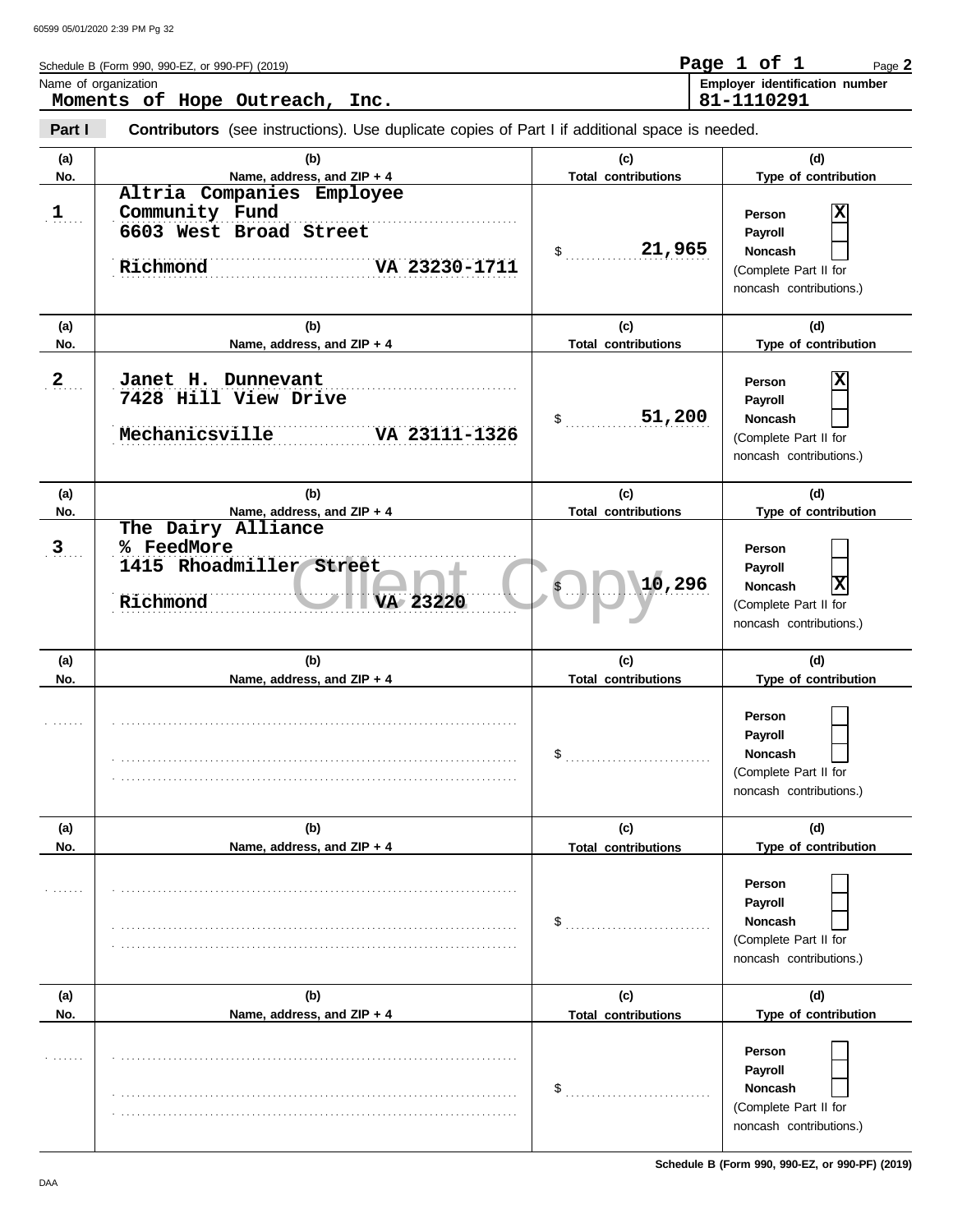| Name of organization      | Schedule B (Form 990, 990-EZ, or 990-PF) (2019)<br>Moments of Hope Outreach, Inc.                   |                                                 | Page 1 of 1<br>Page 3<br>Employer identification number<br>81-1110291 |
|---------------------------|-----------------------------------------------------------------------------------------------------|-------------------------------------------------|-----------------------------------------------------------------------|
| Part II                   | Noncash Property (see instructions). Use duplicate copies of Part II if additional space is needed. |                                                 |                                                                       |
| (a) No.<br>from<br>Part I | (b)<br>Description of noncash property given                                                        | (c)<br>FMV (or estimate)<br>(See instructions.) | (d)<br>Date received                                                  |
| $3$                       | Fresh Milk                                                                                          | 10,296<br>\$                                    | 03/31/19                                                              |
| (a) No.<br>from<br>Part I | (b)<br>Description of noncash property given                                                        | (c)<br>FMV (or estimate)<br>(See instructions.) | (d)<br>Date received                                                  |
|                           |                                                                                                     | \$                                              | .                                                                     |
| (a) No.<br>from<br>Part I | (b)<br>Description of noncash property given                                                        | (c)<br>FMV (or estimate)<br>(See instructions.) | (d)<br>Date received                                                  |
|                           | 1.1.1.1                                                                                             | \$                                              | .                                                                     |
| (a) No.<br>from<br>Part I | (b)<br>Description of noncash property given                                                        | (c)<br>FMV (or estimate)<br>(See instructions.) | (d)<br>Date received                                                  |
| .                         |                                                                                                     | \$                                              | .                                                                     |
| (a) No.<br>from<br>Part I | (b)<br>Description of noncash property given                                                        | (c)<br>FMV (or estimate)<br>(See instructions.) | (d)<br>Date received                                                  |
| 1.1.1.1.1.1               |                                                                                                     | \$                                              |                                                                       |
| (a) No.<br>from<br>Part I | (b)<br>Description of noncash property given                                                        | (c)<br>FMV (or estimate)<br>(See instructions.) | (d)<br>Date received                                                  |
| .                         |                                                                                                     | \$                                              | .                                                                     |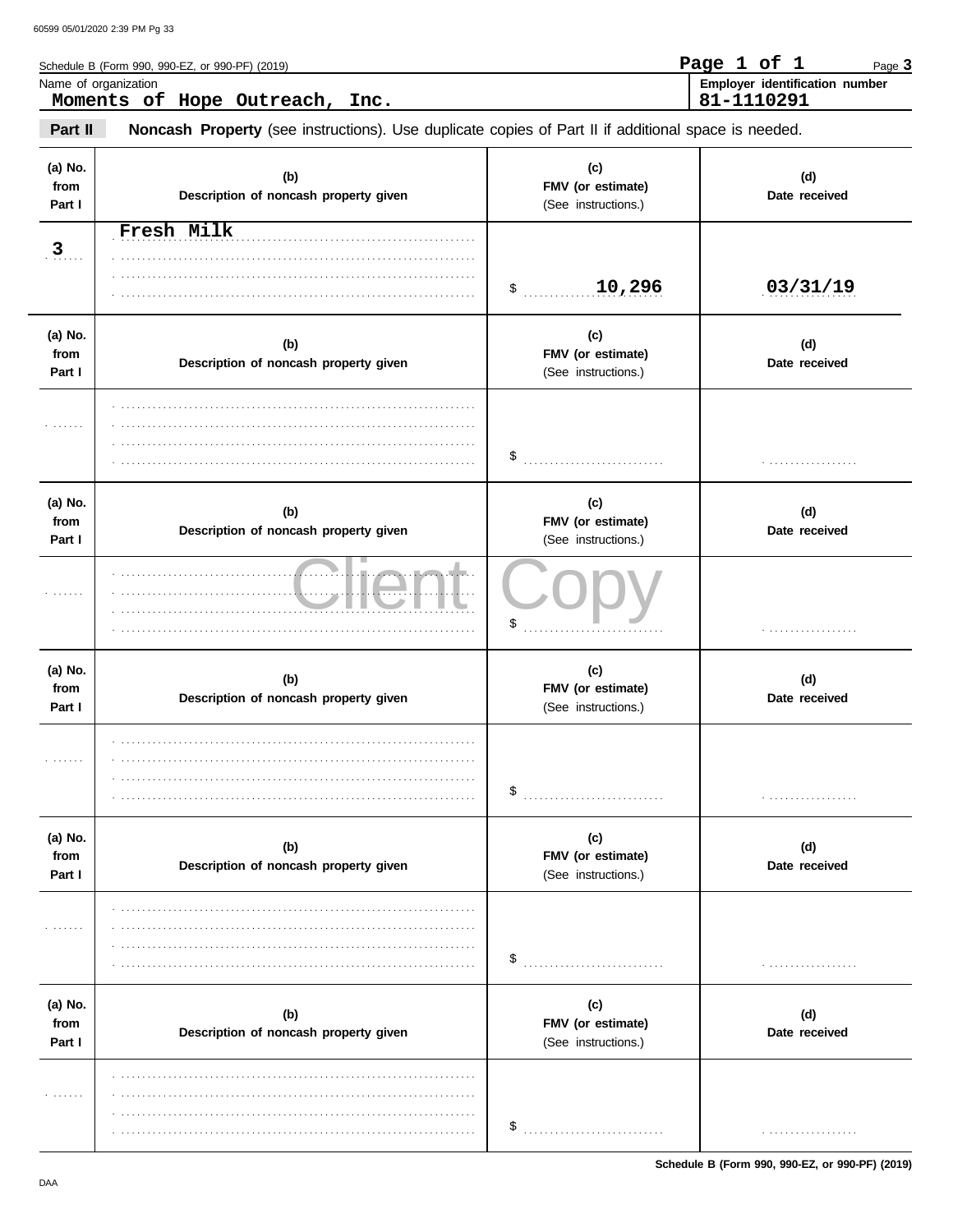**(Form 990)**

Department of the Treasury Internal Revenue Service **Name of the organization**

## **SCHEDULE D Supplemental Financial Statements**

**Part IV, line 6, 7, 8, 9, 10, 11a, 11b, 11c, 11d, 11e, 11f, 12a, or 12b.** ◆ Complete if the organization answered "Yes" on Form 990,

◆ Attach to Form 990.

| OMB No. 1545-0047 |
|-------------------|
| 2019              |
| Open to Public    |
| Inspection        |

**Employer identification number** ◆ Go to *www.irs.gov/Form990* for instructions and the latest information.

|   | Moments of Hope Outreach, Inc.                                                                                                                                           |                                                                                                                                         | 81-1110291                      |
|---|--------------------------------------------------------------------------------------------------------------------------------------------------------------------------|-----------------------------------------------------------------------------------------------------------------------------------------|---------------------------------|
|   | Organizations Maintaining Donor Advised Funds or Other Similar Funds or Accounts.<br>Part I<br>Complete if the organization answered "Yes" on Form 990, Part IV, line 6. |                                                                                                                                         |                                 |
|   |                                                                                                                                                                          | (a) Donor advised funds                                                                                                                 | (b) Funds and other accounts    |
| 1 | Total number at end of year                                                                                                                                              | $\mathcal{L}^{\mathcal{L}}$ and $\mathcal{L}^{\mathcal{L}}$ are the set of the set of the set of the set of $\mathcal{L}^{\mathcal{L}}$ |                                 |
| 2 | Aggregate value of contributions to (during year)                                                                                                                        | <u> 1980 - Johann Barbara, martin a</u>                                                                                                 |                                 |
| 3 |                                                                                                                                                                          |                                                                                                                                         |                                 |
| 4 |                                                                                                                                                                          | the control of the control of the control of the control of the control of                                                              |                                 |
| 5 | Did the organization inform all donors and donor advisors in writing that the assets held in donor advised                                                               |                                                                                                                                         |                                 |
|   |                                                                                                                                                                          |                                                                                                                                         | Yes<br>No                       |
| 6 | Did the organization inform all grantees, donors, and donor advisors in writing that grant funds can be used                                                             |                                                                                                                                         |                                 |
|   | only for charitable purposes and not for the benefit of the donor or donor advisor, or for any other purpose                                                             |                                                                                                                                         |                                 |
|   |                                                                                                                                                                          |                                                                                                                                         | <b>Yes</b><br>No                |
|   | Part II<br><b>Conservation Easements.</b>                                                                                                                                |                                                                                                                                         |                                 |
|   | Complete if the organization answered "Yes" on Form 990, Part IV, line 7.                                                                                                |                                                                                                                                         |                                 |
| 1 | Purpose(s) of conservation easements held by the organization (check all that apply).                                                                                    |                                                                                                                                         |                                 |
|   | Preservation of land for public use (for example, recreation or education)                                                                                               | Preservation of a historically important land area                                                                                      |                                 |
|   | Protection of natural habitat                                                                                                                                            | Preservation of a certified historic structure                                                                                          |                                 |
|   | Preservation of open space                                                                                                                                               |                                                                                                                                         |                                 |
| 2 | Complete lines 2a through 2d if the organization held a qualified conservation contribution in the form of a conservation                                                |                                                                                                                                         |                                 |
|   | easement on the last day of the tax year.                                                                                                                                |                                                                                                                                         | Held at the End of the Tax Year |
|   | a Total number of conservation easements                                                                                                                                 | <u> 1980 - Jan Barnach (f. 1980)</u>                                                                                                    | 2a                              |
| b |                                                                                                                                                                          |                                                                                                                                         | 2b                              |
| с | Number of conservation easements on a certified historic structure included in (a)                                                                                       |                                                                                                                                         | 2c                              |
| d | Number of conservation easements included in (c) acquired after 7/25/06, and not on a                                                                                    |                                                                                                                                         |                                 |
|   | historic structure listed in the National Register                                                                                                                       |                                                                                                                                         | 2d                              |
| 3 | Number of conservation easements modified, transferred, released, extinguished, or terminated by the organization during the                                             |                                                                                                                                         |                                 |
|   | tax year $\blacklozenge$                                                                                                                                                 |                                                                                                                                         |                                 |
| 4 | Number of states where property subject to conservation easement is located $\blacklozenge$                                                                              |                                                                                                                                         |                                 |
| 5 | Does the organization have a written policy regarding the periodic monitoring, inspection, handling of                                                                   |                                                                                                                                         |                                 |
|   | violations, and enforcement of the conservation easements it holds?                                                                                                      |                                                                                                                                         | Yes<br>No                       |
| 6 | Staff and volunteer hours devoted to monitoring, inspecting, handling of violations, and enforcing conservation easements during the year                                |                                                                                                                                         |                                 |
|   |                                                                                                                                                                          |                                                                                                                                         |                                 |
| 7 | Amount of expenses incurred in monitoring, inspecting, handling of violations, and enforcing conservation easements during the year                                      |                                                                                                                                         |                                 |
|   | $\bullet$ S                                                                                                                                                              |                                                                                                                                         |                                 |
| 8 | Does each conservation easement reported on line 2(d) above satisfy the requirements of section 170(h)(4)(B)(i)                                                          |                                                                                                                                         |                                 |
|   |                                                                                                                                                                          |                                                                                                                                         |                                 |
|   | In Part XIII, describe how the organization reports conservation easements in its revenue and expense statement and                                                      |                                                                                                                                         |                                 |
|   | balance sheet, and include, if applicable, the text of the footnote to the organization's financial statements that describes the                                        |                                                                                                                                         |                                 |
|   | organization's accounting for conservation easements.                                                                                                                    |                                                                                                                                         |                                 |
|   | Organizations Maintaining Collections of Art, Historical Treasures, or Other Similar Assets.<br>Part III                                                                 |                                                                                                                                         |                                 |
|   | Complete if the organization answered "Yes" on Form 990, Part IV, line 8.                                                                                                |                                                                                                                                         |                                 |
|   | 1a If the organization elected, as permitted under FASB ASC 958, not to report in its revenue statement and balance sheet works                                          |                                                                                                                                         |                                 |
|   | of art, historical treasures, or other similar assets held for public exhibition, education, or research in furtherance of public                                        |                                                                                                                                         |                                 |
|   | service, provide in Part XIII the text of the footnote to its financial statements that describes these items.                                                           |                                                                                                                                         |                                 |
|   | <b>b</b> If the organization elected, as permitted under FASB ASC 958, to report in its revenue statement and balance sheet works of                                     |                                                                                                                                         |                                 |
|   | art, historical treasures, or other similar assets held for public exhibition, education, or research in furtherance of public service,                                  |                                                                                                                                         |                                 |
|   | provide the following amounts relating to these items:                                                                                                                   |                                                                                                                                         |                                 |
|   |                                                                                                                                                                          |                                                                                                                                         |                                 |
|   |                                                                                                                                                                          |                                                                                                                                         |                                 |
| 2 | If the organization received or held works of art, historical treasures, or other similar assets for financial gain, provide the                                         |                                                                                                                                         |                                 |
|   | following amounts required to be reported under FASB ASC 958 relating to these items:                                                                                    |                                                                                                                                         |                                 |
| a |                                                                                                                                                                          |                                                                                                                                         |                                 |
|   |                                                                                                                                                                          |                                                                                                                                         | - \$                            |

DAA **For Paperwork Reduction Act Notice, see the Instructions for Form 990.**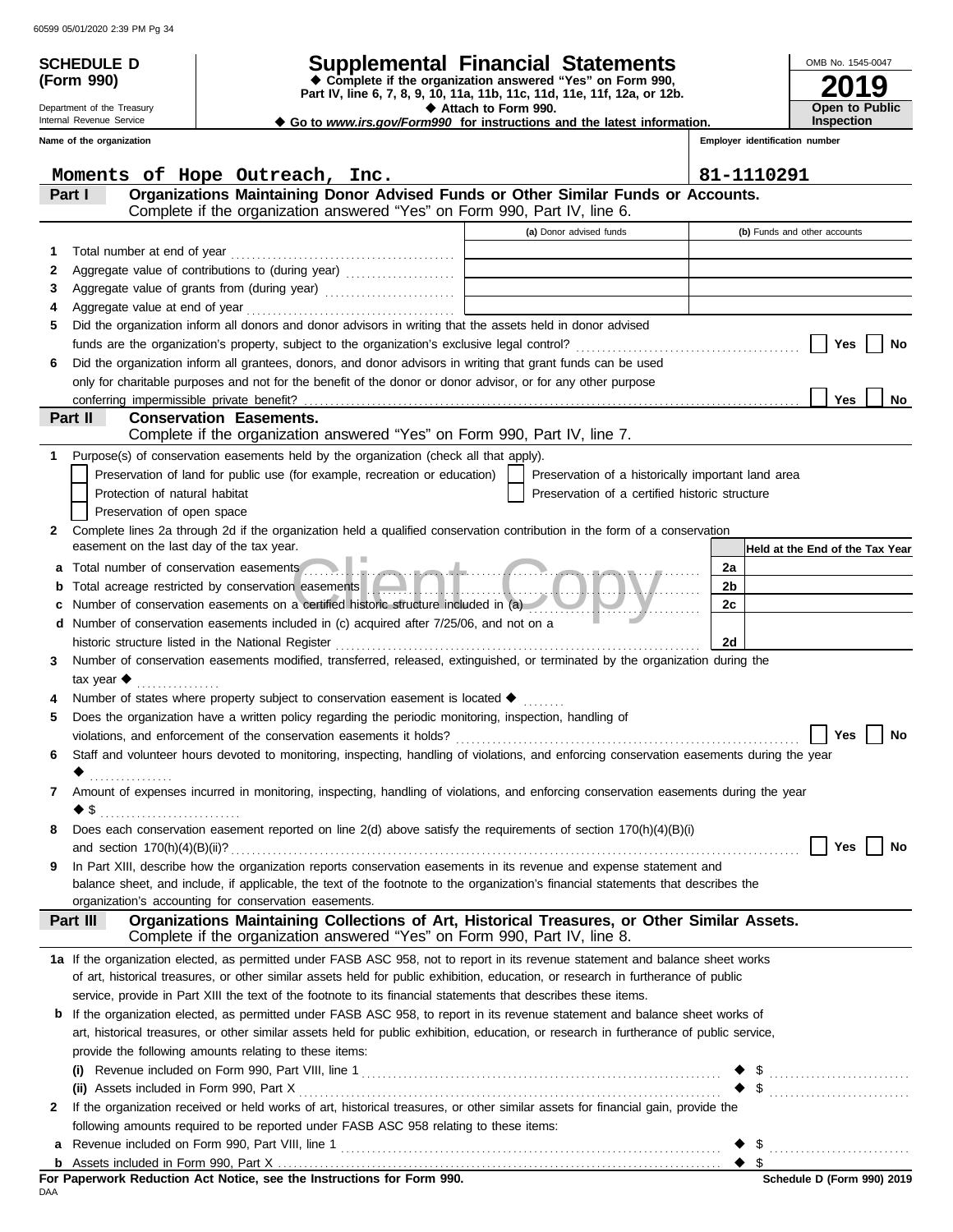|    | Schedule D (Form 990) 2019 Moments of Hope Outreach, Inc.                                                                                                                                                                            |                  |                         |                          |                         |                    | 81-1110291      |                      | Page 2              |
|----|--------------------------------------------------------------------------------------------------------------------------------------------------------------------------------------------------------------------------------------|------------------|-------------------------|--------------------------|-------------------------|--------------------|-----------------|----------------------|---------------------|
|    | Organizations Maintaining Collections of Art, Historical Treasures, or Other Similar Assets (continued)<br>Part III                                                                                                                  |                  |                         |                          |                         |                    |                 |                      |                     |
| 3  | Using the organization's acquisition, accession, and other records, check any of the following that make significant use of its<br>collection items (check all that apply):                                                          |                  |                         |                          |                         |                    |                 |                      |                     |
| a  | Public exhibition                                                                                                                                                                                                                    | d                |                         | Loan or exchange program |                         |                    |                 |                      |                     |
| b  | Scholarly research                                                                                                                                                                                                                   | е                |                         |                          |                         |                    |                 |                      |                     |
| c  | Preservation for future generations                                                                                                                                                                                                  |                  |                         |                          |                         |                    |                 |                      |                     |
|    | Provide a description of the organization's collections and explain how they further the organization's exempt purpose in Part                                                                                                       |                  |                         |                          |                         |                    |                 |                      |                     |
|    | XIII.                                                                                                                                                                                                                                |                  |                         |                          |                         |                    |                 |                      |                     |
| 5. | During the year, did the organization solicit or receive donations of art, historical treasures, or other similar                                                                                                                    |                  |                         |                          |                         |                    |                 |                      |                     |
|    |                                                                                                                                                                                                                                      |                  |                         |                          |                         |                    |                 |                      | <b>Yes</b><br>No.   |
|    | Part IV<br><b>Escrow and Custodial Arrangements.</b>                                                                                                                                                                                 |                  |                         |                          |                         |                    |                 |                      |                     |
|    | Complete if the organization answered "Yes" on Form 990, Part IV, line 9, or reported an amount on Form<br>990, Part X, line 21.                                                                                                     |                  |                         |                          |                         |                    |                 |                      |                     |
|    | 1a Is the organization an agent, trustee, custodian or other intermediary for contributions or other assets not                                                                                                                      |                  |                         |                          |                         |                    |                 |                      |                     |
|    |                                                                                                                                                                                                                                      |                  |                         |                          |                         |                    |                 |                      | Yes<br>No           |
|    | <b>b</b> If "Yes," explain the arrangement in Part XIII and complete the following table:                                                                                                                                            |                  |                         |                          |                         |                    |                 |                      |                     |
|    |                                                                                                                                                                                                                                      |                  |                         |                          |                         |                    |                 |                      | Amount              |
|    | c Beginning balance <b>contract the contract of the contract of the contract of the contract of the contract of the contract of the contract of the contract of the contract of the contract of the contract of the contract of </b> |                  |                         |                          |                         |                    |                 | 1c                   |                     |
|    |                                                                                                                                                                                                                                      |                  |                         |                          |                         |                    |                 | 1d                   |                     |
|    |                                                                                                                                                                                                                                      |                  |                         |                          |                         |                    |                 | 1е                   |                     |
|    | Ending balance <i>communical contract contract contract contract contract contract contract contract contract contract contract contract contract contract contract contract contract contract contract contract contract contra</i> |                  |                         |                          |                         |                    |                 | 1f                   |                     |
|    |                                                                                                                                                                                                                                      |                  |                         |                          |                         |                    |                 |                      | <b>Yes</b><br>No    |
|    |                                                                                                                                                                                                                                      |                  |                         |                          |                         |                    |                 |                      |                     |
|    | <b>Endowment Funds.</b><br>Part V                                                                                                                                                                                                    |                  |                         |                          |                         |                    |                 |                      |                     |
|    | Complete if the organization answered "Yes" on Form 990, Part IV, line 10.                                                                                                                                                           |                  |                         |                          |                         |                    |                 |                      |                     |
|    |                                                                                                                                                                                                                                      | (a) Current year |                         | (b) Prior year           |                         | (c) Two years back |                 | (d) Three years back | (e) Four years back |
|    | 1a Beginning of year balance                                                                                                                                                                                                         |                  |                         |                          |                         |                    |                 |                      |                     |
|    |                                                                                                                                                                                                                                      |                  |                         |                          |                         |                    |                 |                      |                     |
| c  | Net investment earnings, gains, and                                                                                                                                                                                                  |                  |                         |                          |                         |                    |                 |                      |                     |
|    |                                                                                                                                                                                                                                      |                  |                         |                          |                         |                    |                 |                      |                     |
|    | Grants or scholarships                                                                                                                                                                                                               |                  |                         |                          |                         |                    |                 |                      |                     |
| е  | Other expenditures for facilities and                                                                                                                                                                                                |                  |                         |                          |                         |                    |                 |                      |                     |
|    | programs                                                                                                                                                                                                                             |                  |                         |                          |                         |                    |                 |                      |                     |
|    | f Administrative expenses                                                                                                                                                                                                            |                  |                         |                          |                         |                    |                 |                      |                     |
|    |                                                                                                                                                                                                                                      |                  |                         |                          |                         |                    |                 |                      |                     |
|    | 2 Provide the estimated percentage of the current year end balance (line 1g, column (a)) held as:                                                                                                                                    |                  |                         |                          |                         |                    |                 |                      |                     |
|    | a Board designated or quasi-endowment $\blacklozenge$                                                                                                                                                                                | $\sim$           |                         |                          |                         |                    |                 |                      |                     |
|    | <b>b</b> Permanent endowment $\bullet$ %                                                                                                                                                                                             |                  |                         |                          |                         |                    |                 |                      |                     |
|    | Term endowment ◆<br>. %                                                                                                                                                                                                              |                  |                         |                          |                         |                    |                 |                      |                     |
|    | The percentages on lines 2a, 2b, and 2c should equal 100%.                                                                                                                                                                           |                  |                         |                          |                         |                    |                 |                      |                     |
|    | 3a Are there endowment funds not in the possession of the organization that are held and administered for the                                                                                                                        |                  |                         |                          |                         |                    |                 |                      |                     |
|    | organization by:                                                                                                                                                                                                                     |                  |                         |                          |                         |                    |                 |                      | Yes<br>No           |
|    |                                                                                                                                                                                                                                      |                  |                         |                          |                         |                    |                 |                      | 3a(i)               |
|    | (ii) Related organizations                                                                                                                                                                                                           |                  |                         |                          |                         |                    |                 |                      | 3a(ii)              |
|    |                                                                                                                                                                                                                                      |                  |                         |                          |                         |                    |                 |                      | 3b                  |
|    | Describe in Part XIII the intended uses of the organization's endowment funds.                                                                                                                                                       |                  |                         |                          |                         |                    |                 |                      |                     |
|    | Part VI<br>Land, Buildings, and Equipment.                                                                                                                                                                                           |                  |                         |                          |                         |                    |                 |                      |                     |
|    | Complete if the organization answered "Yes" on Form 990, Part IV, line 11a. See Form 990, Part X, line 10.                                                                                                                           |                  |                         |                          |                         |                    |                 |                      |                     |
|    | Description of property                                                                                                                                                                                                              |                  | (a) Cost or other basis |                          | (b) Cost or other basis |                    | (c) Accumulated |                      | (d) Book value      |
|    |                                                                                                                                                                                                                                      |                  | (investment)            |                          | (other)                 |                    | depreciation    |                      |                     |
|    | 1a Land                                                                                                                                                                                                                              |                  |                         |                          |                         |                    |                 |                      |                     |
|    | <b>b</b> Buildings                                                                                                                                                                                                                   |                  |                         |                          |                         |                    |                 |                      |                     |
|    | c Leasehold improvements                                                                                                                                                                                                             |                  |                         |                          |                         |                    |                 |                      |                     |
|    |                                                                                                                                                                                                                                      |                  |                         |                          |                         | 56,272             |                 | 14,560               | 41,712              |
|    |                                                                                                                                                                                                                                      |                  |                         |                          |                         |                    |                 |                      |                     |
|    |                                                                                                                                                                                                                                      |                  |                         |                          |                         |                    |                 |                      | 41,712              |

**Schedule D (Form 990) 2019**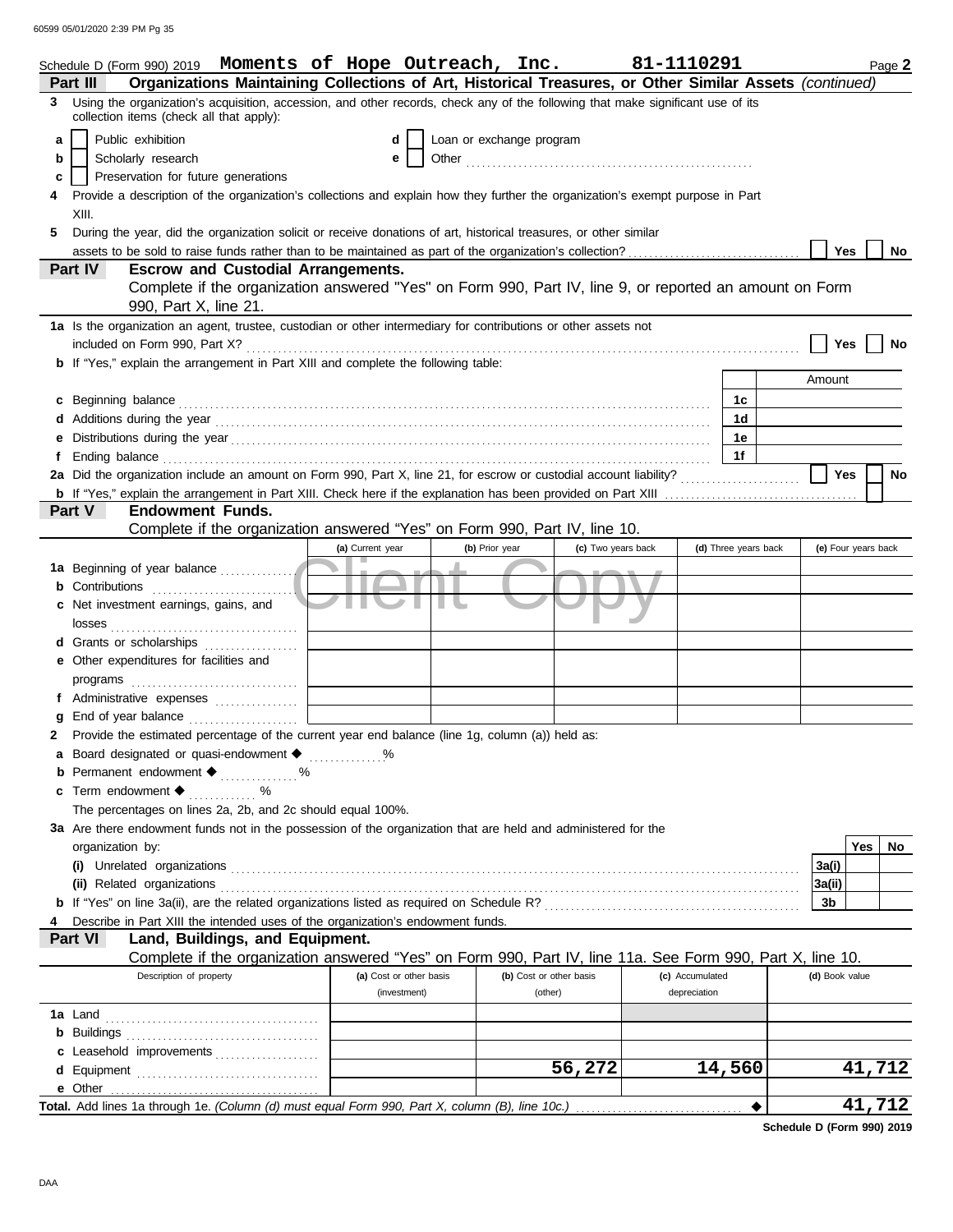|                           | Schedule D (Form 990) 2019 Moments of Hope Outreach, Inc.          |                                         |                 |                | 81-1110291                                                                                                 | Page 3         |
|---------------------------|--------------------------------------------------------------------|-----------------------------------------|-----------------|----------------|------------------------------------------------------------------------------------------------------------|----------------|
| <b>Part VII</b>           | <b>Investments - Other Securities.</b>                             |                                         |                 |                |                                                                                                            |                |
|                           |                                                                    |                                         |                 |                | Complete if the organization answered "Yes" on Form 990, Part IV, line 11b. See Form 990, Part X, line 12. |                |
|                           |                                                                    | (a) Description of security or category |                 | (b) Book value | (c) Method of valuation:                                                                                   |                |
|                           |                                                                    | (including name of security)            |                 |                | Cost or end-of-year market value                                                                           |                |
| (1) Financial derivatives |                                                                    |                                         |                 |                |                                                                                                            |                |
|                           |                                                                    |                                         |                 |                |                                                                                                            |                |
|                           | $(3)$ Other                                                        |                                         |                 |                |                                                                                                            |                |
|                           |                                                                    |                                         |                 |                |                                                                                                            |                |
| $(B)$ .                   |                                                                    |                                         |                 |                |                                                                                                            |                |
|                           |                                                                    |                                         |                 |                |                                                                                                            |                |
|                           |                                                                    |                                         |                 |                |                                                                                                            |                |
|                           |                                                                    |                                         |                 |                |                                                                                                            |                |
| $(F)$ .                   |                                                                    |                                         |                 |                |                                                                                                            |                |
| (G)                       |                                                                    |                                         |                 |                |                                                                                                            |                |
| (H)                       |                                                                    |                                         |                 |                |                                                                                                            |                |
|                           | Total. (Column (b) must equal Form 990, Part X, col. (B) line 12.) |                                         |                 |                |                                                                                                            |                |
| Part VIII                 | Investments - Program Related.                                     |                                         |                 |                |                                                                                                            |                |
|                           |                                                                    |                                         |                 |                | Complete if the organization answered "Yes" on Form 990, Part IV, line 11c. See Form 990, Part X, line 13. |                |
|                           |                                                                    | (a) Description of investment           |                 | (b) Book value | (c) Method of valuation:                                                                                   |                |
|                           |                                                                    |                                         |                 |                | Cost or end-of-year market value                                                                           |                |
| (1)                       |                                                                    |                                         |                 |                |                                                                                                            |                |
| (2)                       |                                                                    |                                         |                 |                |                                                                                                            |                |
| (3)                       |                                                                    |                                         |                 |                |                                                                                                            |                |
| (4)                       |                                                                    |                                         |                 |                |                                                                                                            |                |
| (5)                       |                                                                    |                                         |                 |                |                                                                                                            |                |
| (6)                       |                                                                    |                                         |                 |                |                                                                                                            |                |
| (7)                       |                                                                    |                                         |                 |                |                                                                                                            |                |
| (8)                       |                                                                    |                                         |                 |                |                                                                                                            |                |
| (9)                       |                                                                    |                                         |                 |                |                                                                                                            |                |
|                           | Total. (Column (b) must equal Form 990, Part X, col. (B) line 13.) |                                         |                 |                | m.                                                                                                         |                |
| Part IX                   | Other Assets.                                                      |                                         |                 |                |                                                                                                            |                |
|                           |                                                                    |                                         |                 |                | Complete if the organization answered "Yes" on Form 990, Part IV, line 11d. See Form 990, Part X, line 15. |                |
|                           |                                                                    |                                         | (a) Description |                |                                                                                                            | (b) Book value |
| (1)                       |                                                                    |                                         |                 |                |                                                                                                            |                |
| (2)                       |                                                                    |                                         |                 |                |                                                                                                            |                |
| (3)                       |                                                                    |                                         |                 |                |                                                                                                            |                |
| (4)                       |                                                                    |                                         |                 |                |                                                                                                            |                |
| (5)                       |                                                                    |                                         |                 |                |                                                                                                            |                |
| (6)                       |                                                                    |                                         |                 |                |                                                                                                            |                |
| (7)                       |                                                                    |                                         |                 |                |                                                                                                            |                |
| (8)                       |                                                                    |                                         |                 |                |                                                                                                            |                |
| (9)                       |                                                                    |                                         |                 |                |                                                                                                            |                |
|                           | Total. (Column (b) must equal Form 990, Part X, col. (B) line 15.) |                                         |                 |                |                                                                                                            |                |
| Part X                    | Other Liabilities.                                                 |                                         |                 |                |                                                                                                            |                |
|                           |                                                                    |                                         |                 |                | Complete if the organization answered "Yes" on Form 990, Part IV, line 11e or 11f. See Form 990, Part X,   |                |
|                           | line 25.                                                           |                                         |                 |                |                                                                                                            |                |
| 1.                        |                                                                    | (a) Description of liability            |                 |                |                                                                                                            | (b) Book value |
| (1)                       | Federal income taxes                                               |                                         |                 |                |                                                                                                            |                |
| (2)                       |                                                                    |                                         |                 |                |                                                                                                            |                |
| (3)                       |                                                                    |                                         |                 |                |                                                                                                            |                |
| (4)                       |                                                                    |                                         |                 |                |                                                                                                            |                |
| (5)                       |                                                                    |                                         |                 |                |                                                                                                            |                |
| (6)                       |                                                                    |                                         |                 |                |                                                                                                            |                |
| (7)                       |                                                                    |                                         |                 |                |                                                                                                            |                |
| (8)                       |                                                                    |                                         |                 |                |                                                                                                            |                |
| (9)                       |                                                                    |                                         |                 |                |                                                                                                            |                |
|                           | Total. (Column (b) must equal Form 990, Part X, col. (B) line 25.) |                                         |                 |                |                                                                                                            |                |

Liability for uncertain tax positions. In Part XIII, provide the text of the footnote to the organization's financial statements that reports the **2.** organization's liability for uncertain tax positions under FASB ASC 740. Check here if the text of the footnote has been provided in Part XIII .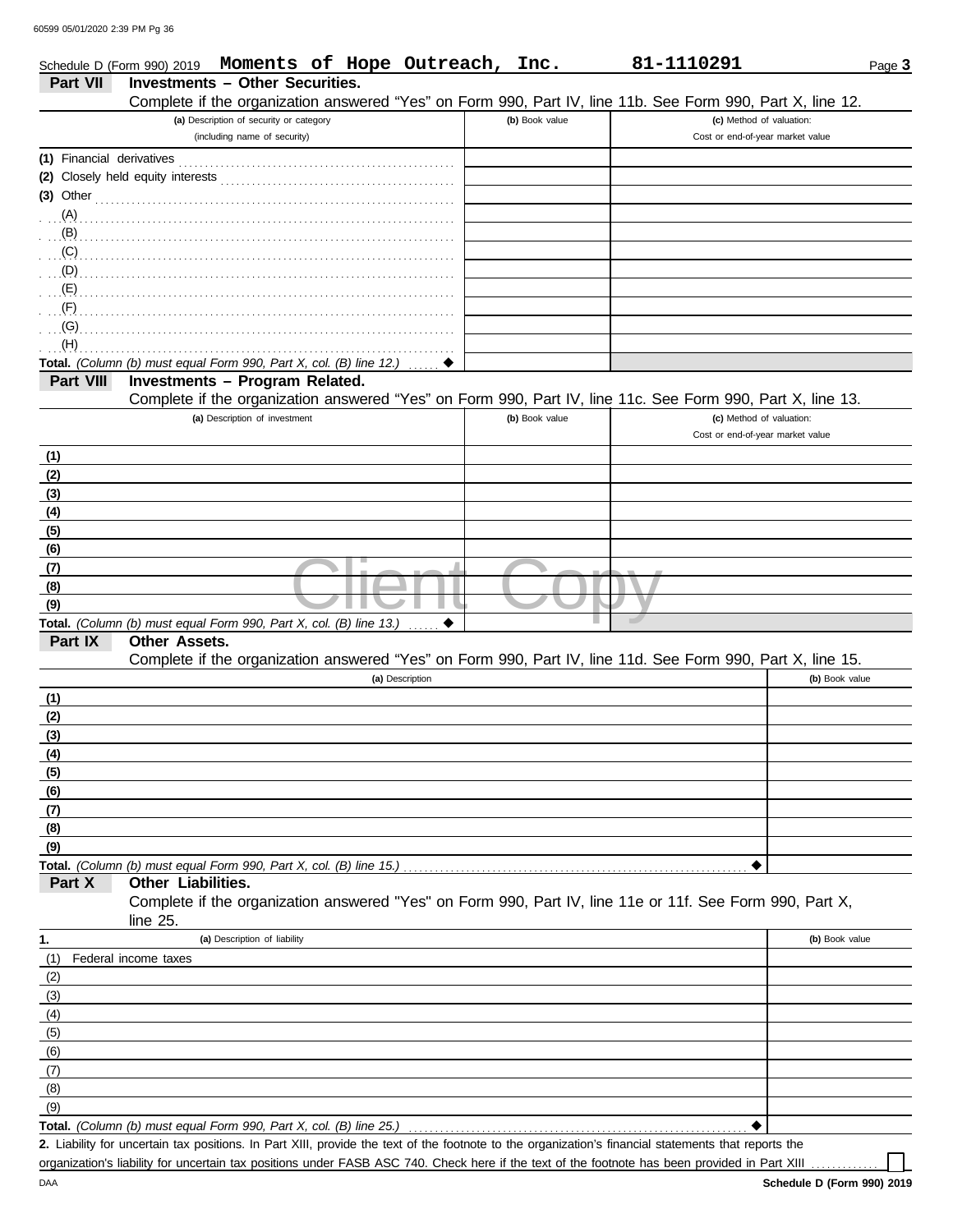|    | Schedule D (Form 990) 2019 Moments of Hope Outreach, Inc.                                                                                                                                                                      |                | 81-1110291 |              | Page 4  |
|----|--------------------------------------------------------------------------------------------------------------------------------------------------------------------------------------------------------------------------------|----------------|------------|--------------|---------|
|    | Reconciliation of Revenue per Audited Financial Statements With Revenue per Return.<br>Part XI                                                                                                                                 |                |            |              |         |
|    | Complete if the organization answered "Yes" on Form 990, Part IV, line 12a.                                                                                                                                                    |                |            |              |         |
| 1. | Total revenue, gains, and other support per audited financial statements [11] [11] Total revenue controlled that the statements [11] Total revenue of the statements and the statements of the statements of the statements of |                |            | $\mathbf{1}$ | 465,667 |
| 2  | Amounts included on line 1 but not on Form 990, Part VIII, line 12:                                                                                                                                                            |                |            |              |         |
| a  |                                                                                                                                                                                                                                | 2a             |            |              |         |
| b  |                                                                                                                                                                                                                                | 2 <sub>b</sub> |            |              |         |
| c  |                                                                                                                                                                                                                                | 2c             |            |              |         |
| d  |                                                                                                                                                                                                                                | 2d             |            |              |         |
| е  | Add lines 2a through 2d [11] Add [12] Add [12] Add lines 2a through 2d [12] Add lines 2a through 2d [12] Add [12] Add [12] Add [12] Add [12] Add [12] Add [12] Add [12] Add [12] Add [12] Add [12] Add [12] Add [12] Add [12]  |                |            | 2e           |         |
| 3  |                                                                                                                                                                                                                                |                |            | $\mathbf{3}$ | 465,667 |
| 4  | Amounts included on Form 990, Part VIII, line 12, but not on line 1:                                                                                                                                                           |                |            |              |         |
| a  |                                                                                                                                                                                                                                | 4a             |            |              |         |
| b  |                                                                                                                                                                                                                                | 4b             |            |              |         |
| c  | Add lines 4a and 4b                                                                                                                                                                                                            |                |            | 4c           |         |
| 5  |                                                                                                                                                                                                                                |                |            | 5            | 465,667 |
|    | Reconciliation of Expenses per Audited Financial Statements With Expenses per Return.<br>Part XII                                                                                                                              |                |            |              |         |
|    | Complete if the organization answered "Yes" on Form 990, Part IV, line 12a.                                                                                                                                                    |                |            |              |         |
| 1. |                                                                                                                                                                                                                                |                |            | $\mathbf{1}$ | 419,279 |
| 2  | Amounts included on line 1 but not on Form 990, Part IX, line 25:                                                                                                                                                              |                |            |              |         |
| a  |                                                                                                                                                                                                                                | 2a             |            |              |         |
| b  |                                                                                                                                                                                                                                | 2 <sub>b</sub> |            |              |         |
| c  |                                                                                                                                                                                                                                | 2c             |            |              |         |
| d  |                                                                                                                                                                                                                                | 2d             |            |              |         |
| е  | Add lines 2a through 2d [11] Add [12] Add [12] Add lines 2a through 2d [12] Add lines 2a through 2d [12] Add [12] Add [12] Add [12] Add [12] Add [12] Add [12] Add [12] Add [12] Add [12] Add [12] Add [12] Add [12] Add [12]  |                |            | 2e           |         |
| 3  |                                                                                                                                                                                                                                |                |            | 3            | 419,279 |
| 4  | Amounts included on Form 990, Part IX, line 25, but not on line 1:                                                                                                                                                             |                |            |              |         |
| a  | Investment expenses not included on Form 990, Part VIII, line 7b                                                                                                                                                               | <u>4a</u>      |            |              |         |
| b  |                                                                                                                                                                                                                                | 4 <sub>b</sub> |            |              |         |
| c  | Add lines 4a and 4b                                                                                                                                                                                                            |                |            | 4c           |         |
| 5  |                                                                                                                                                                                                                                |                |            | 5            | 419,279 |
|    | Part XIII Supplemental Information.                                                                                                                                                                                            |                |            |              |         |
|    | Provide the descriptions required for Part II, lines 3, 5, and 9; Part III, lines 1a and 4; Part IV, lines 1b and 2b; Part V, line 4; Part X, line                                                                             |                |            |              |         |
|    | 2; Part XI, lines 2d and 4b; and Part XII, lines 2d and 4b. Also complete this part to provide any additional information.                                                                                                     |                |            |              |         |
|    |                                                                                                                                                                                                                                |                |            |              |         |
|    |                                                                                                                                                                                                                                |                |            |              |         |
|    |                                                                                                                                                                                                                                |                |            |              |         |
|    |                                                                                                                                                                                                                                |                |            |              |         |
|    |                                                                                                                                                                                                                                |                |            |              |         |
|    |                                                                                                                                                                                                                                |                |            |              |         |
|    |                                                                                                                                                                                                                                |                |            |              |         |
|    |                                                                                                                                                                                                                                |                |            |              |         |
|    |                                                                                                                                                                                                                                |                |            |              |         |
|    |                                                                                                                                                                                                                                |                |            |              |         |
|    |                                                                                                                                                                                                                                |                |            |              |         |
|    |                                                                                                                                                                                                                                |                |            |              |         |
|    |                                                                                                                                                                                                                                |                |            |              |         |
|    |                                                                                                                                                                                                                                |                |            |              |         |
|    |                                                                                                                                                                                                                                |                |            |              |         |
|    |                                                                                                                                                                                                                                |                |            |              |         |
|    |                                                                                                                                                                                                                                |                |            |              |         |
|    |                                                                                                                                                                                                                                |                |            |              |         |
|    |                                                                                                                                                                                                                                |                |            |              |         |
|    |                                                                                                                                                                                                                                |                |            |              |         |
|    |                                                                                                                                                                                                                                |                |            |              |         |
|    |                                                                                                                                                                                                                                |                |            |              |         |
|    |                                                                                                                                                                                                                                |                |            |              |         |
|    |                                                                                                                                                                                                                                |                |            |              |         |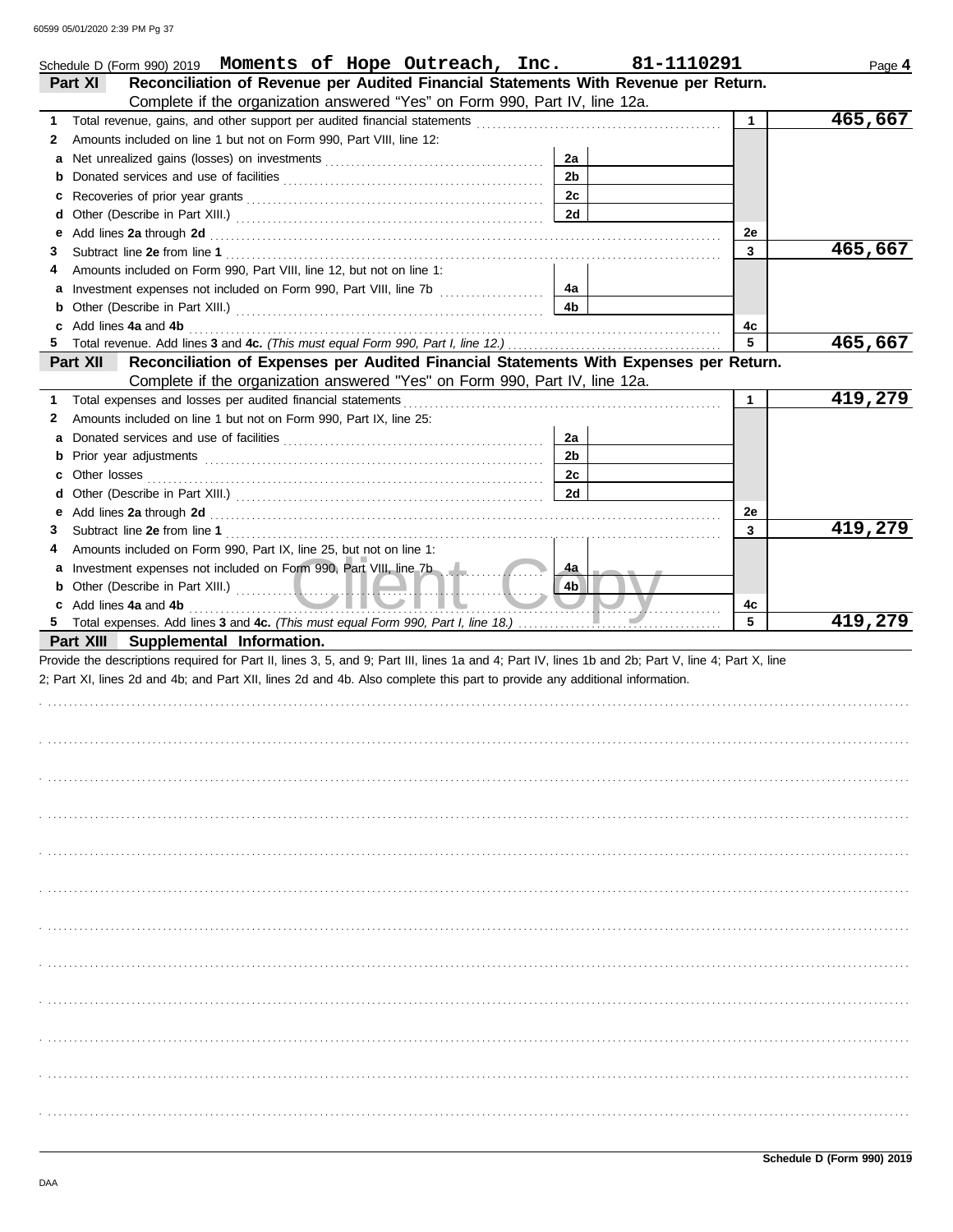|           | Schedule D (Form 990) 2019 Moments of Hope Outreach, Inc. |  | 81-1110291  | Page 5 |
|-----------|-----------------------------------------------------------|--|-------------|--------|
| Part XIII | Supplemental Information (continued)                      |  |             |        |
|           |                                                           |  |             |        |
|           |                                                           |  |             |        |
|           |                                                           |  |             |        |
|           |                                                           |  |             |        |
|           |                                                           |  |             |        |
|           |                                                           |  |             |        |
|           |                                                           |  |             |        |
|           |                                                           |  |             |        |
|           |                                                           |  |             |        |
|           |                                                           |  |             |        |
|           |                                                           |  |             |        |
|           |                                                           |  |             |        |
|           |                                                           |  |             |        |
|           |                                                           |  |             |        |
|           |                                                           |  |             |        |
|           |                                                           |  | Client Copy |        |
|           |                                                           |  |             |        |
|           |                                                           |  |             |        |
|           |                                                           |  |             |        |
|           |                                                           |  |             |        |
|           |                                                           |  |             |        |
|           |                                                           |  |             |        |
|           |                                                           |  |             |        |
|           |                                                           |  |             |        |
|           |                                                           |  |             |        |
|           |                                                           |  |             |        |
|           |                                                           |  |             |        |
|           |                                                           |  |             |        |
|           |                                                           |  |             |        |
|           |                                                           |  |             |        |
|           |                                                           |  |             |        |
|           |                                                           |  |             |        |
|           |                                                           |  |             |        |
|           |                                                           |  |             |        |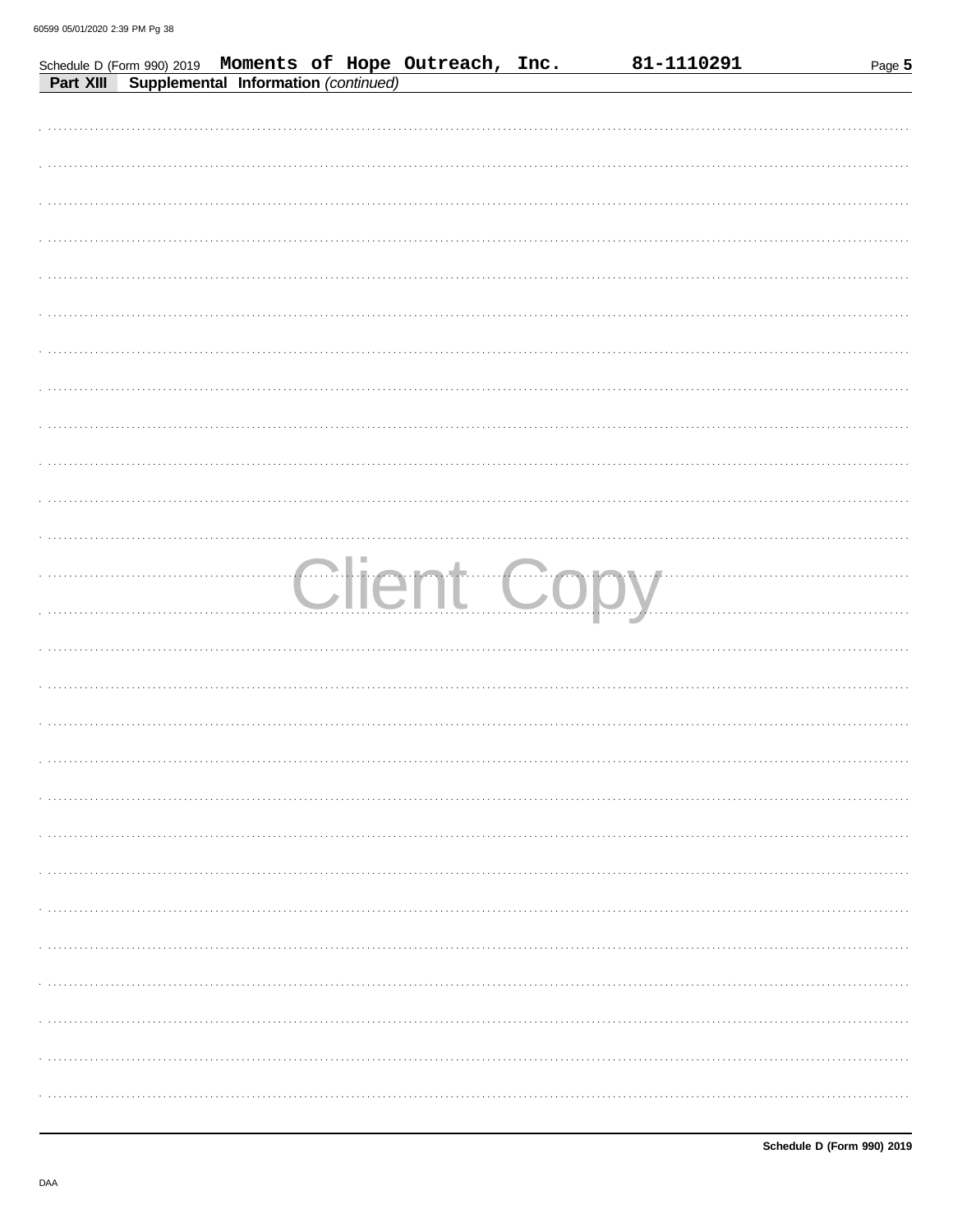# **(Form 990)**

Department of the Treasury<br>Internal Revenue Service

# **SCHEDULE M Noncash Contributions**

u **Complete if the organizations answered "Yes" on Form 990, Part IV, lines 29 or 30.**

◆ Attach to Form 990.

◆ Go to *www.irs.gov/Form990* for instructions and the latest information.

Name of the organization **Employer identification number Employer identification number Inspection**

OMB No. 1545-0047

**Open To Public 2019**

## **Moments of Hope Outreach, Inc. 81-1110291**

|              |                                                                                                                    |             | nomence or nope oucreacn,  |                                                     |                              |     |     |     |
|--------------|--------------------------------------------------------------------------------------------------------------------|-------------|----------------------------|-----------------------------------------------------|------------------------------|-----|-----|-----|
|              | <b>Types of Property</b><br>Part I                                                                                 |             |                            |                                                     |                              |     |     |     |
|              |                                                                                                                    | (a)         | (b)                        | (c)                                                 | (d)                          |     |     |     |
|              |                                                                                                                    | Check if    | Number of contributions or | Noncash contribution                                | Method of determining        |     |     |     |
|              |                                                                                                                    | applicable  | items contributed          | amounts reported on<br>Form 990, Part VIII, line 1g | noncash contribution amounts |     |     |     |
| 1            | Art - Works of art                                                                                                 |             |                            |                                                     |                              |     |     |     |
| $\mathbf{2}$ | Art - Historical treasures                                                                                         |             |                            |                                                     |                              |     |     |     |
| 3            | Art - Fractional interests                                                                                         |             |                            |                                                     |                              |     |     |     |
|              |                                                                                                                    |             |                            |                                                     |                              |     |     |     |
| 4            | Books and publications                                                                                             |             |                            |                                                     |                              |     |     |     |
| 5            | Clothing and household                                                                                             |             |                            |                                                     |                              |     |     |     |
|              | $\mathsf{goods}\xrightarrow{\hspace{0.5cm}}$                                                                       |             |                            |                                                     |                              |     |     |     |
| 6            | Cars and other vehicles                                                                                            |             |                            |                                                     |                              |     |     |     |
| 7            | Boats and planes                                                                                                   |             |                            |                                                     |                              |     |     |     |
| 8            | Intellectual property                                                                                              |             |                            |                                                     |                              |     |     |     |
| 9            | Securities - Publicly traded                                                                                       |             |                            |                                                     |                              |     |     |     |
| 10           | Securities - Closely held stock                                                                                    |             |                            |                                                     |                              |     |     |     |
| 11           | Securities - Partnership, LLC,                                                                                     |             |                            |                                                     |                              |     |     |     |
|              | or trust interests                                                                                                 |             |                            |                                                     |                              |     |     |     |
| 12           | Securities - Miscellaneous [11111]                                                                                 |             |                            |                                                     |                              |     |     |     |
| 13           | Qualified conservation                                                                                             |             |                            |                                                     |                              |     |     |     |
|              | contribution - Historic                                                                                            |             |                            |                                                     |                              |     |     |     |
|              |                                                                                                                    |             |                            |                                                     |                              |     |     |     |
| 14           | Qualified conservation                                                                                             |             |                            |                                                     |                              |     |     |     |
|              | contribution - Other                                                                                               |             |                            |                                                     |                              |     |     |     |
| 15           | Real estate - Residential                                                                                          |             |                            |                                                     |                              |     |     |     |
| 16           | Real estate - Commercial                                                                                           |             |                            |                                                     |                              |     |     |     |
| 17           | Real estate - Other                                                                                                |             |                            |                                                     |                              |     |     |     |
| 18           |                                                                                                                    |             |                            |                                                     |                              |     |     |     |
| 19           | Food inventory                                                                                                     | $\mathbf x$ | 77232                      | 154, 464                                            | \$2/pound received           |     |     |     |
| 20           | Drugs and medical supplies                                                                                         |             |                            |                                                     |                              |     |     |     |
| 21           |                                                                                                                    |             |                            |                                                     |                              |     |     |     |
| 22           | Historical artifacts                                                                                               |             |                            |                                                     |                              |     |     |     |
| 23           | Scientific specimens                                                                                               |             |                            |                                                     |                              |     |     |     |
| 24           | Archeological artifacts                                                                                            |             |                            |                                                     |                              |     |     |     |
| 25           | Other $\blacklozenge$ (Tents $\qquad \qquad$ .)                                                                    | X           | 88                         | 7,564                                               | Fair Value                   |     |     |     |
| 26           | Other $\blacklozenge$ (Sleeping Bags                                                                               | X           | 114                        | 4,560                                               | Fair Value                   |     |     |     |
| 27           | Other $\triangle$ (Toiletries                                                                                      | X           | 26000                      | 53,000                                              | \$2/pound received           |     |     |     |
| 28           | Other $\blacklozenge$ (                                                                                            |             |                            |                                                     |                              |     |     |     |
| 29           | Number of Forms 8283 received by the organization during the tax year for contributions for                        |             |                            |                                                     |                              |     |     |     |
|              | which the organization completed Form 8283, Part IV, Donee Acknowledgement                                         |             |                            |                                                     | 29                           |     |     |     |
|              |                                                                                                                    |             |                            |                                                     |                              |     | Yes | No. |
| 30a          | During the year, did the organization receive by contribution any property reported in Part I, lines 1 through     |             |                            |                                                     |                              |     |     |     |
|              | 28, that it must hold for at least three years from the date of the initial contribution, and which isn't required |             |                            |                                                     |                              |     |     |     |
|              |                                                                                                                    |             |                            |                                                     |                              | 30a |     | x   |
| b            | If "Yes," describe the arrangement in Part II.                                                                     |             |                            |                                                     |                              |     |     |     |
| 31           | Does the organization have a gift acceptance policy that requires the review of any nonstandard                    |             |                            |                                                     |                              |     |     |     |
|              | contributions?                                                                                                     |             |                            |                                                     |                              | 31  |     | x   |
| 32a          | Does the organization hire or use third parties or related organizations to solicit, process, or sell noncash      |             |                            |                                                     |                              |     |     |     |
|              | contributions?                                                                                                     |             |                            |                                                     |                              | 32a |     | X   |
| b            | If "Yes," describe in Part II.                                                                                     |             |                            |                                                     |                              |     |     |     |
| 33           | If the organization didn't report an amount in column (c) for a type of property for which column (a) is checked,  |             |                            |                                                     |                              |     |     |     |
|              | describe in Part II.                                                                                               |             |                            |                                                     |                              |     |     |     |

**For Paperwork Reduction Act Notice, see the Instructions for Form 990. Schedule M (Form 990) 2019**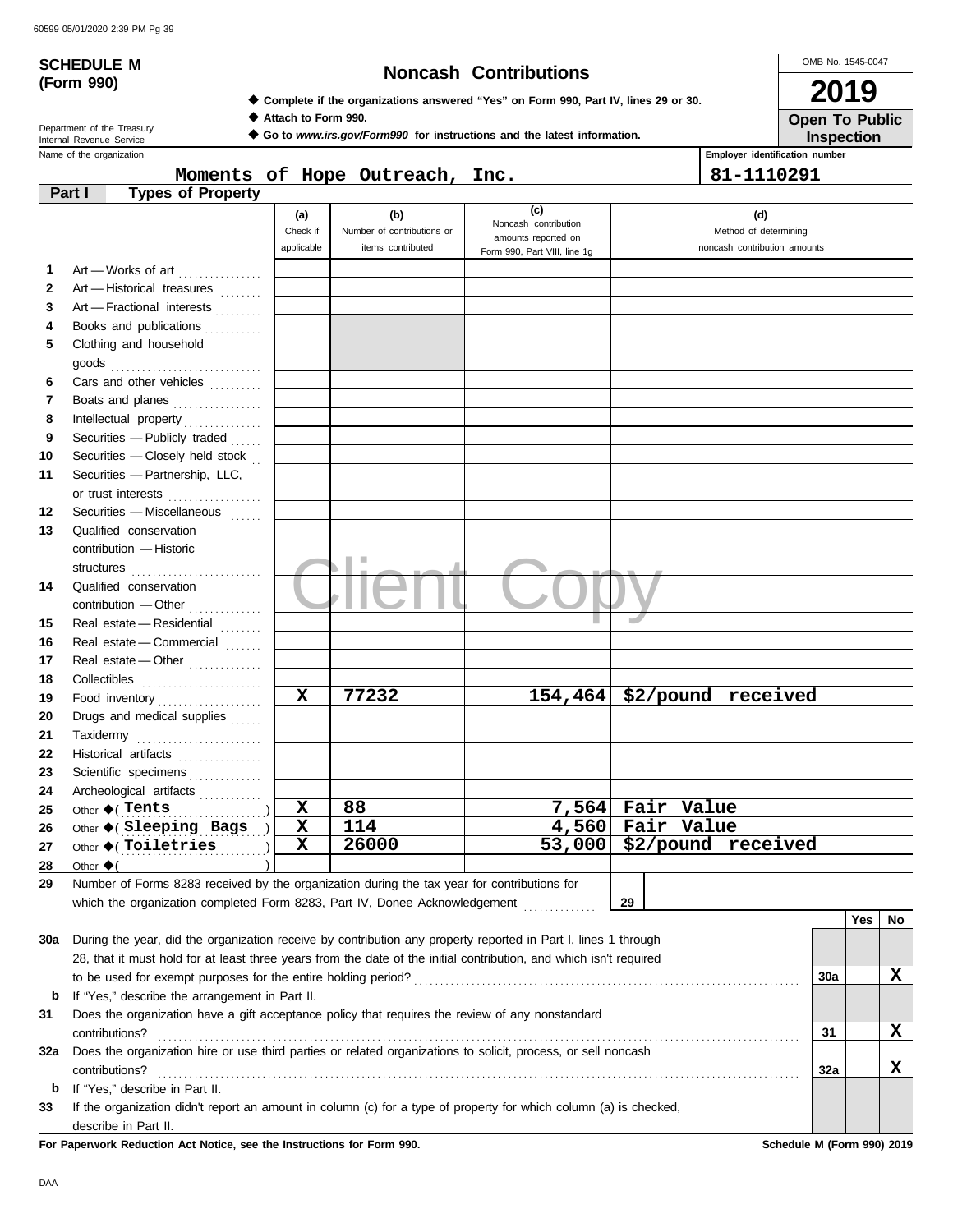|         |  | Schedule M (Form 990) 2019 Moments of Hope Outreach, Inc.                         | 81-1110291                                                                                                                                                                                                                   | Page 2 |
|---------|--|-----------------------------------------------------------------------------------|------------------------------------------------------------------------------------------------------------------------------------------------------------------------------------------------------------------------------|--------|
| Part II |  |                                                                                   | Supplemental Information. Provide the information required by Part I, lines 30b, 32b, and 33, and whether<br>the organization is reporting in Part I, column (b), the number of contributions, the number of items received, |        |
|         |  | or a combination of both. Also complete this part for any additional information. |                                                                                                                                                                                                                              |        |
|         |  |                                                                                   |                                                                                                                                                                                                                              |        |
|         |  |                                                                                   |                                                                                                                                                                                                                              |        |
|         |  |                                                                                   |                                                                                                                                                                                                                              |        |
|         |  |                                                                                   |                                                                                                                                                                                                                              |        |
|         |  |                                                                                   |                                                                                                                                                                                                                              |        |
|         |  |                                                                                   |                                                                                                                                                                                                                              |        |
|         |  |                                                                                   |                                                                                                                                                                                                                              |        |
|         |  |                                                                                   |                                                                                                                                                                                                                              |        |
|         |  |                                                                                   |                                                                                                                                                                                                                              |        |
|         |  |                                                                                   |                                                                                                                                                                                                                              |        |
|         |  |                                                                                   |                                                                                                                                                                                                                              |        |
|         |  |                                                                                   | Client Copy                                                                                                                                                                                                                  |        |
|         |  |                                                                                   |                                                                                                                                                                                                                              |        |
|         |  |                                                                                   |                                                                                                                                                                                                                              |        |
|         |  |                                                                                   |                                                                                                                                                                                                                              |        |
|         |  |                                                                                   |                                                                                                                                                                                                                              |        |
|         |  |                                                                                   |                                                                                                                                                                                                                              |        |
|         |  |                                                                                   |                                                                                                                                                                                                                              |        |
|         |  |                                                                                   |                                                                                                                                                                                                                              |        |
|         |  |                                                                                   |                                                                                                                                                                                                                              |        |
|         |  |                                                                                   |                                                                                                                                                                                                                              |        |
|         |  |                                                                                   |                                                                                                                                                                                                                              |        |
|         |  |                                                                                   |                                                                                                                                                                                                                              |        |
|         |  |                                                                                   |                                                                                                                                                                                                                              |        |
|         |  |                                                                                   |                                                                                                                                                                                                                              |        |
|         |  |                                                                                   |                                                                                                                                                                                                                              |        |
|         |  |                                                                                   |                                                                                                                                                                                                                              |        |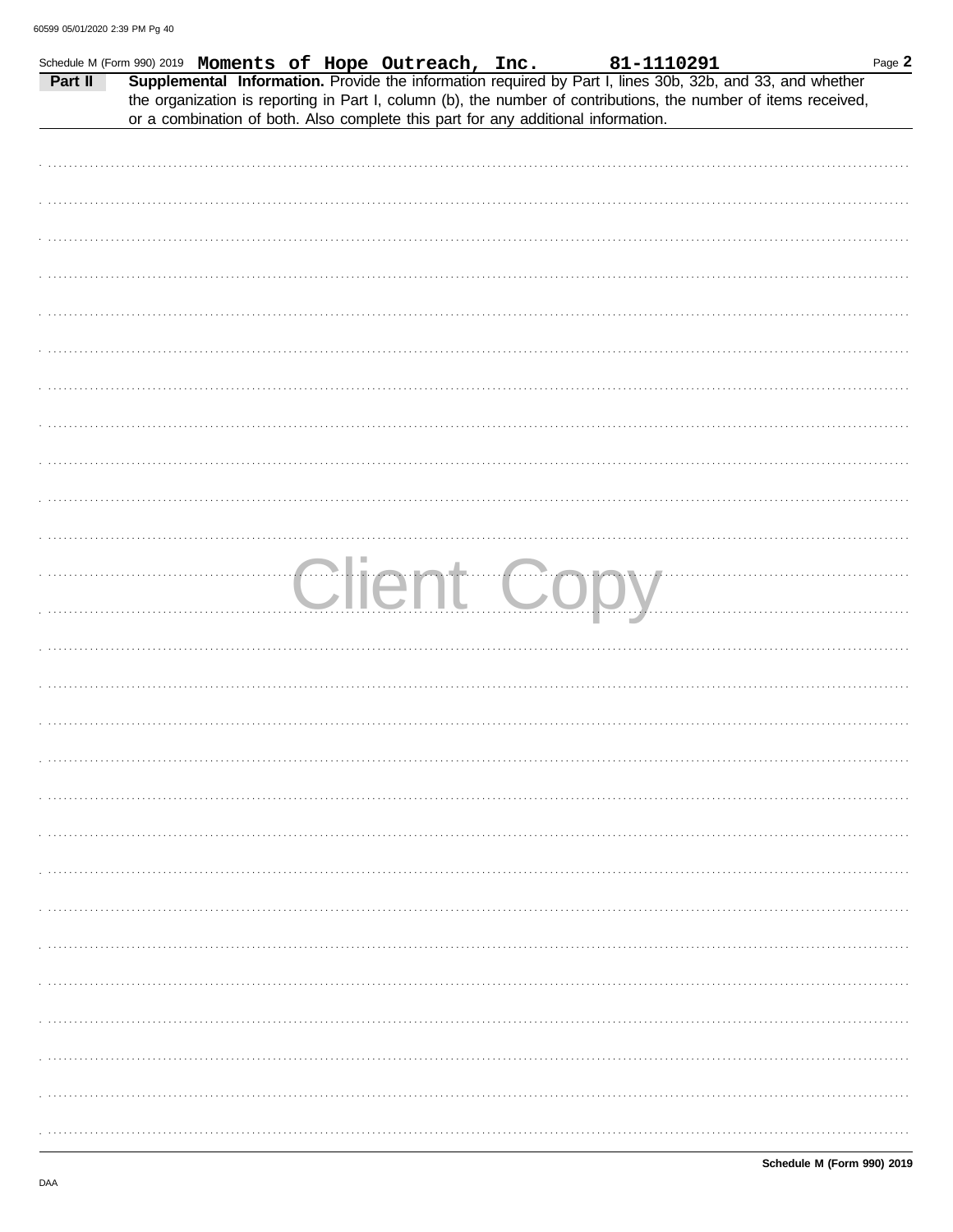| <b>SCHEDULE O</b>                                      | Supplemental Information to Form 990 or 990-EZ                                                                                                                                                                                                                       | OMB No. 1545-0047                   |  |  |
|--------------------------------------------------------|----------------------------------------------------------------------------------------------------------------------------------------------------------------------------------------------------------------------------------------------------------------------|-------------------------------------|--|--|
| (Form 990 or 990-EZ)                                   | Complete to provide information for responses to specific questions on<br>Form 990 or 990-EZ or to provide any additional information.                                                                                                                               |                                     |  |  |
| Department of the Treasury<br>Internal Revenue Service | ♦ Attach to Form 990 or 990-EZ.<br>♦ Go to www.irs.gov/Form990 for the latest information.                                                                                                                                                                           | Open to Public<br><b>Inspection</b> |  |  |
| Name of the organization                               |                                                                                                                                                                                                                                                                      | Employer identification number      |  |  |
|                                                        | Moments of Hope Outreach, Inc.                                                                                                                                                                                                                                       | 81-1110291                          |  |  |
|                                                        | Form 990 - Organization's Mission<br>We are a non-profit organization that gives hope to unsheltered homeless<br>and poverty-stricken people in the Richmond area (and transients passing<br>through) by providing them with life-sustaining supplies and connecting |                                     |  |  |
|                                                        | them with local, state and federal health and housing resources.                                                                                                                                                                                                     |                                     |  |  |
|                                                        | Form 990 - Additional Information                                                                                                                                                                                                                                    |                                     |  |  |
|                                                        | Reported volunteer activities for 2019 are as follows:                                                                                                                                                                                                               |                                     |  |  |
| 523 other volunteers;                                  | 225 breakfast volunteers;<br>5,116 volunteer hours; and                                                                                                                                                                                                              |                                     |  |  |
|                                                        | 101 other volunteers (45 consistent).                                                                                                                                                                                                                                |                                     |  |  |
|                                                        | Form 990, Part I, Line 6                                                                                                                                                                                                                                             |                                     |  |  |
|                                                        | The Organization is the grateful recipient of labor provided by                                                                                                                                                                                                      |                                     |  |  |
|                                                        | volunteers; volunteers provide program service in addition to serving in                                                                                                                                                                                             |                                     |  |  |
| governance roles.                                      |                                                                                                                                                                                                                                                                      |                                     |  |  |
|                                                        |                                                                                                                                                                                                                                                                      |                                     |  |  |
|                                                        |                                                                                                                                                                                                                                                                      |                                     |  |  |
|                                                        |                                                                                                                                                                                                                                                                      |                                     |  |  |
|                                                        |                                                                                                                                                                                                                                                                      |                                     |  |  |
|                                                        |                                                                                                                                                                                                                                                                      |                                     |  |  |
|                                                        |                                                                                                                                                                                                                                                                      |                                     |  |  |
| <intentionally blank=""></intentionally>               |                                                                                                                                                                                                                                                                      |                                     |  |  |
|                                                        |                                                                                                                                                                                                                                                                      |                                     |  |  |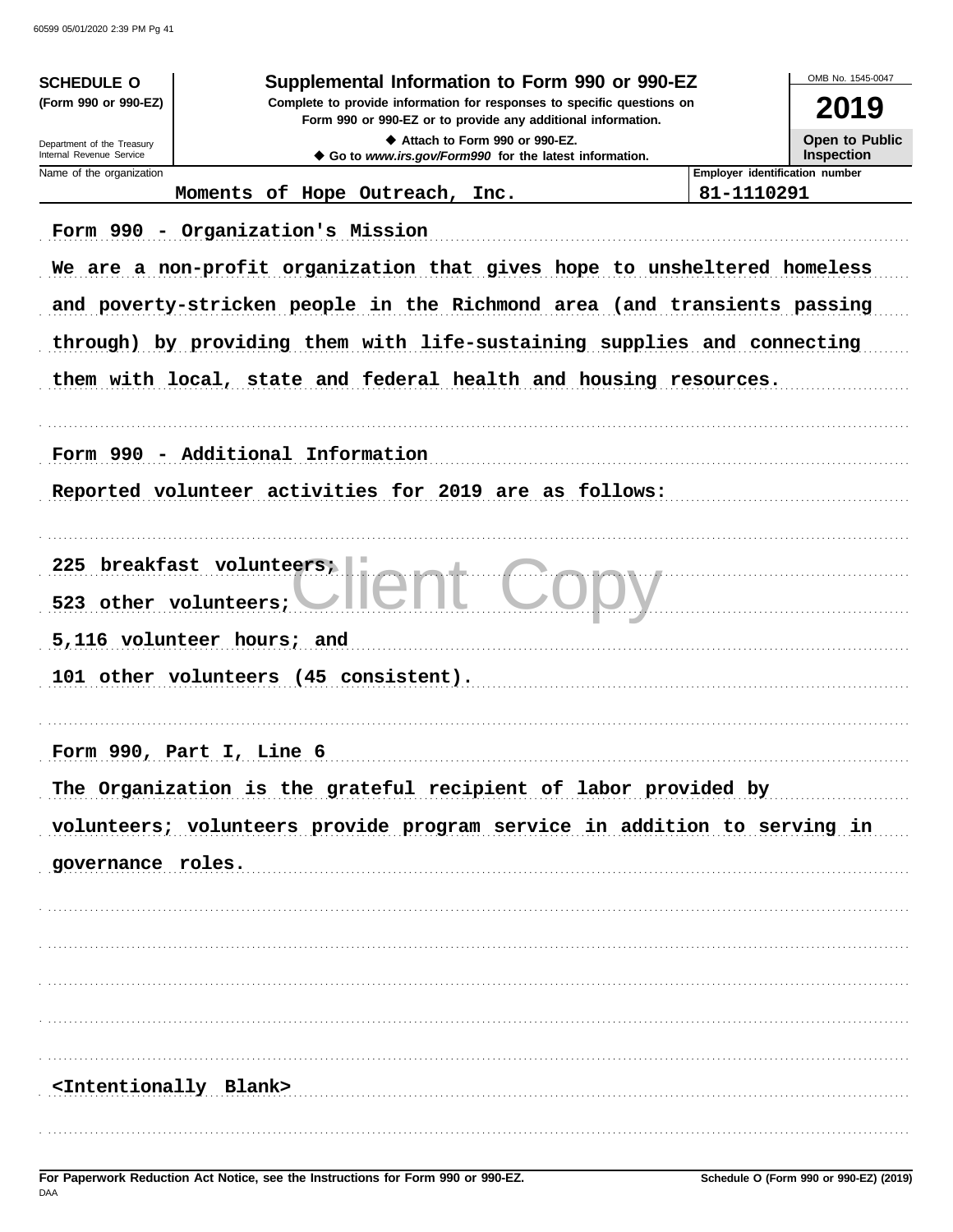| Schedule O (Form 990 or 990-EZ) (2019)                                     | Page 2                                       |
|----------------------------------------------------------------------------|----------------------------------------------|
| Name of the organization<br>Moments of Hope Outreach, Inc.                 | Employer identification number<br>81-1110291 |
| Form 990, Part III - Additional Information                                |                                              |
| During 2019, the Organization served 3,450 individuals living at or below  |                                              |
| 200% of the Federal Poverty Guidelines.                                    |                                              |
| Specific program achievements in 2019 were as follows:                     |                                              |
| Outreach:                                                                  |                                              |
| 113 New Tents Distributed                                                  |                                              |
| 234 New Sleeping Bags Distributed                                          |                                              |
| Provided Emergency Shelter in motels to 170 people for a total of 878      |                                              |
| nights.                                                                    |                                              |
| Weekly Saturday Servings Community Outreach Events:                        |                                              |
| 1,813 Unique Individuals Served                                            |                                              |
| 10,739 Meals Served                                                        |                                              |
| 53,500+ Cans of Food Distributed                                           |                                              |
| 10,700+ Toiletry Bags Distributed (toilet paper, tooth brush, tooth paste, |                                              |
| comb, deodorant, soap, shampoo, razor, lip balm)                           |                                              |
| Average Number of Guests Served Weekly - 202                               |                                              |
| Highest Number of Guests Served in One Week- 295                           |                                              |
| Weekly Saturday Community Breakfasts:                                      |                                              |
| 893 Total Meals Served                                                     |                                              |
| Average Number of Guests Served Weekly - 19                                |                                              |

Schedule O (Form 990 or 990-EZ) (2019)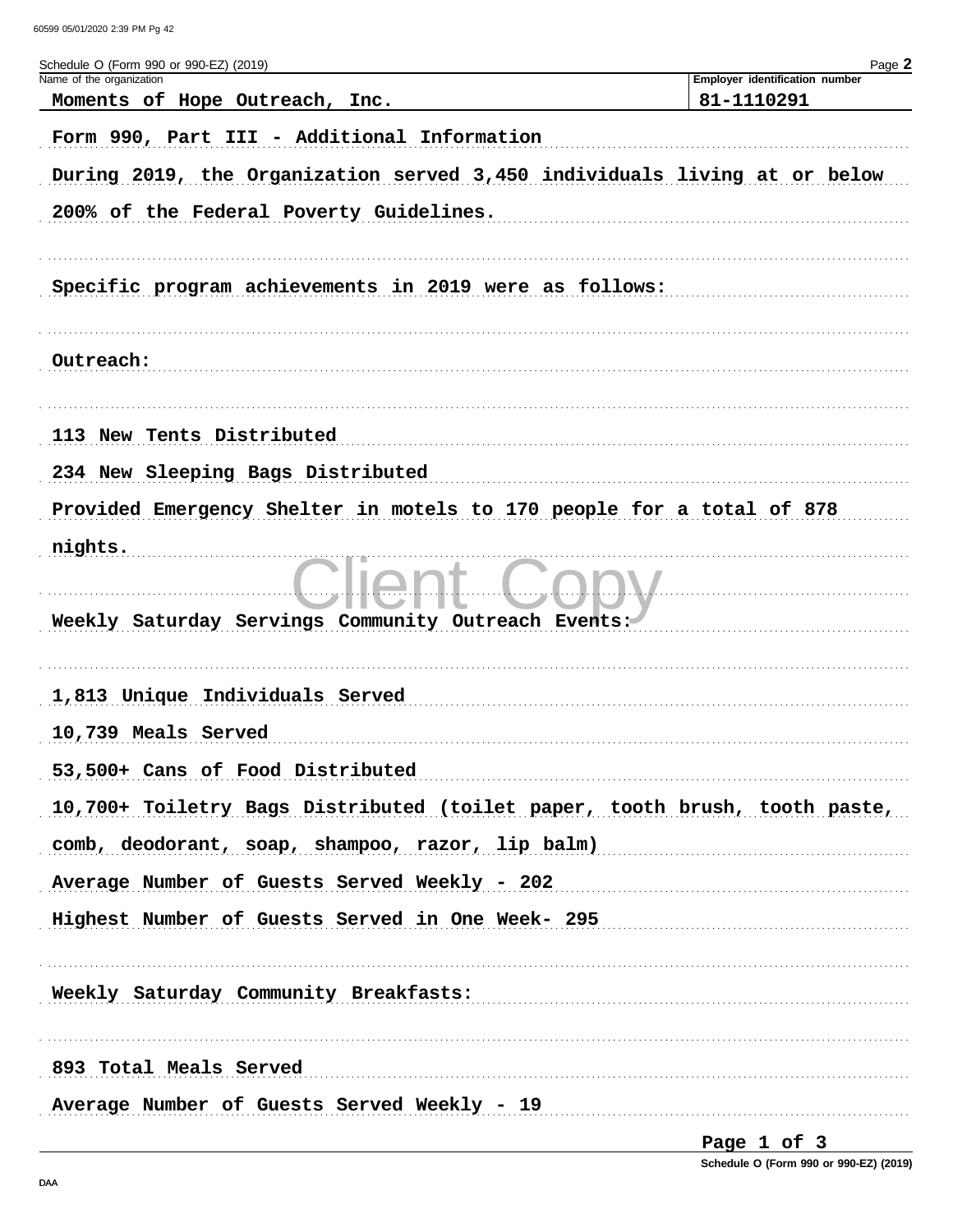| Schedule O (Form 990 or 990-EZ) (2019)                                     | Page 2                                       |
|----------------------------------------------------------------------------|----------------------------------------------|
| Name of the organization<br>Moments of Hope Outreach, Inc.                 | Employer identification number<br>81-1110291 |
| Highest Number of Guests Served in One Week - 31                           |                                              |
|                                                                            |                                              |
|                                                                            |                                              |
|                                                                            |                                              |
|                                                                            |                                              |
| Mo Hope Pantry:                                                            |                                              |
|                                                                            |                                              |
| 744 Unique Individuals Served                                              |                                              |
| 77,232 Pounds of Food Distributed                                          |                                              |
| 24,000 Pounds of Toiletries Distributed                                    |                                              |
|                                                                            |                                              |
| Form 990, Part VI, Line 11b - Organization's Process to Review Form 990    |                                              |
| Form 990 was provided to all Board members for review and comment prior to |                                              |
| filing.                                                                    |                                              |
|                                                                            |                                              |
| Form 990, Part VI, Line 15a - Compensation Process for Top Official        |                                              |
| Compensation for the Executive Director and Operations Manager is          |                                              |
| established by independent members of the Board and based on market data.  |                                              |
|                                                                            |                                              |
| Form 990, Part VI, Line 19 - Governing Documents Disclosure Explanation    |                                              |
| Upon request.                                                              |                                              |
|                                                                            |                                              |
| Form 990, Part XI, Line 9 - Other Changes in Net Assets Explanation        |                                              |
| Cash to accrual                                                            | 44,925                                       |
|                                                                            | \$.                                          |
| Other                                                                      | \$<br>$-104$                                 |
| Total                                                                      | \$.<br>44,821                                |
|                                                                            |                                              |
| Form 990, Part XII - Additional Information                                |                                              |
|                                                                            |                                              |

Page 2 of 3

Schedule O (Form 990 or 990-EZ) (2019)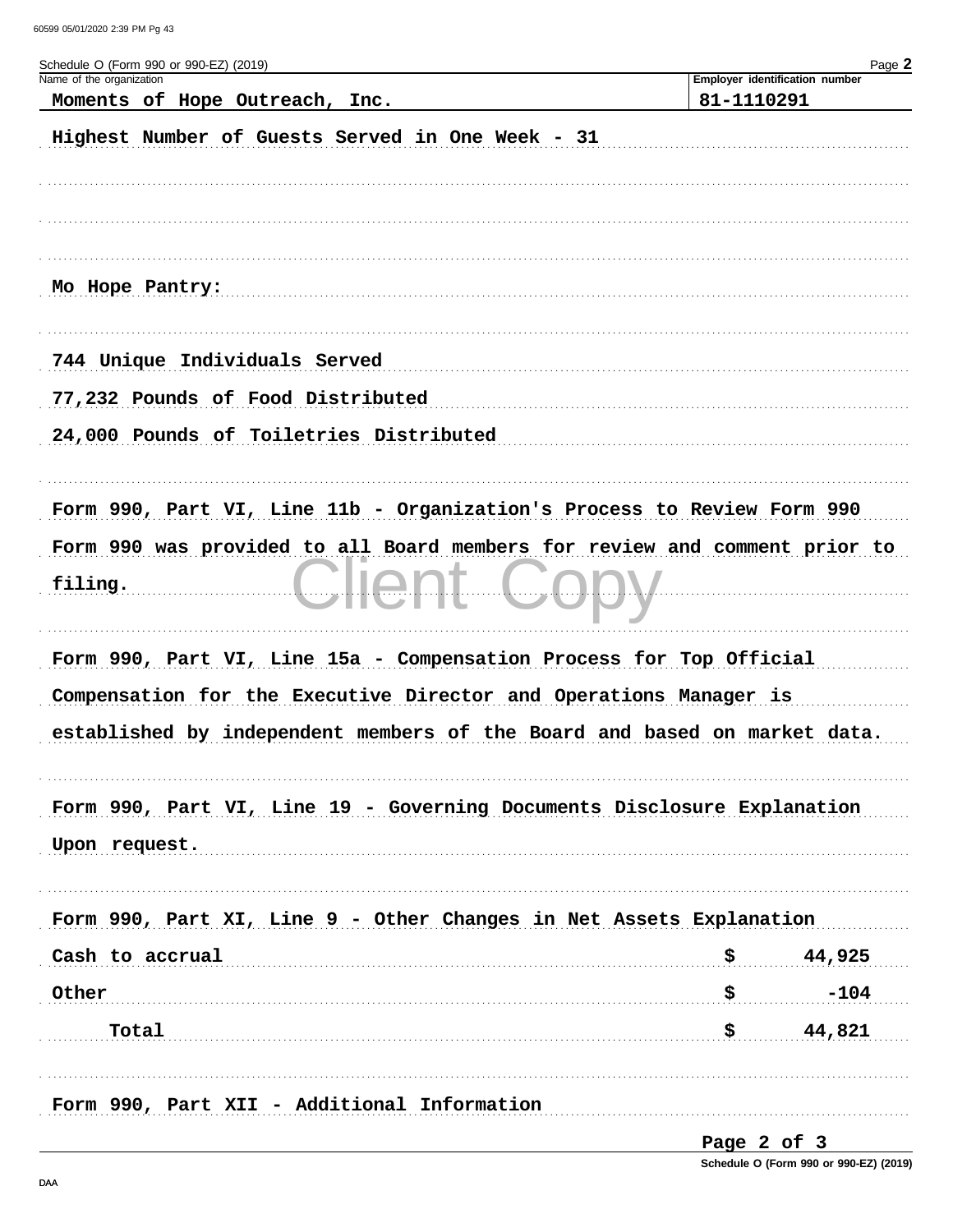| Schedule O (Form 990 or 990-EZ) (2019)                                                                                                    | Page 2                                              |
|-------------------------------------------------------------------------------------------------------------------------------------------|-----------------------------------------------------|
| Name of the organization<br>Moments of Hope Outreach, Inc.                                                                                | <b>Employer identification number</b><br>81-1110291 |
| Effective January 1, 2019 the Organization converted its method of                                                                        |                                                     |
| accounting from the cash basis to the accrual basis.                                                                                      |                                                     |
|                                                                                                                                           |                                                     |
| Form 990, Part XII, Line 1 - Change in Accounting Method Explanation<br>Effective January 1, 2019, the Organization changed its method of |                                                     |
| accounting from the cash basis of accounting to the accrual basis of                                                                      |                                                     |
| accounting. Generally speaking, the Organization does not receive                                                                         |                                                     |
| donor pledges that qualify for recognition until receipt. Also, the                                                                       |                                                     |
| Organization's operating expenditures are paid on a current basis; as such,                                                               |                                                     |
| the Organization generally does not have the need to recognize accounts                                                                   |                                                     |
| payable. However, the Organization does maintain an inventory of (a) food,                                                                |                                                     |
| (b) items of shelter (e.g. tents and sleeping bags) and (c) toiletries of                                                                 |                                                     |
| approximately 2 months of usage. The recognition of inventory is the                                                                      |                                                     |
| predominant item being changed from the prior method of accounting (cash)                                                                 |                                                     |
| to the accrual method of accounting.                                                                                                      |                                                     |
|                                                                                                                                           |                                                     |
| Form 990, Part XII, Line 2c - Change in Financial Review Process                                                                          |                                                     |
| In 2020, the Board of Directors engaged a licensed certified public                                                                       |                                                     |
| accountant to audit the Organization's financial statements as of and for                                                                 |                                                     |
| the year ended December 31, 2019. The auditor was selected based on                                                                       |                                                     |
| professional credentials and personal references and was subjected to                                                                     |                                                     |
| competitive bid.                                                                                                                          |                                                     |
|                                                                                                                                           |                                                     |
|                                                                                                                                           |                                                     |
|                                                                                                                                           |                                                     |
|                                                                                                                                           |                                                     |
|                                                                                                                                           |                                                     |

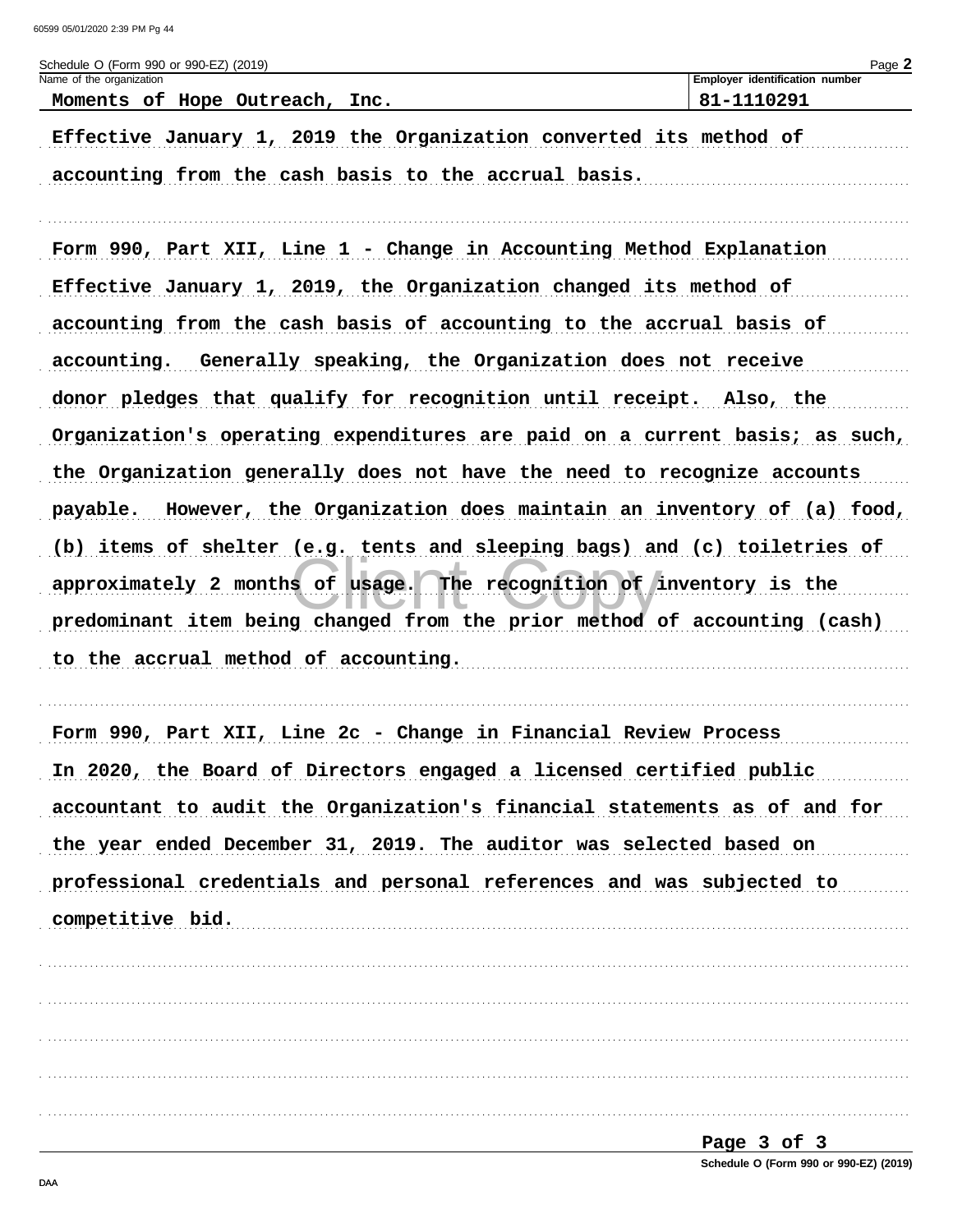| <b>Cash to Accrual</b><br>Statement 1 - Form 3115, Page 6, Schedule D, Part II, Line 1 - Inventory Goods Being                         |
|----------------------------------------------------------------------------------------------------------------------------------------|
| <b>Changed</b>                                                                                                                         |
| <b>Description</b>                                                                                                                     |
| Food, toiletries, items of shelter (e.g. tents and sleeping bags).                                                                     |
| <b>Cash to Accrual</b><br>Statement 2 - Form 3115, Page 6, Schedule D, Part II, Line 2 - Inventory Goods Not Being<br><b>Changed</b>   |
| <b>Description</b>                                                                                                                     |
| None.                                                                                                                                  |
| <b>Cash to Accrual</b><br>Statement 3 - Form 3115, Page 6, Schedule D, Part II, Line 4a - Other Identification<br><b>Method</b>        |
| <b>Description</b>                                                                                                                     |
| Purchased food items expensed as incurred; non-cash donations not recorded.                                                            |
| <b>Cash to Accrual</b><br>Statement 4 - Form 3115, Page 6, Schedule D, Part II, Line 4a - Other Valuation Method<br><b>Description</b> |
| Purchased food items expensed as incurred; non-cash donations not recorded.                                                            |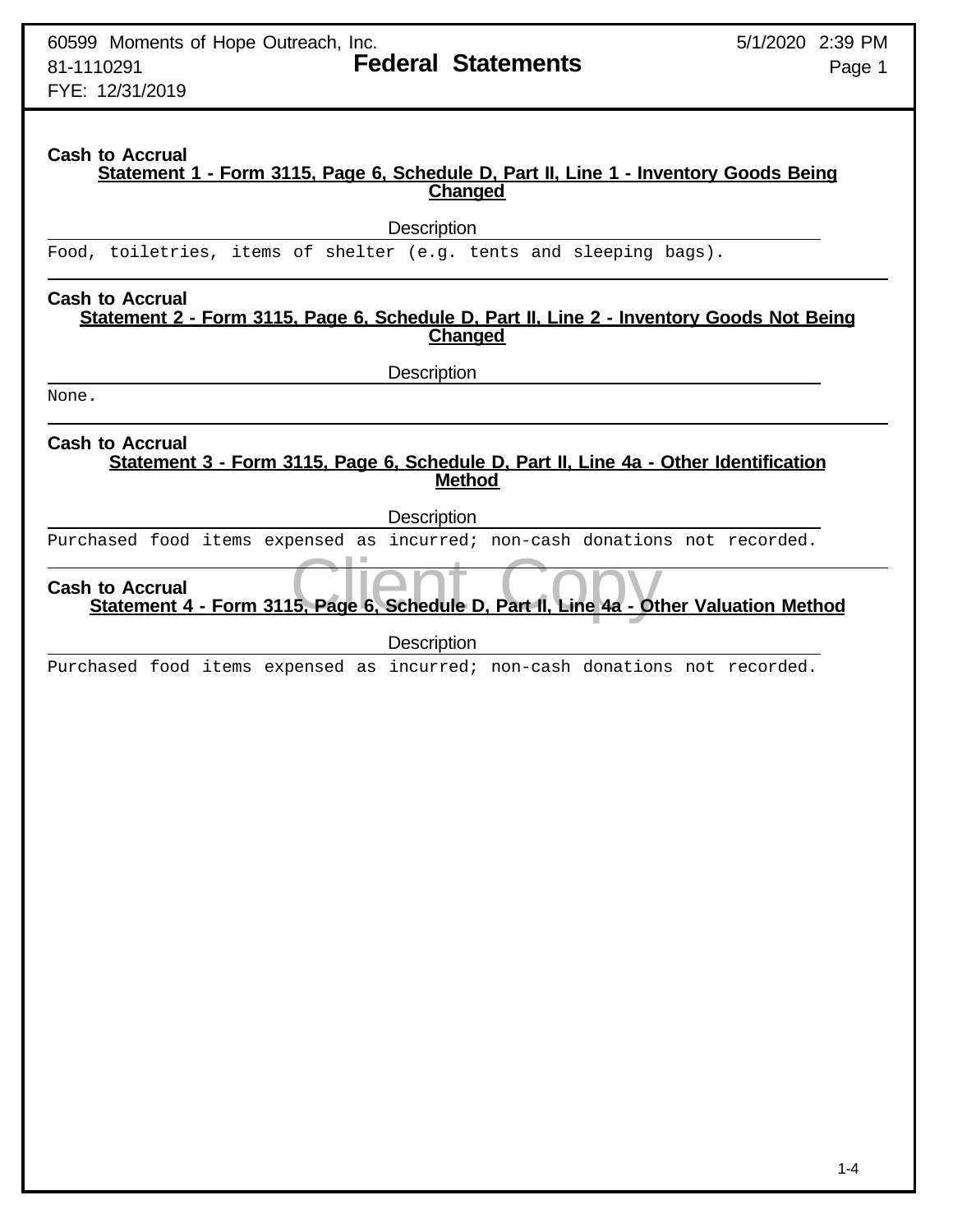| 60599 05/01/2020 2:39 PM Pg 46                         |
|--------------------------------------------------------|
| Form 3115                                              |
| (Rev. December 2018)                                   |
| Department of the Treasury<br>Internal Revenue Service |

## **POMB No. 1500 18 1900 Application for Change in Accounting Method** Method MB No. 1545-2070

**Go to** *www.irs.gov/Form3115* **for instructions and the latest information.**

| Name of filer (name of parent corporation if a consolidated group) (see instructions) |                                                                            |                                                                                                |  |                                                                                                                                                                                                                                                                                                                                                                                                                     | Identification number (see instructions)<br>81-1110291 |                                                                      |                                                                                                                                                                                                                                                                                            |                                                   |          |            |    |
|---------------------------------------------------------------------------------------|----------------------------------------------------------------------------|------------------------------------------------------------------------------------------------|--|---------------------------------------------------------------------------------------------------------------------------------------------------------------------------------------------------------------------------------------------------------------------------------------------------------------------------------------------------------------------------------------------------------------------|--------------------------------------------------------|----------------------------------------------------------------------|--------------------------------------------------------------------------------------------------------------------------------------------------------------------------------------------------------------------------------------------------------------------------------------------|---------------------------------------------------|----------|------------|----|
| Moments of Hope Outreach,<br>Inc.                                                     |                                                                            |                                                                                                |  |                                                                                                                                                                                                                                                                                                                                                                                                                     |                                                        | Principal business activity code number (see instructions)<br>624200 |                                                                                                                                                                                                                                                                                            |                                                   |          |            |    |
|                                                                                       | Number, street, and room or suite no. If a P.O. box, see the instructions. |                                                                                                |  |                                                                                                                                                                                                                                                                                                                                                                                                                     |                                                        | Tax year of change begins (MM/DD/YYYY)                               | 01/01/2019                                                                                                                                                                                                                                                                                 |                                                   |          |            |    |
|                                                                                       | P.O. Box 161                                                               |                                                                                                |  |                                                                                                                                                                                                                                                                                                                                                                                                                     |                                                        | Tax year of change ends (MM/DD/YYYY)                                 | 12/31/2019                                                                                                                                                                                                                                                                                 |                                                   |          |            |    |
|                                                                                       | City or town, state, and ZIP code                                          |                                                                                                |  |                                                                                                                                                                                                                                                                                                                                                                                                                     |                                                        |                                                                      | Name of contact person (see instructions)                                                                                                                                                                                                                                                  |                                                   |          |            |    |
|                                                                                       | Studley                                                                    |                                                                                                |  | VA 23162                                                                                                                                                                                                                                                                                                                                                                                                            |                                                        |                                                                      | Steven P. Walls                                                                                                                                                                                                                                                                            |                                                   |          |            |    |
|                                                                                       |                                                                            | Name of applicant(s) (if different than filer) and identification number(s) (see instructions) |  |                                                                                                                                                                                                                                                                                                                                                                                                                     |                                                        |                                                                      |                                                                                                                                                                                                                                                                                            | Contact person's telephone number<br>804-270-0784 |          |            |    |
|                                                                                       |                                                                            |                                                                                                |  |                                                                                                                                                                                                                                                                                                                                                                                                                     |                                                        |                                                                      |                                                                                                                                                                                                                                                                                            |                                                   |          |            |    |
|                                                                                       |                                                                            |                                                                                                |  | If Form 2848, Power of Attorney and Declaration of Representative, is attached (see instructions for when Form 2848 is                                                                                                                                                                                                                                                                                              |                                                        |                                                                      |                                                                                                                                                                                                                                                                                            |                                                   |          |            |    |
|                                                                                       |                                                                            | required), check this box<br>Check the box to indicate the type of applicant.                  |  |                                                                                                                                                                                                                                                                                                                                                                                                                     |                                                        |                                                                      |                                                                                                                                                                                                                                                                                            |                                                   |          |            |    |
|                                                                                       | Individual<br>Corporation                                                  |                                                                                                |  | Cooperative (Sec. 1381)<br>Partnership                                                                                                                                                                                                                                                                                                                                                                              |                                                        | See instructions.                                                    | Check the appropriate box to indicate the type<br>of accounting method change being requested.                                                                                                                                                                                             |                                                   |          |            |    |
|                                                                                       |                                                                            | Controlled foreign corporation (Sec. 957)<br>10/50 corporation (Sec. 904(d)(2)(E))             |  | S corporation<br>Insurance co. (Sec. 816(a))                                                                                                                                                                                                                                                                                                                                                                        |                                                        |                                                                      | Depreciation or Amortization<br>Financial Products and/or Financial Activities of                                                                                                                                                                                                          |                                                   |          |            |    |
|                                                                                       |                                                                            | Qualified personal service                                                                     |  | Insurance co. (Sec. 831)                                                                                                                                                                                                                                                                                                                                                                                            |                                                        |                                                                      | Financial Institutions                                                                                                                                                                                                                                                                     |                                                   |          |            |    |
|                                                                                       |                                                                            | corporation (Sec. 448(d)(2))                                                                   |  | Other (specify) $\blacklozenge$                                                                                                                                                                                                                                                                                                                                                                                     |                                                        |                                                                      | Other (specify) $\blacklozenge$                                                                                                                                                                                                                                                            |                                                   |          |            |    |
| ΙX                                                                                    |                                                                            | Exempt organization. Enter                                                                     |  |                                                                                                                                                                                                                                                                                                                                                                                                                     |                                                        |                                                                      |                                                                                                                                                                                                                                                                                            |                                                   |          |            |    |
|                                                                                       | Code section $\blacklozenge$                                               |                                                                                                |  | 501(c)(3)                                                                                                                                                                                                                                                                                                                                                                                                           |                                                        |                                                                      |                                                                                                                                                                                                                                                                                            |                                                   |          |            |    |
|                                                                                       |                                                                            |                                                                                                |  |                                                                                                                                                                                                                                                                                                                                                                                                                     |                                                        |                                                                      | Caution: To be eligible for approval of the requested change in method of accounting, the taxpayer must provide all information that is<br>relevant to the taxpayer or to the taxpayer's requested change in method of accounting. This includes (1) all relevant information requested on |                                                   |          |            |    |
|                                                                                       |                                                                            |                                                                                                |  |                                                                                                                                                                                                                                                                                                                                                                                                                     |                                                        |                                                                      | this Form 3115 (including its instructions), and (2) any other relevant information, even if not specifically requested on Form 3115.                                                                                                                                                      |                                                   |          |            |    |
|                                                                                       |                                                                            |                                                                                                |  | The taxpayer must attach all applicable statements requested throughout this form.                                                                                                                                                                                                                                                                                                                                  |                                                        |                                                                      |                                                                                                                                                                                                                                                                                            |                                                   |          |            |    |
| Part I                                                                                |                                                                            |                                                                                                |  | <b>Information for Automatic Change Request</b>                                                                                                                                                                                                                                                                                                                                                                     |                                                        |                                                                      |                                                                                                                                                                                                                                                                                            |                                                   |          |            |    |
| 1                                                                                     |                                                                            |                                                                                                |  | Enter the applicable designated automatic accounting method change number ("DCN") for the requested automatic                                                                                                                                                                                                                                                                                                       |                                                        |                                                                      |                                                                                                                                                                                                                                                                                            |                                                   |          | <b>Yes</b> | No |
|                                                                                       |                                                                            |                                                                                                |  |                                                                                                                                                                                                                                                                                                                                                                                                                     |                                                        |                                                                      | change. Enter only one DCN, except as provided for in guidance published by the IRS. If the requested change has no                                                                                                                                                                        |                                                   |          |            |    |
|                                                                                       |                                                                            |                                                                                                |  | DCN, check "Other," and provide both a description of the change and a citation of the IRS guidance providing the                                                                                                                                                                                                                                                                                                   |                                                        |                                                                      |                                                                                                                                                                                                                                                                                            |                                                   |          |            |    |
|                                                                                       |                                                                            | automatic change. See instructions.                                                            |  |                                                                                                                                                                                                                                                                                                                                                                                                                     |                                                        |                                                                      |                                                                                                                                                                                                                                                                                            |                                                   |          |            |    |
| a                                                                                     |                                                                            |                                                                                                |  |                                                                                                                                                                                                                                                                                                                                                                                                                     |                                                        |                                                                      | (1) DCN: $122$ (2) DCN: (3) DCN: (4) DCN: (5) DCN: (6) DCN: (6) DCN:                                                                                                                                                                                                                       |                                                   |          |            |    |
|                                                                                       | (7) DCN:                                                                   |                                                                                                |  |                                                                                                                                                                                                                                                                                                                                                                                                                     |                                                        |                                                                      | (8) DCN: (9) DCN: (10) DCN: (11) DCN: (12) DCN: (20)                                                                                                                                                                                                                                       |                                                   |          |            |    |
| b                                                                                     | Other                                                                      | Description $\blacklozenge$                                                                    |  |                                                                                                                                                                                                                                                                                                                                                                                                                     |                                                        |                                                                      |                                                                                                                                                                                                                                                                                            |                                                   |          |            |    |
| 2                                                                                     |                                                                            |                                                                                                |  | Do any of the eligibility rules restrict the applicant from filing the requested change using the automatic change                                                                                                                                                                                                                                                                                                  |                                                        |                                                                      |                                                                                                                                                                                                                                                                                            |                                                   |          |            |    |
|                                                                                       |                                                                            | procedures (see instructions)? If "Yes," attach an explanation.                                |  |                                                                                                                                                                                                                                                                                                                                                                                                                     |                                                        |                                                                      |                                                                                                                                                                                                                                                                                            |                                                   |          |            | x  |
| 3                                                                                     |                                                                            |                                                                                                |  | Has the filer provided all the information and statements required (a) on this form and (b) by the List of Automatic                                                                                                                                                                                                                                                                                                |                                                        |                                                                      |                                                                                                                                                                                                                                                                                            |                                                   |          |            |    |
|                                                                                       |                                                                            |                                                                                                |  | Changes under which the applicant is requesting a change? See instructions.                                                                                                                                                                                                                                                                                                                                         |                                                        |                                                                      |                                                                                                                                                                                                                                                                                            |                                                   |          | x          |    |
|                                                                                       |                                                                            |                                                                                                |  | Note: Complete Part II and Part IV of this form, and, Schedules A through E, if applicable.                                                                                                                                                                                                                                                                                                                         |                                                        |                                                                      |                                                                                                                                                                                                                                                                                            |                                                   |          |            |    |
| Part II                                                                               |                                                                            | <b>Information for All Requests</b>                                                            |  |                                                                                                                                                                                                                                                                                                                                                                                                                     |                                                        |                                                                      |                                                                                                                                                                                                                                                                                            |                                                   |          | <b>Yes</b> | No |
| 4                                                                                     |                                                                            |                                                                                                |  | During the tax year of change, did or will the applicant (a) cease to engage in the trade or business to which the                                                                                                                                                                                                                                                                                                  |                                                        |                                                                      |                                                                                                                                                                                                                                                                                            |                                                   |          |            |    |
|                                                                                       |                                                                            |                                                                                                |  | requested change relates, or (b) terminate its existence? See instructions.                                                                                                                                                                                                                                                                                                                                         |                                                        |                                                                      |                                                                                                                                                                                                                                                                                            |                                                   |          |            | x  |
| 5                                                                                     |                                                                            |                                                                                                |  | Is the applicant requesting to change to the principal method in the tax year of change under Regulations section                                                                                                                                                                                                                                                                                                   |                                                        |                                                                      |                                                                                                                                                                                                                                                                                            |                                                   |          |            |    |
|                                                                                       |                                                                            | $1.381(c)(4)-1(d)(1)$ or $1.381(c)(5)-1(d)(1)?$                                                |  |                                                                                                                                                                                                                                                                                                                                                                                                                     |                                                        |                                                                      |                                                                                                                                                                                                                                                                                            |                                                   |          |            |    |
|                                                                                       |                                                                            | If "No," go to line 6a.                                                                        |  |                                                                                                                                                                                                                                                                                                                                                                                                                     |                                                        |                                                                      |                                                                                                                                                                                                                                                                                            |                                                   |          |            |    |
|                                                                                       |                                                                            |                                                                                                |  | If "Yes," the applicant cannot file a Form 3115 for this change. See instructions.                                                                                                                                                                                                                                                                                                                                  |                                                        |                                                                      |                                                                                                                                                                                                                                                                                            |                                                   |          |            |    |
|                                                                                       |                                                                            |                                                                                                |  | Under penalties of perjury, I declare that I have examined this application, including accompanying schedules and statements, and to the best of my<br>knowledge and belief, the application contains all the relevant facts relating to the application, and it is true, correct, and complete. Declaration of<br>preparer (other than applicant) is based on all information of which preparer has any knowledge. |                                                        |                                                                      |                                                                                                                                                                                                                                                                                            |                                                   |          |            |    |
| <b>Sign</b>                                                                           |                                                                            | Signature of filer (and spouse, if joint return)                                               |  |                                                                                                                                                                                                                                                                                                                                                                                                                     | Date                                                   |                                                                      | Name and title (print or type)                                                                                                                                                                                                                                                             |                                                   |          |            |    |
| <b>Here</b>                                                                           |                                                                            |                                                                                                |  |                                                                                                                                                                                                                                                                                                                                                                                                                     |                                                        |                                                                      |                                                                                                                                                                                                                                                                                            |                                                   |          |            |    |
|                                                                                       |                                                                            |                                                                                                |  |                                                                                                                                                                                                                                                                                                                                                                                                                     |                                                        |                                                                      | Bob Hummer                                                                                                                                                                                                                                                                                 |                                                   |          |            |    |
|                                                                                       |                                                                            |                                                                                                |  |                                                                                                                                                                                                                                                                                                                                                                                                                     |                                                        |                                                                      | Executive Director                                                                                                                                                                                                                                                                         |                                                   |          |            |    |
| Preparer                                                                              |                                                                            | Print/Type preparer's name                                                                     |  |                                                                                                                                                                                                                                                                                                                                                                                                                     |                                                        |                                                                      | Preparer's signature                                                                                                                                                                                                                                                                       |                                                   | Date     |            |    |
| (other than                                                                           |                                                                            | Steven P. Walls                                                                                |  |                                                                                                                                                                                                                                                                                                                                                                                                                     |                                                        |                                                                      |                                                                                                                                                                                                                                                                                            |                                                   | 05/01/20 |            |    |
|                                                                                       | filer/applicant)                                                           | Firm's name $\blacklozenge$                                                                    |  | Steve Walls & Assoc., PLLC                                                                                                                                                                                                                                                                                                                                                                                          |                                                        |                                                                      |                                                                                                                                                                                                                                                                                            |                                                   |          |            |    |

For Privacy Act and Paperwork Reduction Act Notice, see the instructions.<br>DAA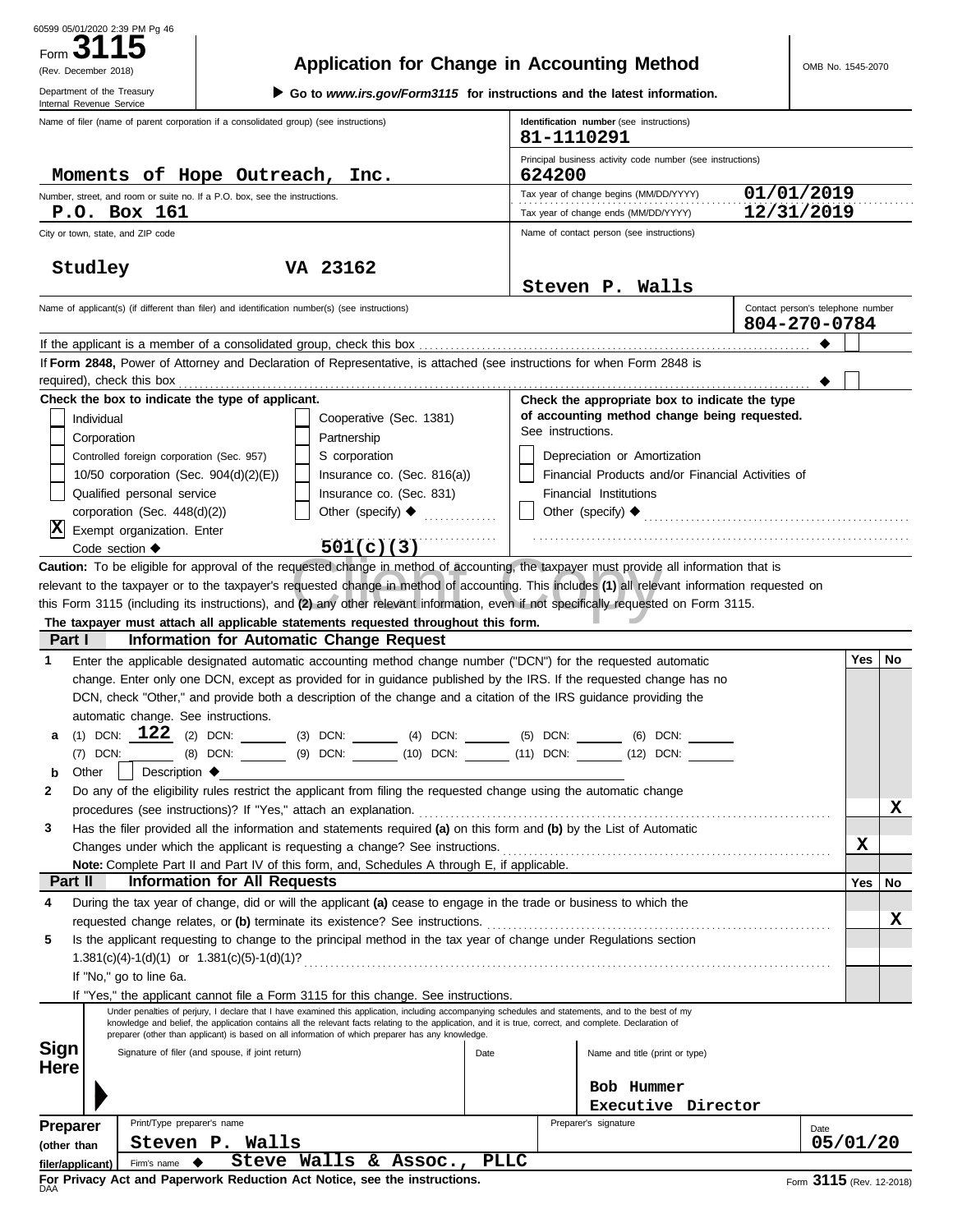|    | 81-1110291<br>Form 3115 (Rev. 12-2018) Moments of Hope Outreach, Inc.                                                    |             | Page 2    |
|----|--------------------------------------------------------------------------------------------------------------------------|-------------|-----------|
|    | Information for All Requests (continued)<br>Part II                                                                      | Yes         | <b>No</b> |
| 6а | Does the applicant (or any present or former consolidated group in which the applicant was a member during the           |             |           |
|    |                                                                                                                          |             | х         |
|    | If "No," go to line 7a.                                                                                                  |             |           |
| b  | Is the method of accounting the applicant is requesting to change an issue under consideration (with respect to          |             |           |
|    | either the applicant or any present or former consolidated group in which the applicant was a member during the          |             |           |
|    |                                                                                                                          |             |           |
| c  | Enter the name and telephone number of the examining agent and the tax year(s) under examination.                        |             |           |
|    | Name $\blacklozenge$                                                                                                     |             |           |
| d  |                                                                                                                          |             |           |
| 7a | Does audit protection apply to the applicant's requested change in method of accounting? See instructions.               | $\mathbf x$ |           |
|    | If "No," attach an explanation.                                                                                          |             |           |
| b  | If "Yes," check the applicable box and attach the required statement.                                                    |             |           |
|    | X<br>Not under exam<br>3-month window<br>120 day: Date examination ended ♦                                               |             |           |
|    | CAP: Date member joined group◆<br>Method not before director<br>Negative adjustment                                      |             |           |
|    | Other<br>Audit protection at end of exam                                                                                 |             |           |
| 8а | Does the applicant (or any present or former consolidated group in which the applicant was a member during the           |             |           |
|    |                                                                                                                          |             | X         |
|    | If "No," go to line 9.                                                                                                   |             |           |
| b  | Is the method of accounting the applicant is requesting to change an issue under consideration by Appeals and/or         |             |           |
|    | a federal court (for either the applicant or any present or former consolidated group in which the applicant was a       |             |           |
|    |                                                                                                                          |             |           |
|    | If "Yes," attach an explanation.                                                                                         |             |           |
|    | If "Yes," enter the name of the (check the box) $\vert$ Appeals officer and/or $\vert$ counsel for the government,       |             |           |
|    | telephone number, and the tax year(s) before Appeals and/or a federal court.                                             |             |           |
|    | Tax year(s) $\blacklozenge$<br>$\blacksquare$ Telephone no. $\blacklozenge$<br>Name $\blacklozenge$                      |             |           |
| d  | Has a copy of this Form 3115 been provided to the Appeals officer and/or counsel for the government identified           |             |           |
|    |                                                                                                                          |             |           |
| 9  | If the applicant answered "Yes" to line 6a and/or 8a with respect to any present or former consolidated group,           |             |           |
|    | attach a statement that provides each parent corporation's (a) name, (b) identification number, (c) address, and         |             |           |
|    | (d) tax year(s) during which the applicant was a member that is under examination, before an Appeals office,             |             |           |
|    | and/or before a federal court.                                                                                           |             |           |
| 10 | If for federal income tax purposes, the applicant is either an entity (including a limited liability company) treated as |             |           |
|    | a partnership or an S corporation, is it requesting a change from a method of accounting that is an issue under          |             |           |
|    | consideration in an examination, before Appeals, or before a federal court, with respect to a federal income tax         |             |           |
|    | return of a partner, member, or shareholder of that entity?                                                              |             | х         |
|    | 11a Has the applicant, its predecessor, or a related party requested or made (under either an automatic or               |             |           |
|    | non-automatic change procedure) a change in method of accounting within any of the five tax years ending with            |             |           |
|    | the tax year of change?                                                                                                  |             | X         |
|    | If "No," go to line 12.                                                                                                  |             |           |
| b  | If "Yes," for each trade or business, attach a description of each requested change in method of accounting              |             |           |
|    | (including the tax year of change) and state whether the applicant received consent.                                     |             |           |
| c  | If any application was withdrawn, not perfected, or denied, or if a Consent Agreement granting a change was not          |             |           |
|    | signed and returned to the IRS, or the change was not made or not made in the requested year of change, attach           |             |           |
|    | an explanation.                                                                                                          |             |           |
| 12 | Does the applicant, its predecessor, or a related party currently have pending any request (including any                |             |           |
|    | concurrently filed request) for a private letter ruling, change in method of accounting, or technical advice?            |             | х         |
|    | If "Yes," for each request attach a statement providing (a) the name(s) of the taxpayer, (b) identification number(s),   |             |           |
|    | (c) the type of request (private letter ruling, change in method of accounting, or technical advice), and (d) the        |             |           |
|    | specific issue(s) in the request(s).                                                                                     |             |           |
| 13 |                                                                                                                          | X           |           |
|    | If "Yes," complete Schedule A on page 4 of the form.                                                                     |             |           |

Form **3115** (Rev. 12-2018)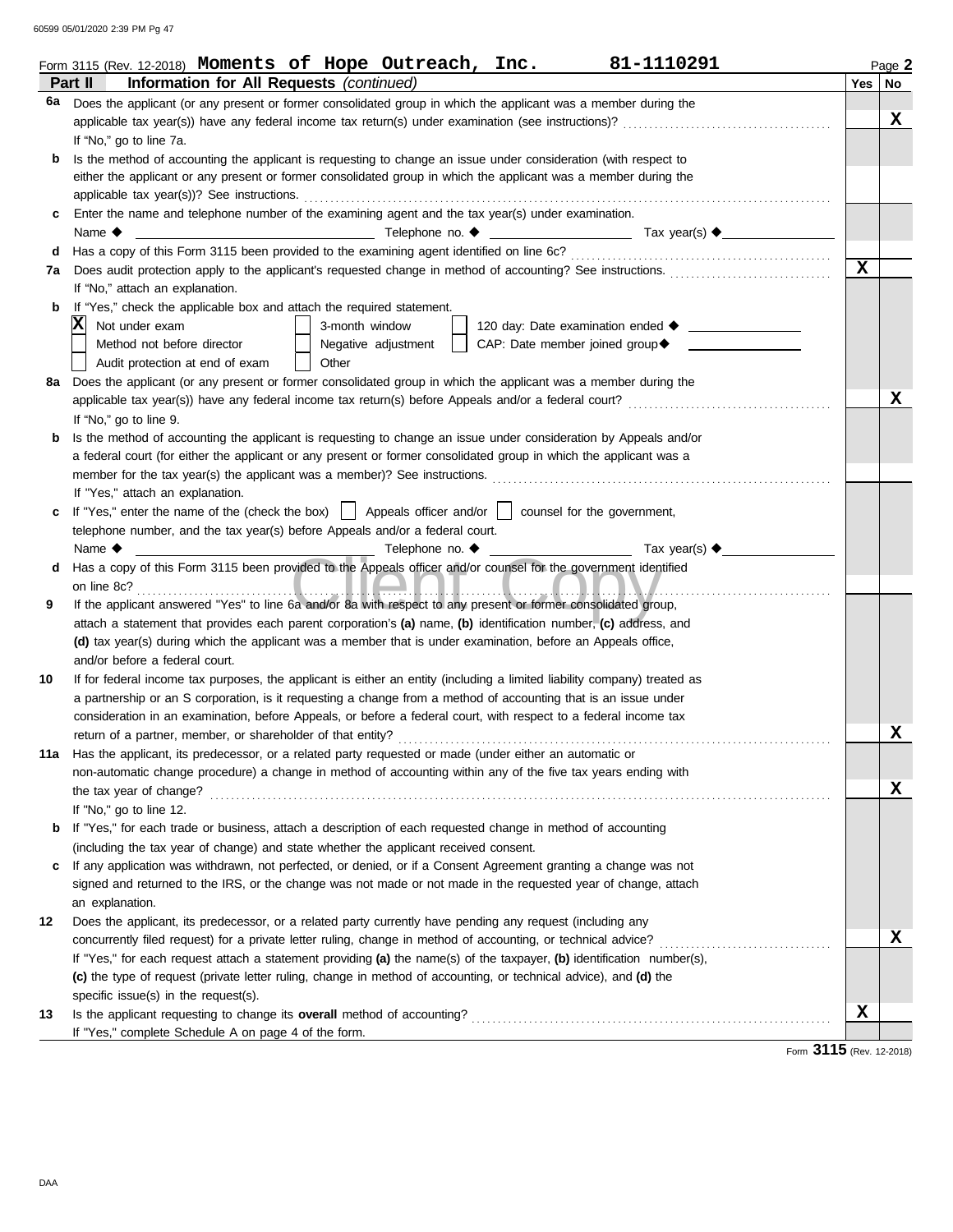|          | Form 3115 (Rev. 12-2018) Moments of Hope Outreach, Inc.                                                                                                                                                                                     |                                      |      | 81-1110291                           |     | Page 3   |
|----------|---------------------------------------------------------------------------------------------------------------------------------------------------------------------------------------------------------------------------------------------|--------------------------------------|------|--------------------------------------|-----|----------|
|          | Information for All Requests (continued)<br>Part II                                                                                                                                                                                         |                                      |      |                                      |     | Yes   No |
| 14       | If the applicant is either (i) not changing its overall method of accounting, or (ii) changing its overall method of                                                                                                                        |                                      |      |                                      |     |          |
|          | accounting and changing to a special method of accounting for one or more items, attach a detailed and                                                                                                                                      |                                      |      |                                      |     |          |
|          | complete description for each of the following (see instructions):                                                                                                                                                                          |                                      |      |                                      |     |          |
| а        | The item(s) being changed.                                                                                                                                                                                                                  |                                      |      |                                      |     |          |
| b        | The applicant's present method for the item(s) being changed.                                                                                                                                                                               |                                      |      |                                      |     |          |
|          | The applicant's proposed method for the item(s) being changed.                                                                                                                                                                              |                                      |      |                                      |     |          |
| d        | The applicant's present overall method of accounting (cash, accrual, or hybrid).                                                                                                                                                            |                                      |      |                                      |     |          |
| 15a<br>b | Attach a detailed and complete description of the applicant's trade(s) or business(es). See section 446(d).<br>If the applicant has more than one trade or business, as defined in Regulations section 1.446-1(d), describe                 |                                      |      |                                      |     |          |
|          | (i) whether each trade or business is accounted for separately; (ii) the goods and services provided by each trade                                                                                                                          |                                      |      |                                      |     |          |
|          | or business and any other types of activities engaged in that generate gross income; (iii) the overall method of                                                                                                                            |                                      |      |                                      |     |          |
|          | accounting for each trade or business; and (iv) which trade or business is requesting to change its accounting                                                                                                                              |                                      |      |                                      |     |          |
|          | method as part of this application or a separate application.                                                                                                                                                                               |                                      |      |                                      |     |          |
|          | Note: If you are requesting an automatic method change, see the instructions to see if you are required to                                                                                                                                  |                                      |      |                                      |     |          |
|          | complete Lines 16a-16c.                                                                                                                                                                                                                     |                                      |      |                                      |     |          |
| 16a      | Attach a full explanation of the legal basis supporting the proposed method for the item being changed. Include a                                                                                                                           |                                      |      |                                      |     |          |
|          | detailed and complete description of the facts that explains how the law specifically applies to the applicant's                                                                                                                            |                                      |      |                                      |     |          |
|          | situation and that demonstrates that the applicant is authorized to use the proposed method.                                                                                                                                                |                                      |      |                                      |     |          |
| b        | Include all authority (statutes, regulations, published rulings, court cases, etc.) supporting the proposed method.                                                                                                                         |                                      |      |                                      |     |          |
| c        | Include either a discussion of the contrary authorities or a statement that no contrary authority exists.                                                                                                                                   |                                      |      |                                      |     |          |
| 17       | Will the proposed method of accounting be used for the applicant's books and records and financial statements?                                                                                                                              |                                      |      |                                      |     |          |
|          | For insurance companies, see the instructions.                                                                                                                                                                                              |                                      |      |                                      | x   |          |
|          | If "No," attach an explanation.                                                                                                                                                                                                             |                                      |      |                                      |     |          |
| 18       | Does the applicant request a conference with the IRS National Office if the IRS National Office proposes an adverse response?                                                                                                               |                                      |      |                                      |     | х        |
| 19a      | If the applicant is changing to either the overall cash method, an overall accrual method, or is changing its method<br>of accounting for any property subject to section 263A, any long-term contract subject to section 460 (see 19b), or |                                      |      |                                      |     |          |
|          | inventories subject to section 474, enter the applicant's gross receipts for the 3 tax years preceding the tax year of                                                                                                                      |                                      |      |                                      |     |          |
|          | change.                                                                                                                                                                                                                                     |                                      |      |                                      |     |          |
|          |                                                                                                                                                                                                                                             |                                      |      |                                      |     |          |
|          | 1st preceding<br>year ended: mo./yr.                                                                                                                                                                                                        | 2nd preceding<br>year ended: mo./yr. |      | 3rd preceding<br>year ended: mo./yr. |     |          |
|          | S                                                                                                                                                                                                                                           | \$.                                  |      |                                      |     |          |
| b        | If the applicant is changing its method of accounting for any long-term contract subject to section 460, in addition                                                                                                                        |                                      |      |                                      |     |          |
|          | to completing 19a, enter the applicant's gross receipts for the 4th tax year preceding the tax year of change:                                                                                                                              |                                      |      |                                      |     |          |
|          | 4th preceding year ended: mo./yr.                                                                                                                                                                                                           | \$                                   |      |                                      |     |          |
|          | Part III<br>Information for Non-Automatic Change Request                                                                                                                                                                                    |                                      |      |                                      | Yes | No       |
| 20       | Is the applicant's requested change described in any revenue procedure, revenue ruling, notice, regulation, or                                                                                                                              |                                      |      |                                      |     |          |
|          | other published guidance as an automatic change request?                                                                                                                                                                                    |                                      |      |                                      |     |          |
|          | If "Yes," attach an explanation describing why the applicant is submitting its request under the non-automatic                                                                                                                              |                                      |      |                                      |     |          |
|          | change procedures.                                                                                                                                                                                                                          |                                      |      |                                      |     |          |
| 21<br>22 | Attach a copy of all documents related to the proposed change (see instructions).<br>Attach a statement of the applicant's reasons for the proposed change.                                                                                 |                                      |      |                                      |     |          |
| 23       | If the applicant is a member of a consolidated group for the year of change, do all other members of the                                                                                                                                    |                                      |      |                                      |     |          |
|          | consolidated group use the proposed method of accounting for the item being changed?                                                                                                                                                        |                                      |      |                                      |     |          |
|          | If "No," attach an explanation.                                                                                                                                                                                                             |                                      |      |                                      |     |          |
| 24a      | Enter the amount of user fee attached to this application (see instructions). $\blacklozenge$                                                                                                                                               |                                      | - \$ |                                      |     |          |
| b        | If the applicant qualifies for a reduced user fee, attach the required information or certification (see instructions).                                                                                                                     |                                      |      |                                      |     |          |
|          |                                                                                                                                                                                                                                             |                                      |      |                                      |     |          |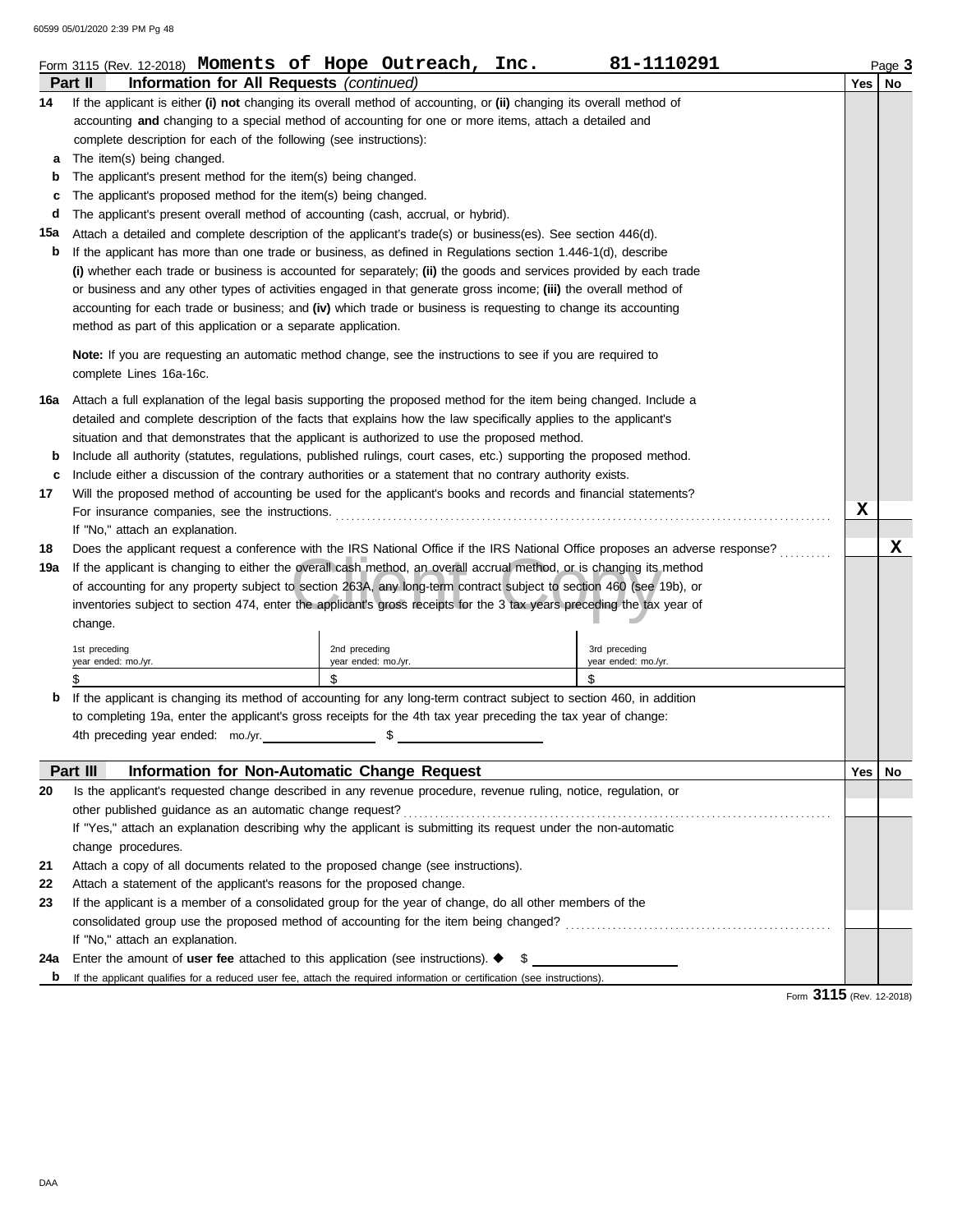|    | 81-1110291<br>Form 3115 (Rev. 12-2018) Moments of Hope Outreach, Inc.                                                   |     | Page 4 |
|----|-------------------------------------------------------------------------------------------------------------------------|-----|--------|
|    | Section 481(a) Adjustment<br><b>Part IV</b>                                                                             | Yes | No     |
| 25 | Does published guidance require the applicant (or permit the applicant and the applicant is electing) to implement      |     |        |
|    | the requested change in method of accounting on a cut-off basis?                                                        |     | х      |
|    | If "Yes," attach an explanation and do not complete lines 26, 27, and 28 below.                                         |     |        |
| 26 | Enter the section $481(a)$ adjustment. Indicate whether the adjustment is an increase $(+)$ or a decrease $(-)$ in      |     |        |
|    | Attach a summary of the computation and an explanation of the methodology<br>income. $\blacklozenge$ \$                 |     |        |
|    | used to determine the section 481(a) adjustment. If it is based on more than one component, show the                    |     |        |
|    | computation for each component. If more than one applicant is applying for the method change on the                     |     |        |
|    | application, attach a list of the (a) name, (b) identification number, and (c) the amount of the section $481(a)$       |     |        |
|    | adjustment attributable to each applicant.                                                                              |     |        |
| 27 | Is the applicant making an election to take the entire amount of the adjustment into account in the tax year of change? | х   |        |
|    | If "Yes," check the box for the applicable elective provision used to make the election (see instructions).             |     |        |
|    | $ \mathbf{X} $ \$50,000 de minimis election $  \cdot  $ Eligible acquisition transaction election                       |     |        |
| 28 | Is any part of the section 481(a) adjustment attributable to transactions between members of an affiliated group, a     |     |        |
|    | consolidated group, a controlled group, or other related parties?                                                       |     | х      |
|    | If "Yes," attach an explanation.                                                                                        |     |        |

## **Schedule A — Change in Overall Method of Accounting** (If Schedule A applies, Part I below must be completed.)

|    | Part I<br><b>Change in Overall Method</b> (see instructions)                                                                    |            |                                       |
|----|---------------------------------------------------------------------------------------------------------------------------------|------------|---------------------------------------|
| 1  | Check the appropriate boxes below to indicate the applicant's present and proposed methods of accounting.                       |            |                                       |
|    | $ \mathbf{x} $<br>Cash<br>Accrual<br>Hybrid (attach description)<br>Present method:                                             |            |                                       |
|    | $ \mathbf{x} $<br>Accrual<br>Proposed method:<br>Cash<br>Hybrid (attach description)                                            |            |                                       |
| 2  | Enter the following amounts as of the close of the tax year preceding the year of change. If none, state "None." Also, attach a |            |                                       |
|    | statement providing a breakdown of the amounts entered on lines 2a through 2g.                                                  |            |                                       |
|    |                                                                                                                                 |            | <b>Amount</b>                         |
| а  | Income accrued but not received (such as accounts receivable)                                                                   | \$ None    |                                       |
| b  | Income received or reported before it was earned (such as advanced payments). Attach a description of                           |            |                                       |
|    | the income and the legal basis for the proposed method <b>Alternative and the legal basis</b> for the proposed method           | None       |                                       |
| c  |                                                                                                                                 | None       |                                       |
| d  | Prepaid expenses previously deducted                                                                                            | None       |                                       |
| е  | Supplies on hand previously deducted and/or not previously reported                                                             | None       |                                       |
| f  | Inventory on hand previously deducted and/or not previously reported. Complete Schedule D, Part II [[[[[[[[[[[                  |            | 44,925                                |
| g  | Other amounts (specify). Attach a description of the item and the legal basis for its inclusion in the                          |            |                                       |
|    | calculation of the section 481(a) adjustment. $\blacklozenge$                                                                   | None       |                                       |
| h. | Net section 481(a) adjustment (Combine lines $2a-2g$ .) Indicate whether the adjustment is an increase $(+)$                    |            |                                       |
|    | or decrease (-) in income. Also enter the net amount of this section 481(a) adjustment amount on Part IV,                       |            |                                       |
|    | line $26$ .                                                                                                                     | S          | 44,925                                |
| 3  | Is the applicant also requesting the recurring item exception under section 461(h)(3)?                                          | <b>Yes</b> | $\vert \mathbf{x} \vert$<br><b>No</b> |
| 4  | Attach copies of the profit and loss statement (Schedule F (Form 1040) for farmers) and the balance sheet, if applicable, as of |            |                                       |
|    | the close of the tax year preceding the year of change. Also attach a statement specifying the accounting method used when      |            |                                       |
|    | preparing the balance sheet. If books of account are not kept, attach a copy of the business schedules submitted with the       |            |                                       |
|    | federal income tax return or other return (such as, tax-exempt organization returns) for that period. If the amounts in Part I, |            |                                       |
|    | lines 2a through 2g, do not agree with those shown on both the profit and loss statement and the balance sheet, attach          |            |                                       |
|    | a statement explaining the differences.                                                                                         |            |                                       |
| 5  | Is the applicant making a change to the overall cash method as a small business taxpayer (see                                   |            |                                       |
|    | instructions)?                                                                                                                  | Yes        | $\mathbf{x}$<br><b>No</b>             |
|    | Change to the Cash Method for Non-Automatic Change Request (see instructions)<br>Part II                                        |            |                                       |
|    | Applicants requesting a change to the cash method must attach the following information:                                        |            |                                       |
| 1  | A description of inventory items (items whose production, purchase, or sale is an income-producing factor) and materials and    |            |                                       |
|    | supplies used in carrying out the business.                                                                                     |            |                                       |
| 2  | An explanation as to whether the applicant is required to use the accrual method under any section of the Code or regulations.  |            |                                       |

Form **3115** (Rev. 12-2018)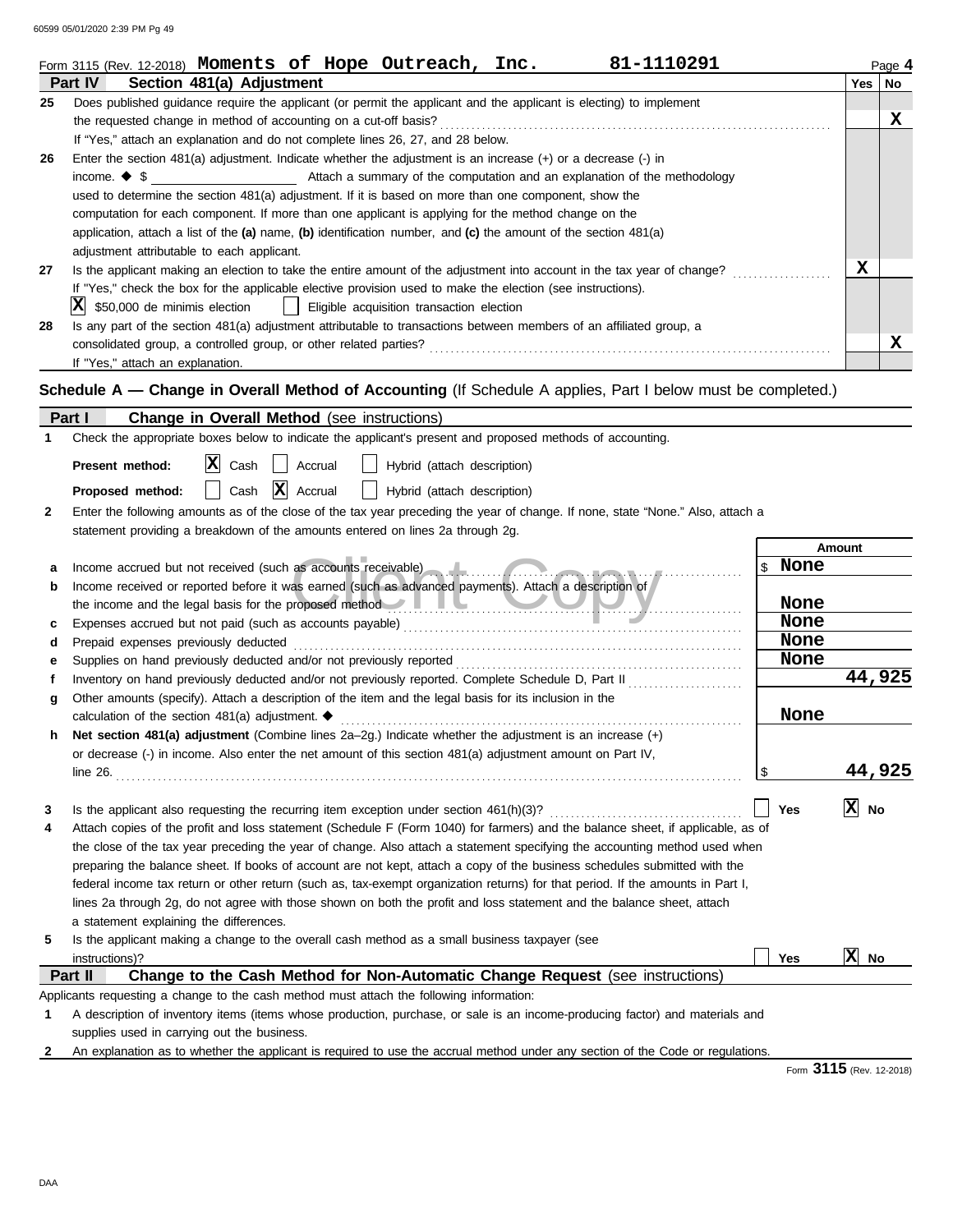- the following information: If the applicant is requesting to change the deferral method for advance payments, as described in the instructions, attach **1**
- Explain how the advance payments meet the definition of advance payment, as described in the instructions. **a**
- **b** Does the taxpayer use an applicable financial statement as described in the instructions and, if so, identify it.
- Describe the taxpayer's allocation method, if there is more than one performance obligation, as defined in the **c**
- **instructions**
- Describe the taxpayer's legal basis for deferral. See instructions. **d**
- If the applicant is filing under the non-automatic change procedures, see the instructions for the information required. **e**

#### **Schedule C — Changes Within the LIFO Inventory Method** (see instructions)

#### **Part I General LIFO Information**

**Forms 970,** Application To Use LIFO Inventory Method, filed to adopt or expand the use of the LIFO method. Complete this section if the requested change involves changes within the LIFO inventory method. Also, attach a copy of all

- **1** Attach a description of the applicant's present and proposed LIFO methods and submethods for each of the following items:
- **a** Valuing inventory (for example, unit method or dollar-value method).
- **b** Pooling (for example, by line or type or class of goods, natural business unit, multiple pools, raw material content, simplified dollar-value method, inventory price index computation (IPIC) pools, vehicle-pool method, etc.).
- **c** Pricing dollar-value pools (for example, double-extension, index, link-chain, link-chain index, IPIC method, etc.).
- **d** Determining the current-year cost of goods in the ending inventory (such as, most recent acquisitions, earliest acquisitions during the current year, average cost of current-year acquisitions, rolling-average cost, or other permitted method).
- **2** If any present method or submethod used by the applicant is not the same as indicated on Form(s) 970 filed to adopt or expand the use of the method, attach an explanation.
- **3** If the proposed change is not requested for all the LIFO inventory, attach a statement specifying the inventory to which the change is and is not applicable.
- for all of the LIFO pools, attach a statement specifying the LIFO pools. **4** If the proposed change is not requested for all of the LIFO pools, attach a statement specifying the LIFO pool(s) to which the change is applicable.
- **5** Attach a statement addressing whether the applicant values any of its LIFO inventory on a method other than cost. For example, if the applicant values some of its LIFO inventory at retail and the remainder at cost, identify which inventory items are valued under each method.
- **6** If changing to the IPIC method, attach a completed Form 970.

#### **Part II Change in Pooling Inventories**

- **1** If the applicant is proposing to change its pooling method or the number of pools, attach a description of the contents of, and state the base year for, each dollar-value pool the applicant presently uses and proposes to use.
- **2** If the applicant is proposing to use natural business unit (NBU) pools or requesting to change the number of NBU pools, attach the following information (to the extent not already provided) in sufficient detail to show that each proposed NBU was determined under Regulations sections 1.472-8(b)(1) and (2):
- **a** A description of the types of products produced by the applicant. If possible, attach a brochure.
- **b** A description of the types of processes and raw materials used to produce the products in each proposed pool.
- **c** If all of the products to be included in the proposed NBU pool(s) are not produced at one facility, state the reasons for the separate facilities, the location of each facility, and a description of the products each facility produces.
- **d** A description of the natural business divisions adopted by the taxpayer. State whether separate cost centers are maintained and if separate profit and loss statements are prepared.
- **e** A statement addressing whether the applicant has inventories of items purchased and held for resale that are not further processed by the applicant, including whether such items, if any, will be included in any proposed NBU pool.
- **f** A statement addressing whether all items including raw materials, goods-in-process, and finished goods entering into the entire inventory investment for each proposed NBU pool are presently valued under the LIFO method. Describe any items that are not presently valued under the LIFO method that are to be included in each proposed pool.
- A statement addressing whether, within the proposed NBU pool(s), there are items both sold to unrelated parties and **g** transferred to a different unit of the applicant to be used as a component part of another product prior to final processing.
- If the applicant is engaged in manufacturing and is proposing to use the multiple pooling method or raw material content pools, attach information to show that each proposed pool will consist of a group of items that are substantially similar. See Regulations section 1.472-8(b)(3). **3**
- trade or business. See Regulations section 1.472-8(c). attach information to show that each of the proposed pools is based on customary business classifications of the applicant's If the applicant is engaged in the wholesaling or retailing of goods and is requesting to change the number of pools used, **4**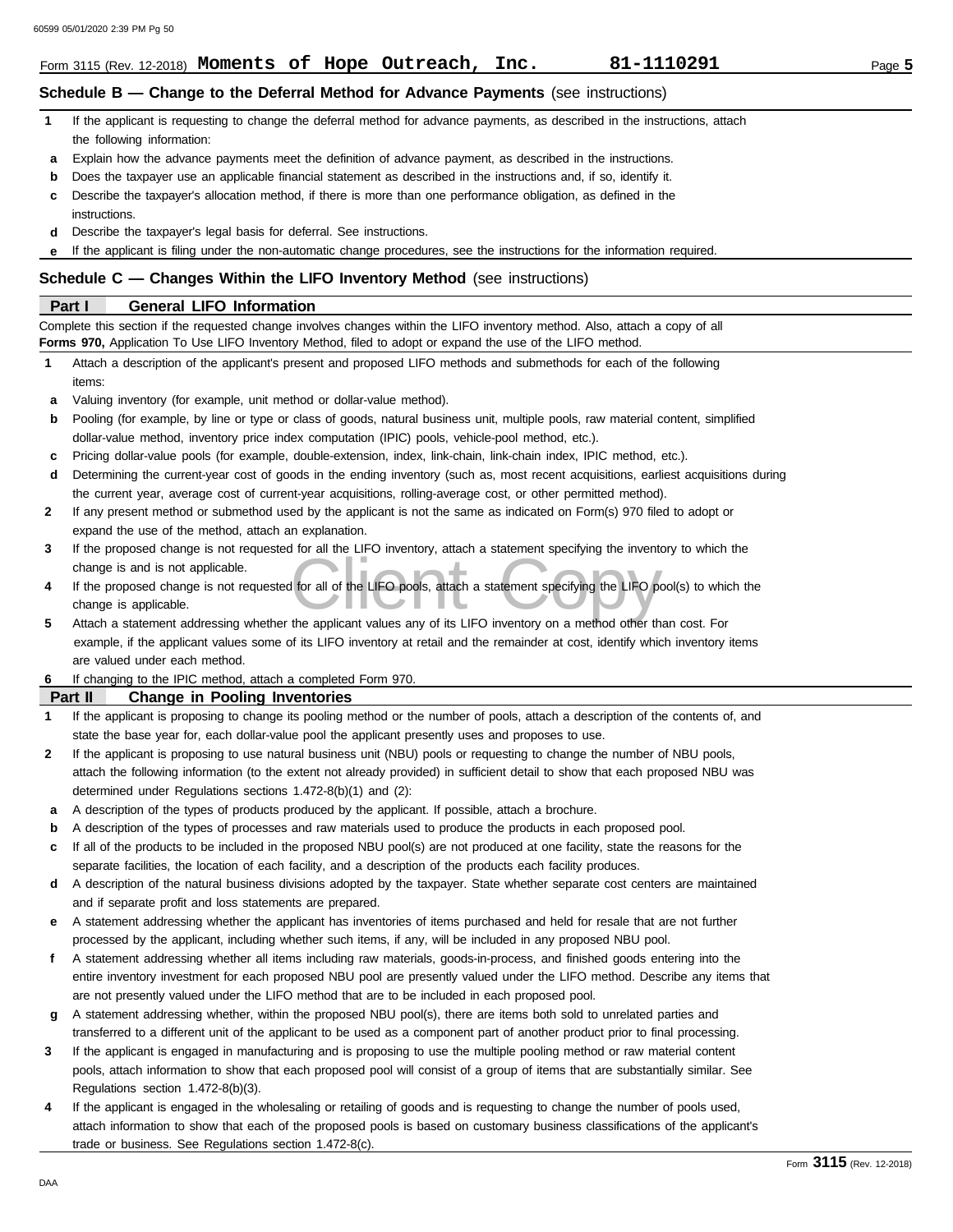|                                                                                                                      | Form 3115 (Rev. 12-2018) Moments of Hope Outreach, Inc.                                                                       | 81-1110291                            |                 | Page 6                                       |  |  |  |
|----------------------------------------------------------------------------------------------------------------------|-------------------------------------------------------------------------------------------------------------------------------|---------------------------------------|-----------------|----------------------------------------------|--|--|--|
|                                                                                                                      | Schedule D — Change in the Treatment of Long-Term Contracts Under Section 460, Inventories, or Other                          |                                       |                 |                                              |  |  |  |
|                                                                                                                      | <b>Section 263A Assets (see instructions)</b>                                                                                 |                                       |                 |                                              |  |  |  |
|                                                                                                                      | Change in Reporting Income From Long-Term Contracts (Also complete Part III on pages 7 and 8.)<br>Part I                      |                                       |                 |                                              |  |  |  |
| 1                                                                                                                    | To the extent not already provided, attach a description of the applicant's present and proposed methods for reporting income |                                       |                 |                                              |  |  |  |
|                                                                                                                      | and expenses from long-term contracts. Also, attach a representative actual contract (without any deletion) for the requested |                                       |                 |                                              |  |  |  |
|                                                                                                                      | change. If the applicant is a construction contractor, attach a detailed description of its construction activities.          |                                       |                 |                                              |  |  |  |
| 2a                                                                                                                   | Are the applicant's contracts long-term contracts as defined in section $460(f)(1)$ (see instructions)?<br>Yes                |                                       |                 |                                              |  |  |  |
|                                                                                                                      | <b>b</b> If "Yes," do all the contracts qualify for the exception under section 460(e) (see instructions)?                    |                                       |                 | Yes<br>No                                    |  |  |  |
|                                                                                                                      | If line 2b is "No," attach an explanation.                                                                                    |                                       |                 |                                              |  |  |  |
| C                                                                                                                    | Is the applicant requesting to use the percentage-of-completion method using cost-to-cost under                               |                                       |                 |                                              |  |  |  |
|                                                                                                                      | Regulations section 1.460-4(b)?                                                                                               |                                       |                 | Yes<br>No                                    |  |  |  |
|                                                                                                                      | d If line 2c is "Yes," in computing the completion factor of a contract, will the applicant use the simplified                |                                       |                 |                                              |  |  |  |
|                                                                                                                      | cost-to-cost method described in Regulations section 1.460-5(c)?                                                              |                                       |                 | Yes<br>No                                    |  |  |  |
| е                                                                                                                    | If line 2c is "No," is the applicant requesting to use the exempt-contract percentage-of-completion                           |                                       |                 |                                              |  |  |  |
|                                                                                                                      | method under Regulations section 1.460-4(c)(2)?                                                                               |                                       |                 | Yes<br>No                                    |  |  |  |
|                                                                                                                      | If line 2e is "Yes," attach an explanation of what method the applicant will use to determine a contract's                    |                                       |                 |                                              |  |  |  |
|                                                                                                                      | completion factor.                                                                                                            |                                       |                 |                                              |  |  |  |
|                                                                                                                      | If line 2e is "No," attach an explanation of what method the applicant is using and the authority for its use.                |                                       |                 |                                              |  |  |  |
| за                                                                                                                   |                                                                                                                               |                                       |                 | Yes<br>No                                    |  |  |  |
| If "Yes," attach a description of the applicant's manufacturing activities, including any required installation<br>b |                                                                                                                               |                                       |                 |                                              |  |  |  |
|                                                                                                                      | of manufactured goods.                                                                                                        |                                       |                 |                                              |  |  |  |
| 4a                                                                                                                   | Does the applicant enter into cost-plus long-term contracts?                                                                  |                                       |                 | Yes<br>No                                    |  |  |  |
| b                                                                                                                    | Does the applicant enter into federal long-term contracts?                                                                    |                                       |                 | <b>Yes</b><br>No                             |  |  |  |
|                                                                                                                      | Change in Valuing Inventories Including Cost Allocation Changes (Also complete Part III on pages 7 and 8.<br>Part II          |                                       |                 |                                              |  |  |  |
| 1                                                                                                                    | Attach a description of the inventory goods being changed. See Statement 1                                                    |                                       |                 |                                              |  |  |  |
| 2                                                                                                                    | Attach a description of the inventory goods (if any) NOT being changed. See Statement 2                                       |                                       |                 | X<br>No                                      |  |  |  |
| За                                                                                                                   | Is the applicant subject to section 263A? If "No," go to line 4a.<br>Yes                                                      |                                       |                 |                                              |  |  |  |
| b                                                                                                                    | Is the applicant's present inventory valuation method in compliance with section 263A (see instructions)?                     |                                       |                 |                                              |  |  |  |
|                                                                                                                      | If "No," attach a detailed explanation.                                                                                       |                                       |                 | Yes<br>No                                    |  |  |  |
|                                                                                                                      |                                                                                                                               | <b>Inventory Method Being Changed</b> |                 | <b>Inventory Method</b><br>Not Being Changed |  |  |  |
| 4a                                                                                                                   | Check the appropriate boxes in the chart.<br>Identification methods:                                                          | Present method                        | Proposed method | Present method                               |  |  |  |
|                                                                                                                      |                                                                                                                               |                                       |                 |                                              |  |  |  |
|                                                                                                                      | <b>FIFO</b>                                                                                                                   |                                       | x               |                                              |  |  |  |
|                                                                                                                      | LIFO                                                                                                                          |                                       |                 |                                              |  |  |  |
|                                                                                                                      | Other (attach explanation) See Statement 3                                                                                    | х                                     |                 |                                              |  |  |  |
|                                                                                                                      | Valuation methods:                                                                                                            |                                       |                 |                                              |  |  |  |
|                                                                                                                      | Cost                                                                                                                          |                                       |                 |                                              |  |  |  |
|                                                                                                                      |                                                                                                                               |                                       | X               |                                              |  |  |  |
|                                                                                                                      | Retail cost                                                                                                                   |                                       |                 |                                              |  |  |  |
|                                                                                                                      | Retail, lower of cost or market                                                                                               |                                       |                 |                                              |  |  |  |
|                                                                                                                      | Other (attach explanation) See Statement 4                                                                                    | X                                     |                 |                                              |  |  |  |
| b                                                                                                                    | Enter the value at the end of the tax year preceding the year of change                                                       | \$<br>1\$                             | 44,195          |                                              |  |  |  |
| 5                                                                                                                    | If the applicant is changing from the LIFO inventory method to a non-LIFO method, attach the following information (see       |                                       |                 |                                              |  |  |  |
|                                                                                                                      | instructions).                                                                                                                |                                       |                 |                                              |  |  |  |
|                                                                                                                      |                                                                                                                               |                                       |                 |                                              |  |  |  |

**a** Copies of Form(s) 970 filed to adopt or expand the use of the method.

**b Only for applicants requesting a non-automatic change.** A statement describing whether the applicant is changing to the method required by Regulations section 1.472-6(a) or (b), or whether the applicant is proposing a different method.

**c Only for applicants requesting an automatic change.** The statement required by section 23.01(5) of Rev. Proc. 2018-31 (or its successor).

Form **3115** (Rev. 12-2018)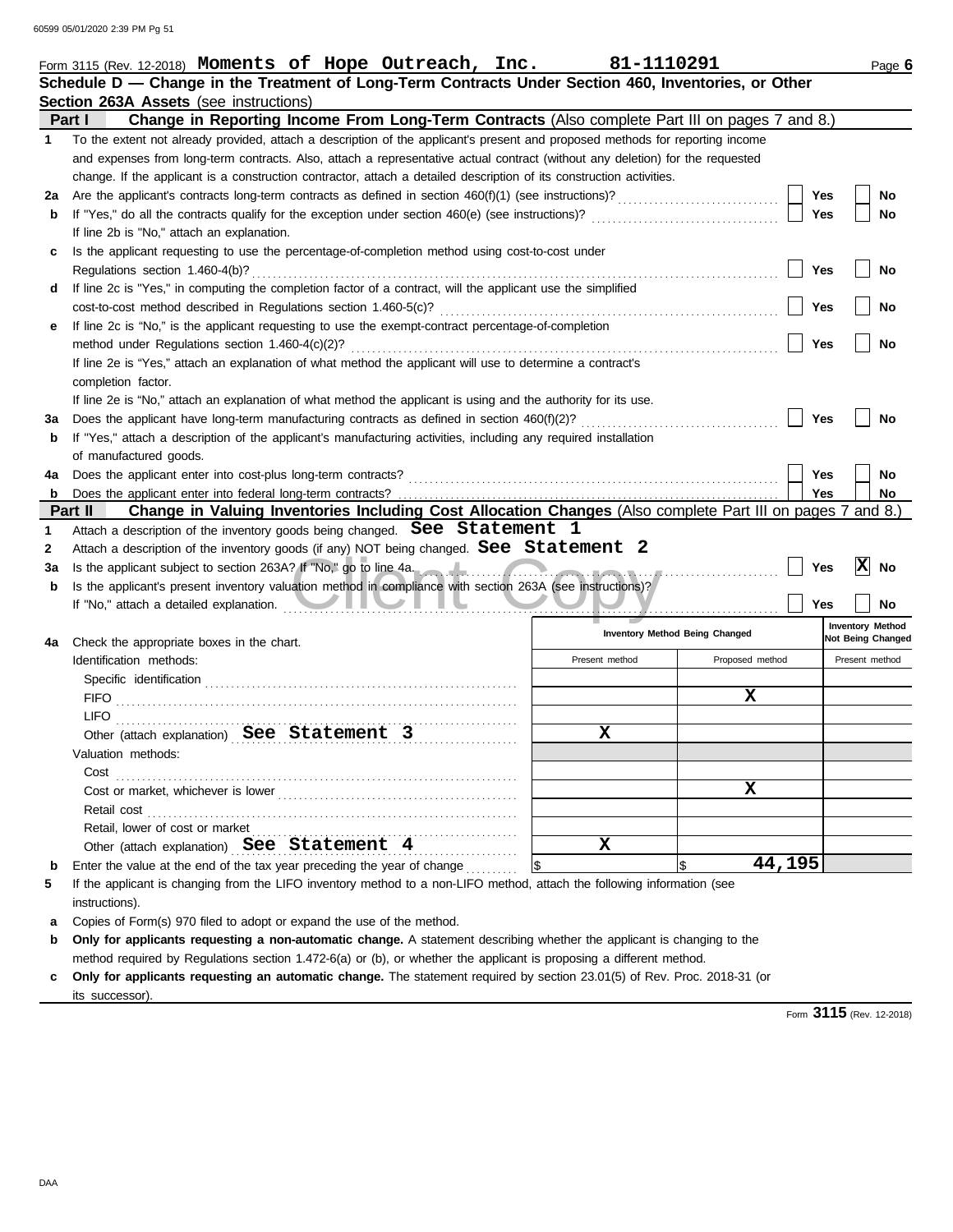## Form 3115 (Rev. 12-2018) Page **7 Moments of Hope Outreach, Inc. 81-1110291**

**Part III Method of Cost Allocation** (Complete this part if the requested change involves either property subject to section 263A or long-term contracts as described in section 460.) See instructions.

#### **Section A — Allocation and Capitalization Methods**

Attach a description (including sample computations) of the present and proposed method(s) the applicant uses to capitalize direct and indirect costs properly allocable to real or tangible personal property produced and property acquired for resale, or to allocate direct and indirect costs required to be allocated to long-term contracts. Include a description of the method(s) used for allocating indirect costs to intermediate cost objectives such as departments or activities prior to the allocation of such costs to long-term contracts, real or tangible personal property produced, and property acquired for resale. The description must include the following:

- **1** The method of allocating direct and indirect costs (for example, specific identification, burden rate, standard cost, or other reasonable allocation method).
- **2** The method of allocating mixed service costs (for example, direct reallocation, step-allocation, simplified service cost using the labor-based allocation ratio, simplified service cost using the production cost allocation ratio, or other reasonable allocation method).
- **3** Except for long-term contract accounting methods, the method of capitalizing additional section 263A costs (for example, simplified production with or without the historic absorption ratio election, simplified resale with or without the historic absorption ratio election including permissible variations, the U.S. ratio, or other reasonable allocation method).

**Section B — Direct and Indirect Costs Required to be Allocated**

Check the appropriate boxes showing the costs that are or will be fully included, to the extent required, in the cost of real or tangible personal property produced or property acquired for resale under section 263A or allocated to long-term contracts under section 460. Mark "N/A" in a box if those costs are not incurred by the applicant. If a box is not checked, it is assumed that those costs are not fully included to the extent required. Attach an explanation for boxes that are not checked.

|                                                                                                                                                                                                                                      | Present method          | Proposed method |
|--------------------------------------------------------------------------------------------------------------------------------------------------------------------------------------------------------------------------------------|-------------------------|-----------------|
| 1 Direct material <b>1 Direct Material 1 Direct Material</b><br>.mn                                                                                                                                                                  | <b>NA</b>               | <b>NA</b>       |
|                                                                                                                                                                                                                                      | <b>NA</b>               | <b>NA</b>       |
|                                                                                                                                                                                                                                      | <b>NA</b>               | <b>NA</b>       |
| 4 Officers' compensation (not including selling activities) [11] contain the container compensation (not including selling activities) [11] container container container and activities of the container container container        | <b>NA</b>               | <b>NA</b>       |
|                                                                                                                                                                                                                                      | <b>NA</b>               | <b>NA</b>       |
| 6 Employee benefits                                                                                                                                                                                                                  | <b>NA</b>               | <b>NA</b>       |
| 7 Indirect materials and supplies entertainment and supplies and supplies are set of the supplies of the supplies of the supplies of the supplies of the supplies of the supplies of the supplies of the supplies of the suppl       | <b>NA</b>               | <b>NA</b>       |
| 8 Purchasing costs                                                                                                                                                                                                                   | $\overline{\mathbf{x}}$ | x               |
|                                                                                                                                                                                                                                      | <b>NA</b>               | <b>NA</b>       |
|                                                                                                                                                                                                                                      | <b>NA</b>               | <b>NA</b>       |
| 11 Depreciation, amortization, and cost recovery allowance for equipment and facilities                                                                                                                                              |                         |                 |
|                                                                                                                                                                                                                                      | <b>NA</b>               | <b>NA</b>       |
| 12 Depletion <b>contract the contract of the contract of the contract of the contract of the contract of the contract of the contract of the contract of the contract of the contract of the contract of the contract of the con</b> | <b>NA</b>               | <b>NA</b>       |
|                                                                                                                                                                                                                                      | <b>NA</b>               | <b>NA</b>       |
|                                                                                                                                                                                                                                      | <b>NA</b>               | <b>NA</b>       |
| 15 Insurance <b>contract the contract of the contract of the contract of the contract of the contract of the contract of the contract of the contract of the contract of the contract of the contract of the contract of the con</b> | NA                      | <b>NA</b>       |
| 16 Utilities <b>construction of the construction of the Construction of the Construction of the Construction of the Construction of the Construction of the Construction of the Construction of the Construction of the Construc</b> | <b>NA</b>               | <b>NA</b>       |
| 17 Maintenance and repairs that relate to a production, resale, or long-term contract activity <i>maintenance</i> and repairs                                                                                                        | <b>NA</b>               | NA              |
| 18 Engineering and design costs (not including section 174 research and experimental                                                                                                                                                 |                         |                 |
|                                                                                                                                                                                                                                      | <b>NA</b>               | <b>NA</b>       |
|                                                                                                                                                                                                                                      | <b>NA</b>               | <b>NA</b>       |
| 20 Tools and equipment <i>communications</i> and all the contract of the contract of the contract of the contract of the contract of the contract of the contract of the contract of the contract of the contract of the contract o  | <b>NA</b>               | <b>NA</b>       |
| 21 Quality control and inspection <i>[11]</i> Quality control and inspection <i>[11]</i> Quality control and inspection <i>[11]</i> $\frac{1}{2}$                                                                                    | <b>NA</b>               | NA              |
|                                                                                                                                                                                                                                      | <b>NA</b>               | <b>NA</b>       |
| 23 Licensing and franchise costs                                                                                                                                                                                                     | <b>NA</b>               | <b>NA</b>       |
|                                                                                                                                                                                                                                      | <b>NA</b>               | <b>NA</b>       |
|                                                                                                                                                                                                                                      | <b>NA</b>               | NA              |
|                                                                                                                                                                                                                                      | <b>NA</b>               | <b>NA</b>       |
|                                                                                                                                                                                                                                      | <b>NA</b>               | <b>NA</b>       |
|                                                                                                                                                                                                                                      | <b>NA</b>               | <b>NA</b>       |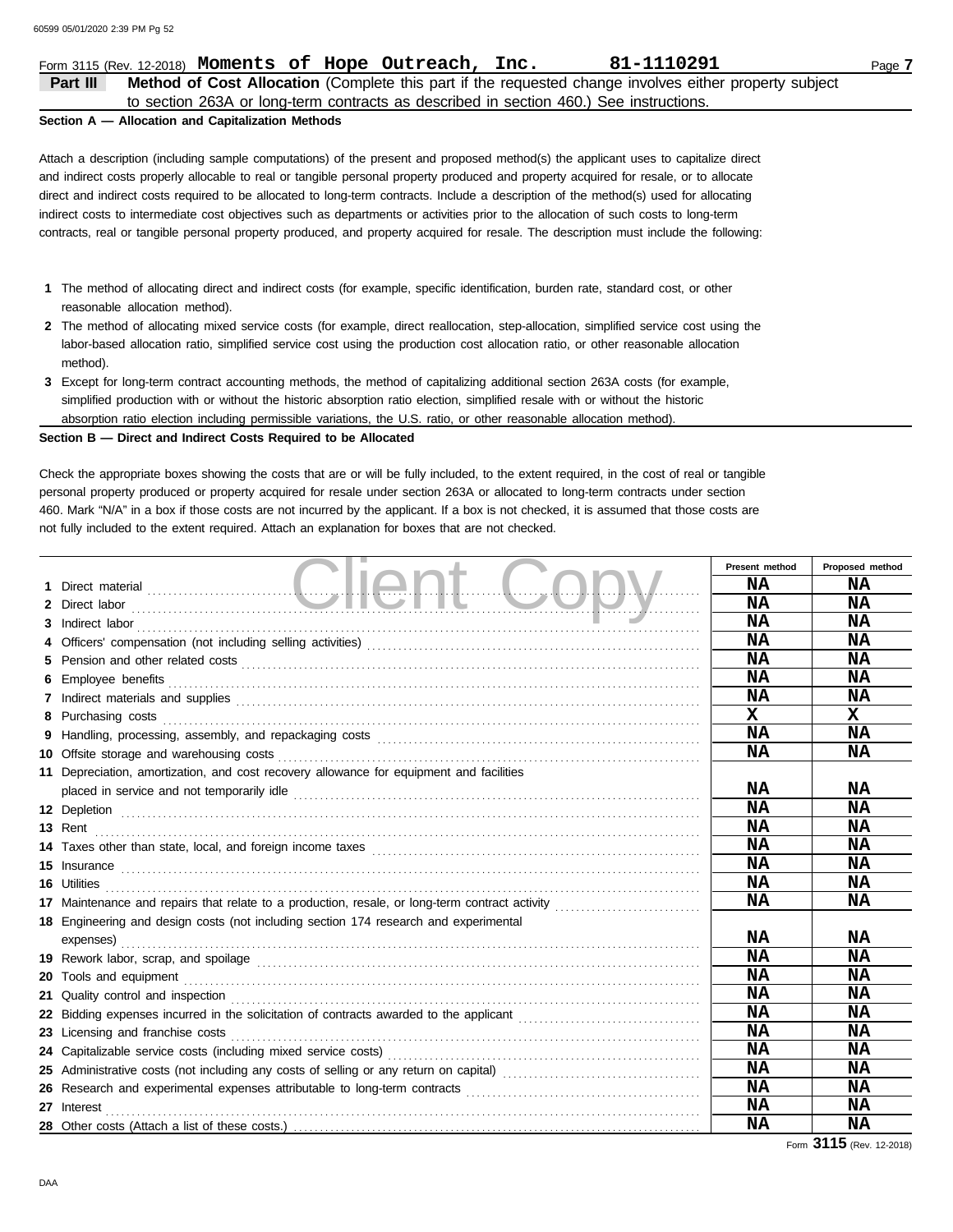### Form 3115 (Rev. 12-2018) Page **8 Moments of Hope Outreach, Inc. 81-1110291**

## **Part III Method of Cost Allocation** *(continued)* See instructions.

**Section C — Other Costs Not Required To Be Allocated** (Complete Section C only if the applicant is requesting to change its method for these costs.)

|                |                                                                                                                                                                                                                                    | Present method | Proposed method |
|----------------|------------------------------------------------------------------------------------------------------------------------------------------------------------------------------------------------------------------------------------|----------------|-----------------|
| $\mathbf{1}$   |                                                                                                                                                                                                                                    | NA             | NA              |
| $\mathbf{2}$   | Research and experimental expenses not included in Section B, line 26 [11] contains the section and experimental expenses not included in Section B, line 26                                                                       | <b>NA</b>      | NA              |
| 3              |                                                                                                                                                                                                                                    | <b>NA</b>      | NA              |
| $\overline{4}$ | General and administrative costs not included in Section B                                                                                                                                                                         | <b>NA</b>      | NA              |
| 5              | $hcome taxes \ldots$                                                                                                                                                                                                               | <b>NA</b>      | NA              |
| 6              | Cost of strikes <b>contained</b> and the cost of strikes <b>contained and the cost of strikes</b>                                                                                                                                  | <b>NA</b>      | NA              |
| $\overline{7}$ | Warranty and product liability costs [11] was contained a set of the state of the state of the state of the state of the state of the state of the state of the state of the state of the state of the state of the state of t     | <b>NA</b>      | NA              |
| 8              | Section 179 costs <b>contracts</b> and contracts are contracted as the contract of the contract of the contract of the contract of the contract of the contract of the contract of the contract of the contract of the contract of | NA             | NA              |
| 9              |                                                                                                                                                                                                                                    | NA             | NA              |
| 10             | Depreciation, amortization, and cost recovery allowance not included in Section B.                                                                                                                                                 |                |                 |
|                | line 11                                                                                                                                                                                                                            | NA             | NA              |
| 11             |                                                                                                                                                                                                                                    | NA             | NA              |

#### **Schedule E — Change in Depreciation or Amortization.** See instructions.

|    | Applicants requesting approval to change their method of accounting for depreciation or amortization complete this section.                                                                                                                                       |     |    |
|----|-------------------------------------------------------------------------------------------------------------------------------------------------------------------------------------------------------------------------------------------------------------------|-----|----|
|    | Applicants must provide this information for each item or class of property for which a change is requested.                                                                                                                                                      |     |    |
|    | Note: See the Summary of the List of Automatic Accounting Method Changes in the instructions for information regarding                                                                                                                                            |     |    |
|    | automatic changes under sections 56, 167, 168, 197, 1400I, 1400L, or former section 168. Do not file Form 3115 with respect to                                                                                                                                    |     |    |
|    | certain late elections and election revocations. See instructions.                                                                                                                                                                                                |     |    |
| 1. |                                                                                                                                                                                                                                                                   | Yes | No |
|    | If "Yes," the only changes permitted are under Regulations section 1.167(a)-11(c)(1)(iii).                                                                                                                                                                        |     |    |
| 2  | Is any of the depreciation or amortization required to be capitalized under any Code section, such as                                                                                                                                                             |     |    |
|    | section 263A?<br><b><i>La Propinsion de La Propinsion de la Propinsion de la Propinsion de la Propinsion de la Propinsion de la Propi</i></b>                                                                                                                     | Yes | No |
|    | If "Yes," enter the applicable section $\blacklozenge$                                                                                                                                                                                                            |     |    |
| 3  | Has a depreciation, amortization, expense, or disposition election been made for the property, such as                                                                                                                                                            |     |    |
|    |                                                                                                                                                                                                                                                                   | Yes | No |
|    | If "Yes," state the election made $\blacklozenge$                                                                                                                                                                                                                 |     |    |
| 4a | To the extent not already provided, attach a statement describing the property subject to the change. Include in the description                                                                                                                                  |     |    |
|    | the type of property, the year the property was placed in service, and the property's use in the applicant's trade or business or                                                                                                                                 |     |    |
|    | income-producing activity.                                                                                                                                                                                                                                        |     |    |
| b  |                                                                                                                                                                                                                                                                   | Yes | No |
| c  | Is the property public utility property?                                                                                                                                                                                                                          | Yes | No |
| 5  | To the extent not already provided in the applicant's description of its present method, attach a statement explaining how the                                                                                                                                    |     |    |
|    | property is treated under the applicant's present method (for example, depreciable property, inventory property, supplies                                                                                                                                         |     |    |
|    | under Regulations section 1.162-3, nondepreciable section 263(a) property, property deductible as a current expense, etc.).                                                                                                                                       |     |    |
| 6  | If the property is not currently treated as depreciable or amortizable property, attach a statement of the facts supporting the                                                                                                                                   |     |    |
|    | proposed change to depreciate or amortize the property.                                                                                                                                                                                                           |     |    |
| 7  | If the property is currently treated and/or will be treated as depreciable or amortizable property, provide the following                                                                                                                                         |     |    |
|    | information for both the present (if applicable) and proposed methods:                                                                                                                                                                                            |     |    |
| а  | The Code section under which the property is or will be depreciated or amortized (for example, section 168(g)).                                                                                                                                                   |     |    |
| b  | The applicable asset class from Rev. Proc. 87-56, 1987-2 C.B. 674, for each asset depreciated under section 168 (MACRS) or                                                                                                                                        |     |    |
|    | under section 1400L; the applicable asset class from Rev. Proc. 83-35, 1983-1 C.B. 745, for each asset depreciated under                                                                                                                                          |     |    |
|    | former section 168 (ACRS); an explanation why no asset class is identified for each asset for which an asset class has not                                                                                                                                        |     |    |
|    | been identified by the applicant.                                                                                                                                                                                                                                 |     |    |
| c  | The facts to support the asset class for the proposed method.                                                                                                                                                                                                     |     |    |
| d  | The depreciation or amortization method of the property, including the applicable Code section (for example, 200% declining                                                                                                                                       |     |    |
|    | balance method under section $168(b)(1)$ ).                                                                                                                                                                                                                       |     |    |
| е  | The useful life, recovery period, or amortization period of the property.                                                                                                                                                                                         |     |    |
| Ť. | The applicable convention of the property.                                                                                                                                                                                                                        |     |    |
| g  | Whether the additional first-year special depreciation allowance (for example, as provided by section 168(k), 168(l), 168(m),<br>168(n), 1400L(b), or 1400N(d)) was or will be claimed for the property. If not, also provide an explanation as to why no special |     |    |
|    | depreciation allowance was or will be claimed.                                                                                                                                                                                                                    |     |    |
|    |                                                                                                                                                                                                                                                                   |     |    |

**h** Whether the property was or will be in a single asset account, a multiple asset account, or a general asset account.